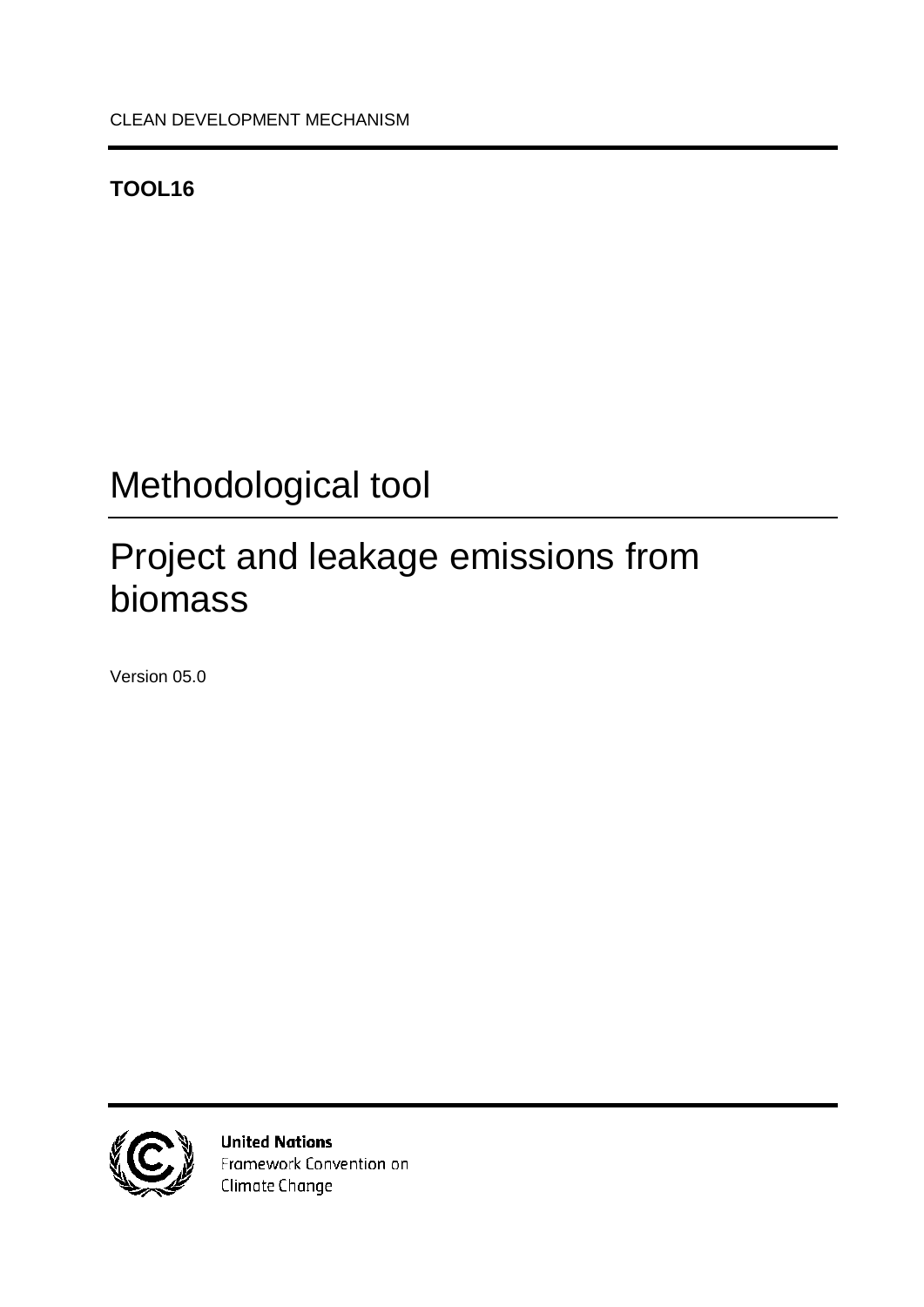### **TABLE OF CONTENTS Page**

| 1.                                                                      |      |                                                                                                                                                              |                |  |  |  |  |
|-------------------------------------------------------------------------|------|--------------------------------------------------------------------------------------------------------------------------------------------------------------|----------------|--|--|--|--|
| 2.                                                                      |      |                                                                                                                                                              |                |  |  |  |  |
|                                                                         | 2.1. |                                                                                                                                                              | 3              |  |  |  |  |
|                                                                         | 2.2. |                                                                                                                                                              | $\overline{4}$ |  |  |  |  |
|                                                                         | 2.3. |                                                                                                                                                              | 5              |  |  |  |  |
| 3.                                                                      |      |                                                                                                                                                              | 5              |  |  |  |  |
| 4.                                                                      |      |                                                                                                                                                              | 6              |  |  |  |  |
| 5.                                                                      |      |                                                                                                                                                              | $\overline{7}$ |  |  |  |  |
|                                                                         | 5.1. | Project emissions resulting from cultivation of biomass in a dedicated                                                                                       | $\overline{7}$ |  |  |  |  |
|                                                                         | 5.2. | Project emissions resulting from transportation of biomass in year y<br>(PE <sub>BT,y</sub> ) and Project emissions resulting from transportation of biomass | 11             |  |  |  |  |
|                                                                         | 5.3. | Project emissions resulting from processing of biomass in year y<br>(PE <sub>BP,y</sub> ) and Project emissions resulting from processing of biomass         | 13             |  |  |  |  |
| 6.                                                                      |      |                                                                                                                                                              |                |  |  |  |  |
|                                                                         | 6.1. | Leakage due to shift of pre-project activities resulting from cultivation of                                                                                 | 17             |  |  |  |  |
|                                                                         | 6.2. | Leakage due to diversion of biomass residues from other applications                                                                                         |                |  |  |  |  |
|                                                                         | 6.3. | Leakage due to the transportation of biomass residues outside of the                                                                                         |                |  |  |  |  |
|                                                                         | 6.4. | Leakage due to processing of biomass residues outside the project                                                                                            | 21             |  |  |  |  |
| 7.                                                                      |      |                                                                                                                                                              | 21             |  |  |  |  |
|                                                                         | 7.1. |                                                                                                                                                              | 21             |  |  |  |  |
|                                                                         | 7.2. |                                                                                                                                                              | 23             |  |  |  |  |
| DEFAULT VALUES FOR BIOMASS CULTIVATION<br><b>APPENDIX 1.</b>            |      |                                                                                                                                                              |                |  |  |  |  |
| <b>APPENDIX 2.</b><br><b>EXAMPLE IDENTIFICATION OF ALTERNATIVE USES</b> |      |                                                                                                                                                              |                |  |  |  |  |
| <b>APPENDIX 3.</b>                                                      |      |                                                                                                                                                              |                |  |  |  |  |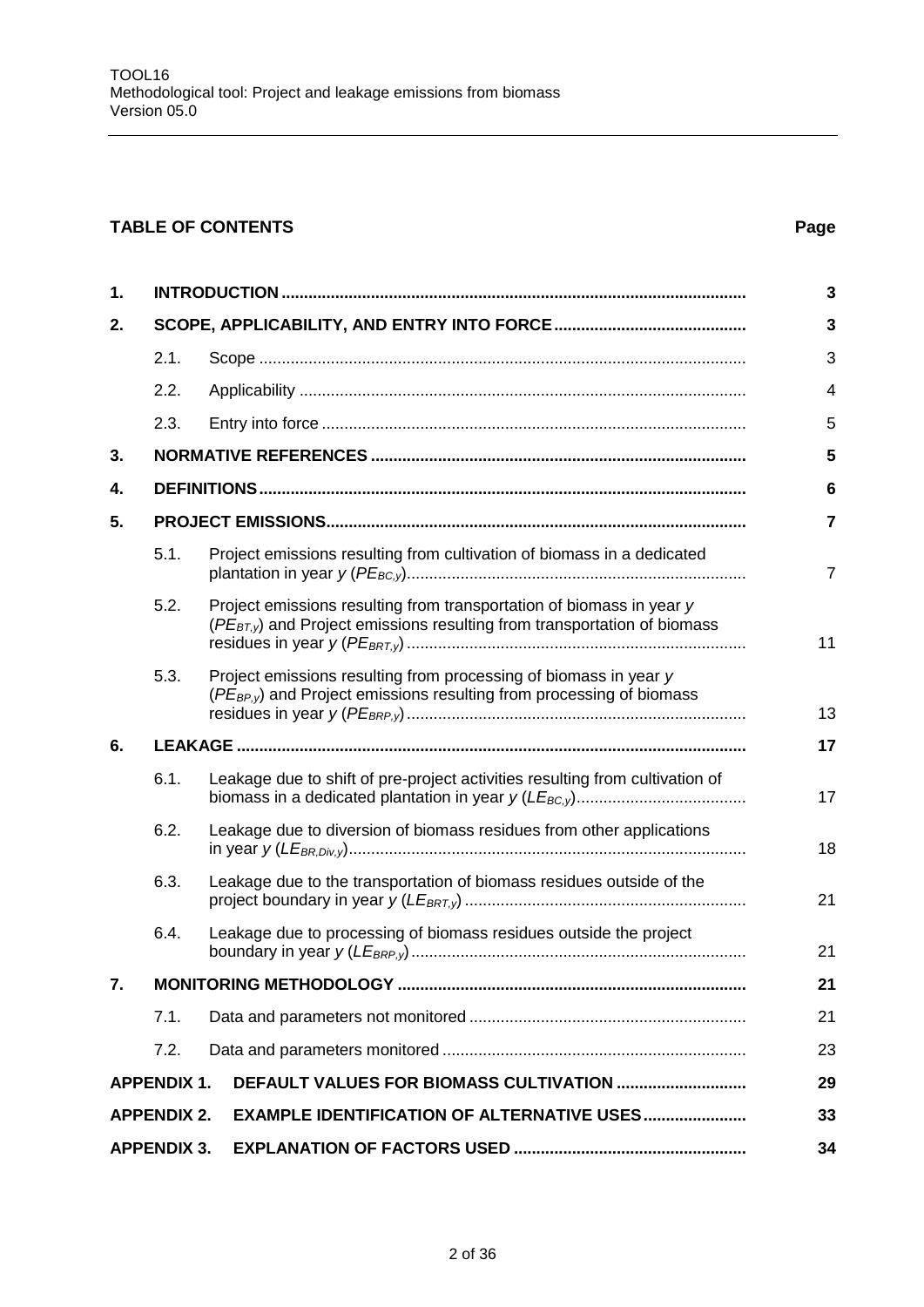### <span id="page-2-0"></span>**1. Introduction**

1. This tool provides procedures to calculate project emissions and leakage that are relevant for project activities which utilise biomass cultivated in dedicated plantations and/or biomass residues. The biomass and/or biomass residues may be used as either fuel or feedstock in the project activity.

### <span id="page-2-1"></span>**2. Scope, applicability, and entry into force**

#### <span id="page-2-2"></span>**2.1. Scope**

2. The tool provides methods for estimating emissions along the value chain of biomass and biomass residues and includes the following project emissions and leakage sources:

| <b>Parameter</b> | Unit               | <b>Description</b>                                                                                                                           |
|------------------|--------------------|----------------------------------------------------------------------------------------------------------------------------------------------|
| $PE_{BC,y}$      | tCO <sub>2</sub> e | Project emissions resulting from cultivation of biomass in a<br>dedicated plantation in year $y$ (Section 5.1)                               |
| $PE_{BT,V}$      | tCO <sub>2</sub> e | Project emissions resulting from transportation of biomass in<br>year $y$ (Section 5.2)                                                      |
| $PE_{BRT,y}$     | tCO <sub>2</sub> e | Project emissions resulting from transportation of biomass<br>residues in year $y$ (Section 5.2)                                             |
| $PE_{BP,\nu}$    | tCO <sub>2</sub> e | Project emissions resulting from processing of biomass in<br>year $y$ (Section 5.3)                                                          |
| $PE_{BRP}$       | $tCO2$ e           | Project emissions resulting from processing of biomass<br>residues in year $y$ (Section 5.3)                                                 |
| $LE_{BC,V}$      | tCO <sub>2</sub> e | Leakage due to shift of pre-project activities resulting from<br>cultivation of biomass in a dedicated plantation in year y<br>(Section 6.1) |
| $LE_{BR,Div, V}$ | $tCO2$ e           | Leakage due to diversion of biomass residues from other<br>applications in year $y$ (Section 6.2)                                            |
| $LE_{BRT,y}$     | tCO <sub>2</sub> e | Leakage due to the transportation of biomass residues outside<br>of the project boundary in year $y$ (section 6.3)                           |
| $LE_{BRP,y}$     | tCO <sub>2</sub> e | Leakage due to processing of biomass residues outside the<br>project boundary in year y (Section 6.4)                                        |

**Table 1. Parameters determined**

3. Figure 1 below provides an overview of the project emission sources over the value chain of the biomass and biomass residues: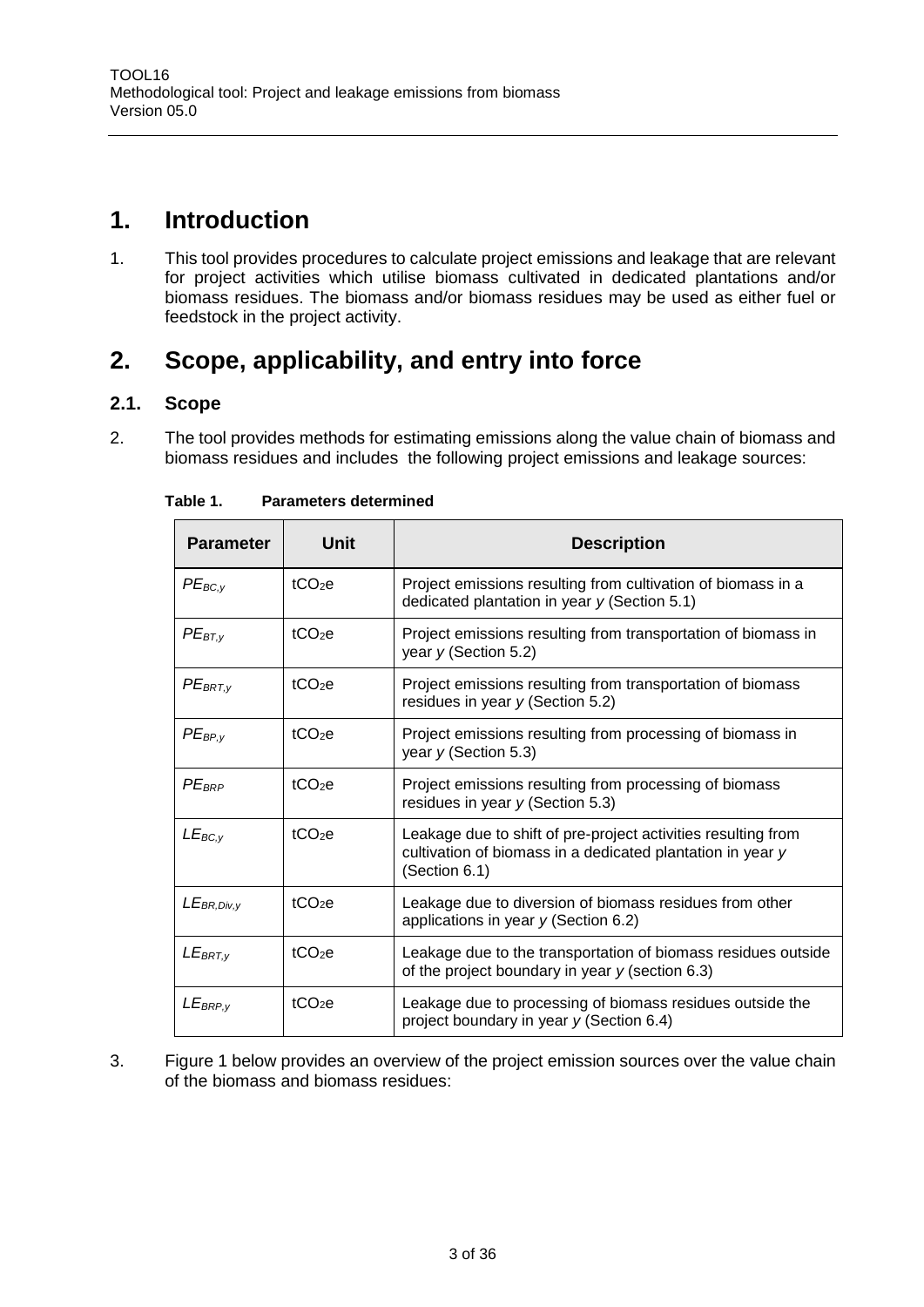

#### **Figure 1. Illustration of project emission sources included in the tool**

- 4. The methodology that refers to this tool shall indicate which of the emission sources listed in Table 1 above are to be included or omitted in the calculation of project emissions.
- 5. Unless allowed by the methodology, only positive leakage, i.e. increased emissions outside the project boundary, can be accounted under this tool. If the result of the lekage calculation is negative, assume a value equals to zero.

#### <span id="page-3-0"></span>**2.2. Applicability**

- 6. This tool shall be applied in conjunction with the methodology that refers to this tool.
- <span id="page-3-1"></span>7. For project activities which include biomass cultivation:
	- (a) The land in which biomass is cultivated:
		- (i) Does not contain wetlands;
		- (ii) Does not contain organic soils as defined in paragraph [13\(c\);](#page-5-1)
		- (iii) Is not subjected to flood irrigation.
	- (b) The land in which biomass is cultivated:
		- (i) Does not contain forest nor contained forest since 31 December 1989; or
		- (ii) Contains a forest plantation that before the start of the project will be harvested and the land would be neither reforested nor will regenerate on its own into a forest in the absence of the project activity.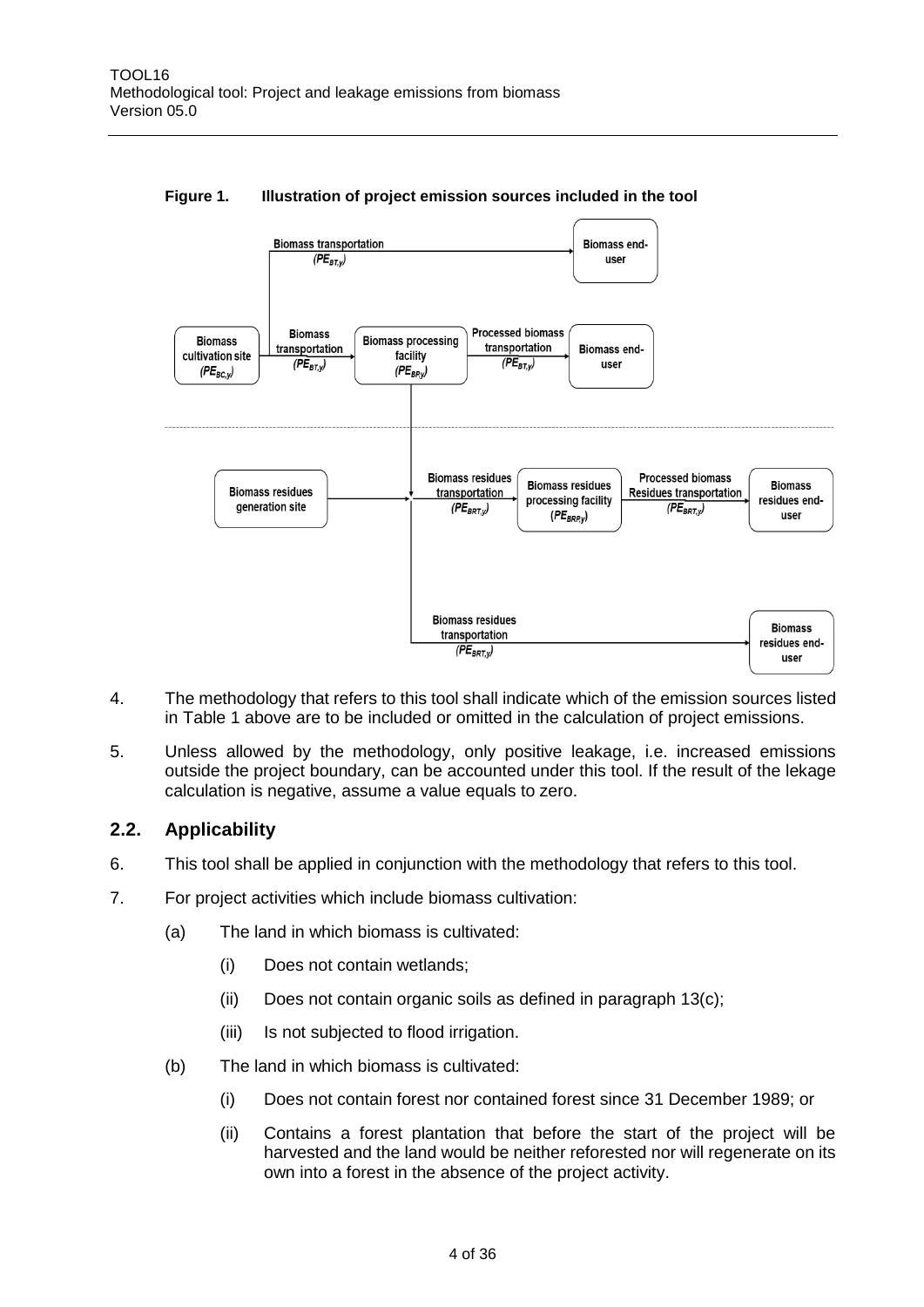- (c) Desalination is not a substantial source of water in the host country.
- 8. In case the land contains a forest plantation, the project participants shall demonstrate that before the start of the project activity the plantation will be finally harvested and regeneration to forestland (according to the respective national definition) will not take place. In doing so, the project proponent shall:
	- (a) Identify realistic and credible alternatives with regard to the possible land use scenarios that would occur in the absence of the project activity, including but not limited to
		- (i) The forest plantation continues under the current management practice;
		- (ii) The forest plantation is harvested and the land is replanted;
		- (iii) The forest plantation is harvested and the land is abandoned;
	- (b) Assess the economic attractiveness of the existing forest plantation by applying Step 2 of the "TOOL01: Tool for the demonstration and assessment of additionality";
	- (c) Confirm, based on the plantation management practices in the region for the considered species, that the situation referred to in paragraph [7\(b\)\(ii\)](#page-3-1) is the common practice; and
	- (d) Use relevant credible evidence, including but not limited to official land use maps, satellite images/aerial photographs, cadastral information, official land use records.
- 9. The tool is also applicable if biomass residues are consumed in a CDM project activity, and the biomass residues can be utilized after processing or without processing. These could be:
	- (a) Procured by the project proponents; or
	- (b) The result of an agro-industrial process under the control of the project proponents.

#### <span id="page-4-0"></span>**2.3. Entry into force**

10. The date of entry into force is the date of the publication of the EB 113 meeting report on 11 March 2022.

### <span id="page-4-1"></span>**3. Normative references**

- 11. This tool refers to the the latest approved version of following documents:
	- (a) "TOOL01: Tool for the demonstration and assessment of additionality" (hereinafter referred as "TOOL01");
	- (b) "TOOL03: Tool to calculate project or leakage  $CO<sub>2</sub>$  emissions from fossil fuel combustion" (hereinafter referred as "TOOL03");
	- (c) "TOOL04: Emissions from solid waste disposal site" (hereinafter referred as "TOOL04")
	- (d) "TOOL05: Baseline, project and/or leakage emissions from electricity consumption and monitoring of electricity generation" (hereinafter referred as "TOOL05");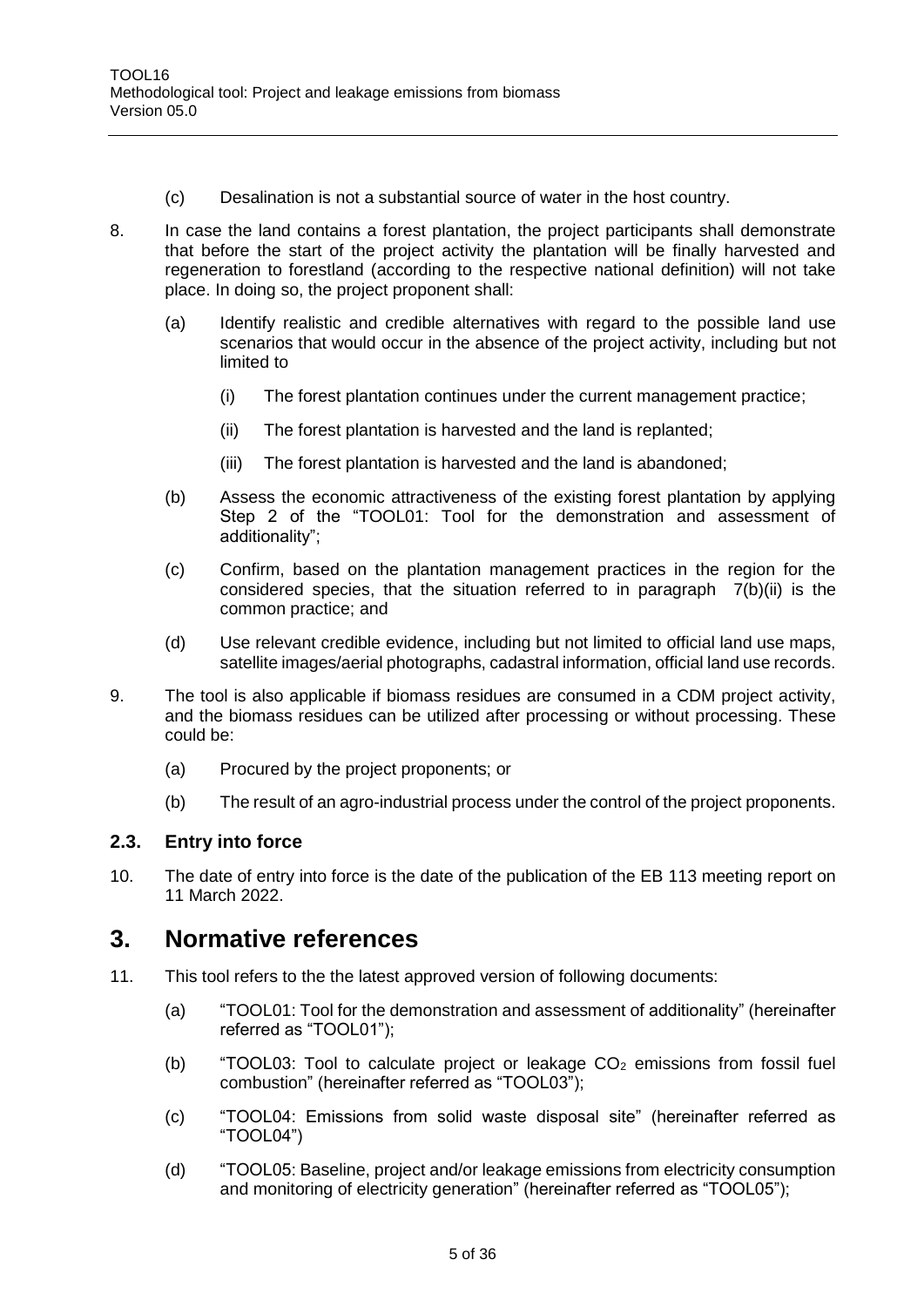- (e) "TOOL08: Determining the baseline efficiency of thermal or electric energy generation systems" (hereinafter referred as "TOOL08");
- (f) "TOOL12: Project and leakage emissions from transportation of freight" (hereinafter referred as "TOOL12");
- (g) "TOOL13: Project and leakage emissions from composting" (hereinafter referred as "TOOL13");
- (h) "TOOL14: Project and leakage emissions from anaerobic digesters" (hereinafter referred as "TOOL14").

### <span id="page-5-0"></span>**4. Definitions**

- 12. The definitions contained in the Glossary of CDM terms shall apply.
- 13. For the purpose of this tool, the following definitions apply:
	- (a) **Indirect land use change** is land-use change that may be induced on land areas not included in the project boundary as a result of shifting of pre-project activities;
	- (b) **Organic soil**<sup>1</sup> soils are organic if it satifies the requirements (i) and (ii), or (i) and (iii) below:
		- (i) Thickness of 10 cm or more. A horizon less than 20 cm thick must have 12 per cent or more organic carbon when mixed to a depth of 20 cm;
		- (ii) If the soil is never saturated with water for more than a few days, and contains more than 20 per cent (by weight) organic carbon (about 35 per cent organic matter);
		- (iii) If the soil is subject to water saturation episodes and has either:
			- a. At least 12 per cent (by weight) organic carbon (about 20 per cent organic matter) if it has no clay; or
			- b. At least 18 per cent (by weight) organic carbon (about 30 per cent organic matter) if it has 60 per cent or more clay; or
			- c. An intermediate, proportional amount of organic carbon for intermediate amounts of clay;
	- (c) **Pre-project activities** the land use prior to the implementation of the project activity, considering both land use practices and the primary and final products of the practices. This includes, for example, grazing, cultivation of crops, agroforestry, collection of biomass;
	- (d) **Project region** area within a radius of 250km around the project activity;
	- (e) **Stratum** area of land with uniform properties;

<span id="page-5-1"></span><sup>1</sup> As defined in "Annex A: Glossary" of the 2003 IPCC Good Practice Guidance for Land Use, Land-Use Change and Forestry.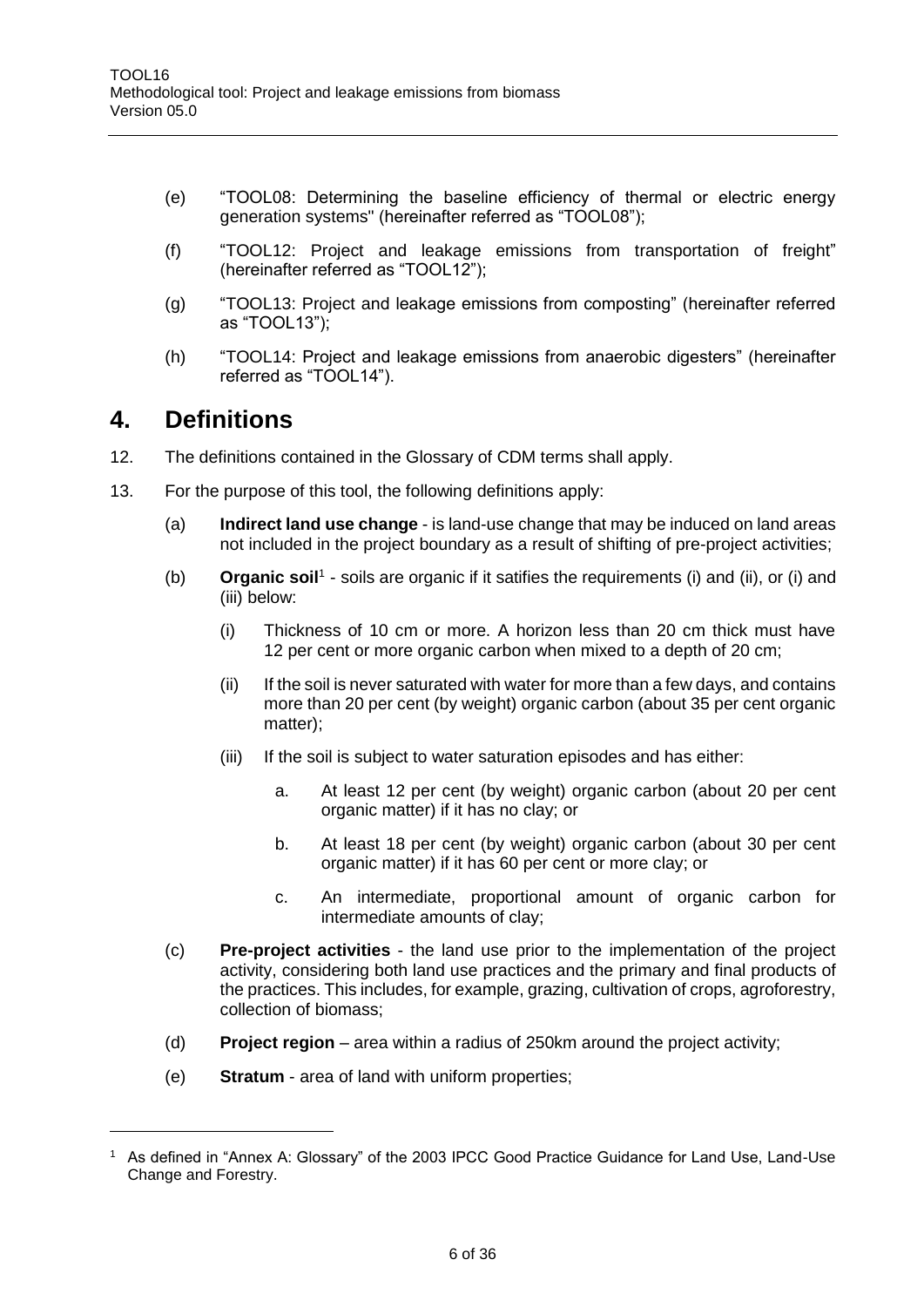(f) **Wetland**<sup>2</sup> - this category includes land that is covered or saturated by water for all or part of the year (e.g. peatland) and that does not fall into the forest land, cropland, grassland or settlements categories. This category can be subdivided into managed and unmanaged according to national definitions. It includes reservoirs as a managed sub-division and natural rivers and lakes as unmanaged sub-divisions;

### <span id="page-6-0"></span>**5. Project emissions**

14. Project emissions involve emissions resulting from the cultivation of biomass, transportation of biomass, processing of biomass, transportation of biomass residues and processing of biomass residues.

#### <span id="page-6-1"></span>**5.1. Project emissions resulting from cultivation of biomass in a dedicated plantation in year** *y* **(***PEBC,y***)**

15. Project emissions resulting from cultivation of biomass in a dedicated plantation are estimated as follows:

$$
PE_{BC,y} = PE_{SOC,y} + PE_{SM,y} + PE_{BSH,EC,y} + PE_{BB,y}
$$
 Equation (1)

Where:

 $\overline{a}$ 

| $PE_{SOC,y}$    | = Project emissions resulting from loss of soil organic carbon in year<br>$y$ (tCO <sub>2</sub> e)                                                   |
|-----------------|------------------------------------------------------------------------------------------------------------------------------------------------------|
| $PE_{SM,\nu}$   | $=$ Project emissions resulting from soil management in year y<br>(tCO <sub>2</sub> e)                                                               |
| $PE_{BSH,EC,V}$ | = Project emissions resulting from energy consumption (electricity<br>and fuel) for biomass seeding and harvesting in year $y$ (t CO <sub>2</sub> e) |
| $PE_{BBv}$      | = Project emissions resulting from clearance or burning of biomass,<br>in year $y$ (t CO <sub>2</sub> e)                                             |
|                 |                                                                                                                                                      |

16. Biomass originating from land areas included in registered afforestation/reforestation (A/R) project activities may be considered to have no project emissions, provided that the emission reductions from the A/R project activity have been verified and issued for the time period in which the biomass was harvested.

#### **5.1.1. Project emissions resulting from loss of soil organic carbon in year y (***PESOC,y***)**

- 17. To estimate emissions resulting from loss of soil organic carbon, the areas of land are stratified according to:
	- (a) Climate region and soil types given in Table 1 from Appendix 1;
	- (b) Land-use and land management activities on croplands given in Tables 2 and 3 from Appendix 1; and

<sup>&</sup>lt;sup>2</sup> As defined in "Annex A: Glossary" of the 2003 IPCC Good Practice Guidance for Land Use, Land-Use Change and Forestry.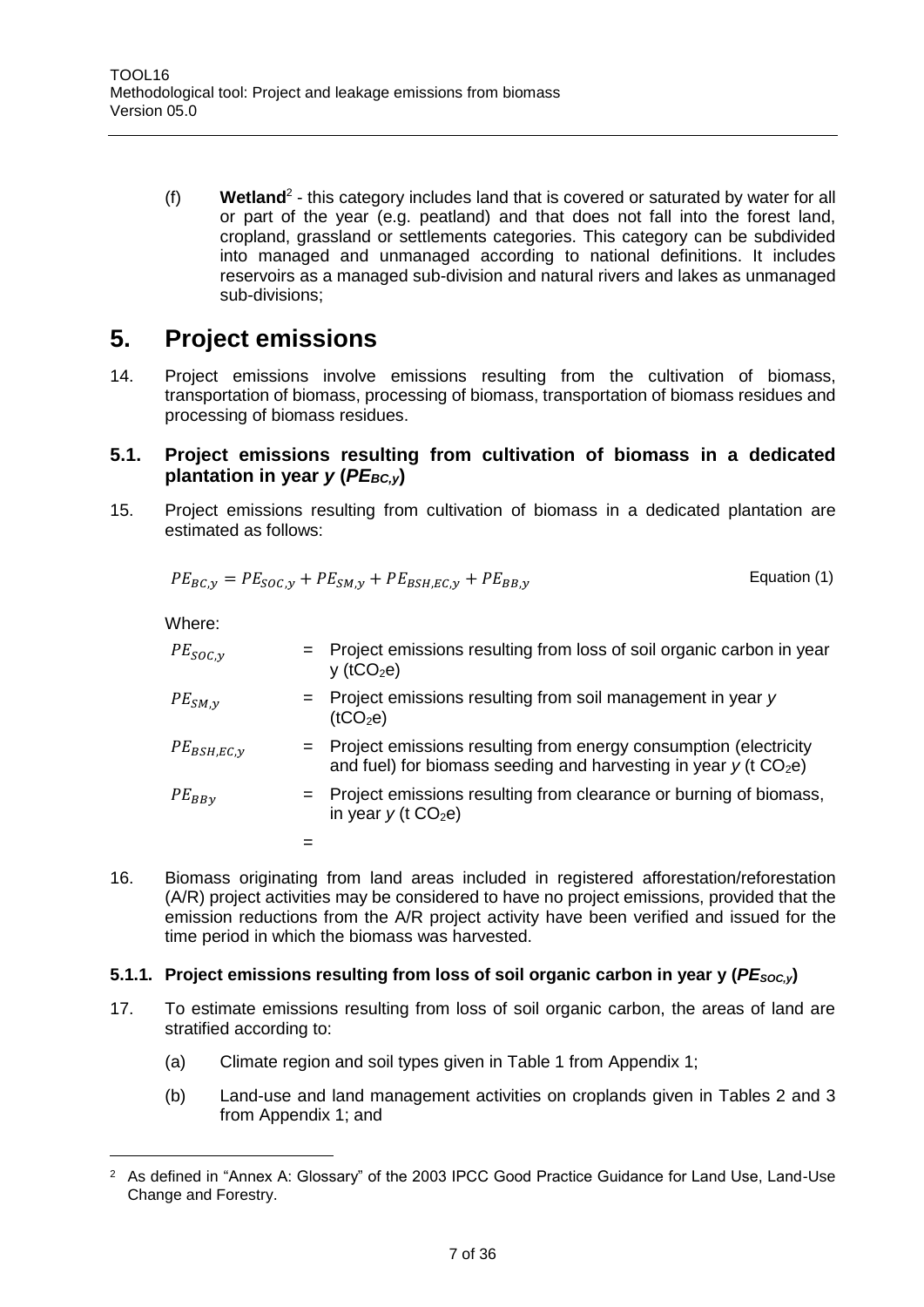- (c) Land-use and land management activities on grasslands given in Table 4 from Appendix 1. This also applies to abandoned land.
- <span id="page-7-0"></span>18. For each stratum of the areas of land which is subjected to soil disturbance attributable to project activity and for which the total area disturbed is less than 10% of the area of the stratum, emissions resulting from loss of soil organic carbon may be accounted as zero.
- 19. Subject to the provision of the paragraph [18](#page-7-0) above, emissions resulting from loss of soil organic carbon are estimated as follows:

$$
PE_{SOC,y} = \max\left(\frac{44}{12} \times \frac{1.179}{T} \times \sum_{i} \Delta SOC_i, 0\right)
$$
 Equation (2)

Where:

| T                     | $=$ Length of the first crediting period of the project in years (7 or 10)                                                            |
|-----------------------|---------------------------------------------------------------------------------------------------------------------------------------|
| $\Delta SOC_i$        | $=$ Loss of soil organic carbon in land stratum $i$ (t C)                                                                             |
| 44<br>$\overline{12}$ | $=$ Factor for converting units from t C to t CO <sub>2</sub> e; dimensionless                                                        |
| 1.179                 | $=$ Factor to account for soil N <sub>2</sub> O emissions associated with loss of<br>soil organic carbon <sup>3</sup> ; dimensionless |
| İ                     | $=$ Strata of areas of land                                                                                                           |

20. Loss of soil organic carbon in a stratum is estimated as follows:

$$
\Delta SOC_i = 1.21 \times A_{SOC,i} \times SOC_{REF,i} \times (f_{LUB,i} \times f_{MGB,i} \times f_{INB,i} - f_{LUP,i} \times f_{MGP,i} \times f_{INP,i})
$$
\nEquation (3)

Where:

| $A_{SOC,i}$   |     | $=$ Area of land stratum <i>i</i> (ha);                                                      |
|---------------|-----|----------------------------------------------------------------------------------------------|
| $SOC_{REF,i}$ |     | $=$ Reference SOC stock applicable to land stratum <i>i</i> (t C/ha);                        |
| $f_{LUB,i}$   | $=$ | Relative stock change factor for land-use in the baseline in<br>stratum <i>i</i> ;           |
| $f_{MGB,i}$   |     | Relative stock change factor for land management in the baseline<br>in stratum $\dot{r}$     |
| $f_{INB,i}$   |     | $=$ Relative stock change factor for input in the baseline in stratum i;                     |
| $f_{LUP,i}$   | $=$ | Relative stock change factor for land-use in the project in<br>stratum <i>i</i> ;            |
| $f_{MGP,i}$   |     | $=$ Relative stock change factor for land management in the project in<br>stratum <i>i</i> ; |
| $f_{INP,i}$   | $=$ | Relative stock change factor for input in the project in stratum $\dot{r}$ ,                 |
| $\dot{I}$     | $=$ | Strata of areas of land;                                                                     |

<sup>&</sup>lt;sup>3</sup> Based on the 2019 Refinement to the 2006 IPCC Guidelines for National Greenhouse Gas Inventories. For details, see Appendix 3.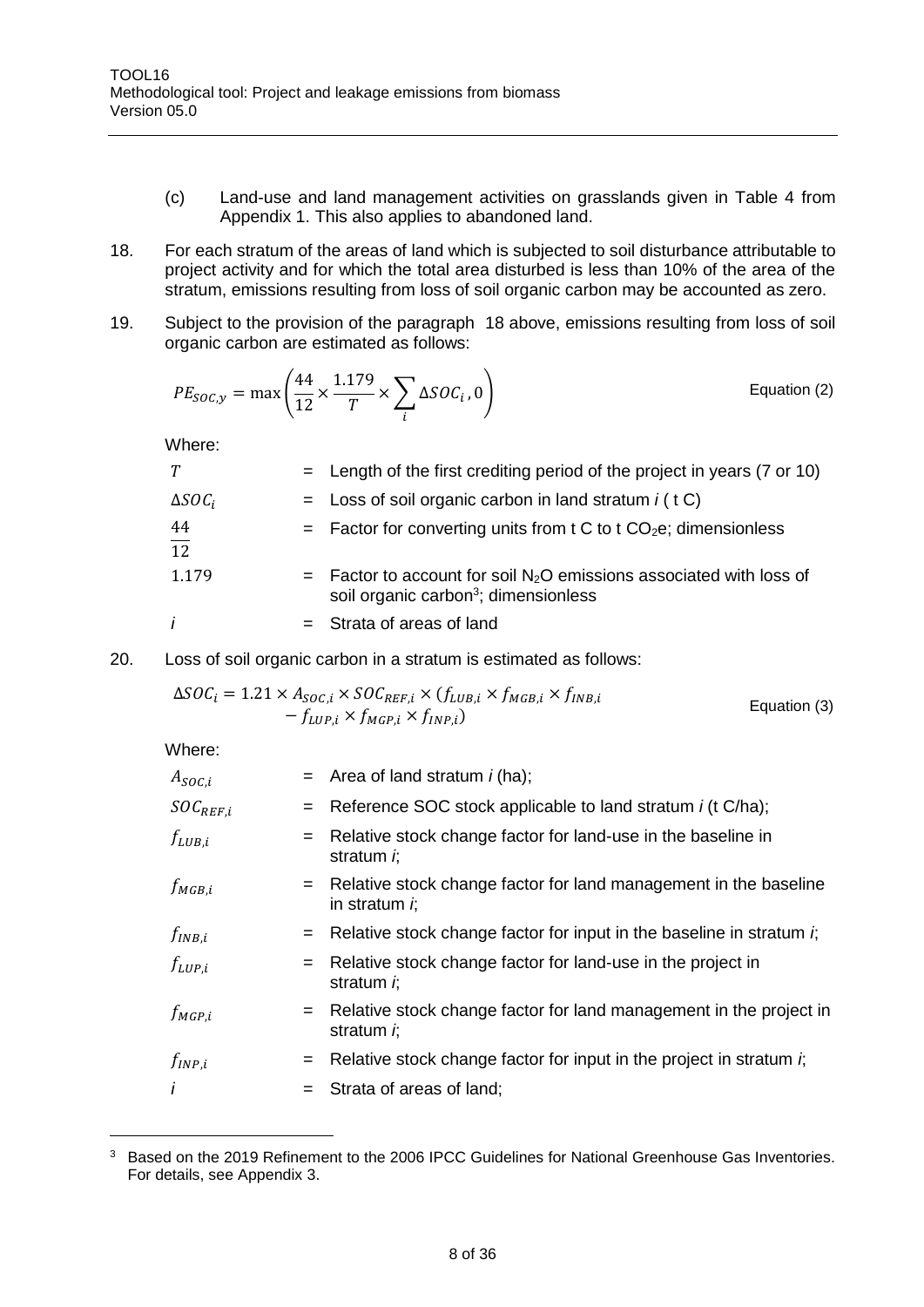- 1.21 = Conservativeness factor accounting for the uncertainties in the values in Tables 2 to 4 from Appendix 1; 4
- 21. The values of relative stock change factors shall be determined according to Tables 2 to4 from Appendix 1 of this tool.<sup>5</sup>
- 22. After the first crediting period of the project, the value of *PESOC,y* shall be 0.

#### **5.1.2. Project emissions resulting from soil management in year y (***PESM,y***)**

23. Emissions resulting from soil management are estimated as follows:

$$
PE_{SM,y} = PE_{SF,y} + PE_{SA,y}
$$

Where:

| $PE_{SF, v}$ | $=$ Project emissions resulting from of soil fertilization and<br>management in year $y$ (t $CO2e$ ) |
|--------------|------------------------------------------------------------------------------------------------------|
| $PE_{SA,y}$  | $=$ Project emissions resulting from soil amendment in year y (t CO <sub>2</sub> e)                  |

### **5.1.2.1. Project emissions resulting from soil fertilization and management in year y (***PESF,y***)**

24. Emissions resulting from soil fertilisation and management are estimated as follows:

$$
PE_{SF,y} = q_{N,y} \times A_{FTM,y} \times EF_{FT}
$$
\nEquation (5)

Where:

| $q_{N,\nu}$   | = Rate of nitrogen applied in year $y$ (t N/ha);                                                                                                                                                                        |
|---------------|-------------------------------------------------------------------------------------------------------------------------------------------------------------------------------------------------------------------------|
| $A_{FTM,\nu}$ | $=$ Area of land subjected to soil fertilization and management in<br>year $y$ (ha);                                                                                                                                    |
| $EF_{FT}$     | $=$ Aggregate emission factor for N <sub>2</sub> O and CO <sub>2</sub> emissions resulting<br>from production and application of nitrogen (t $CO2e/(t N)$ ). A default<br>value of 11.29 t $CO2e/(t N)6$ shall be used; |

<sup>4</sup> According to FCCC/SBSTA/2003/10/Add.2/6. For details, see Appendix 3.

<sup>&</sup>lt;sup>5</sup> Project proponents are encouraged to suggest revisions for this tool with alternative procedures (e.g. monitoring) to determine the relative stock change. Where the land contains a forest plantation in its last rotation in the baseline, or contains a forest plantation in the project activity, the relative stock change factors for land-use, land management and inputs each shall be assumed as 1.00, i.e. forest plantation is a reference scenario for the purpose of soil organic carbon.

<sup>6</sup> Based on 2019 Refinement to the 2006 IPCC Guidelines for National Greenhouse Gas Inventories. For details, see Appendix 3.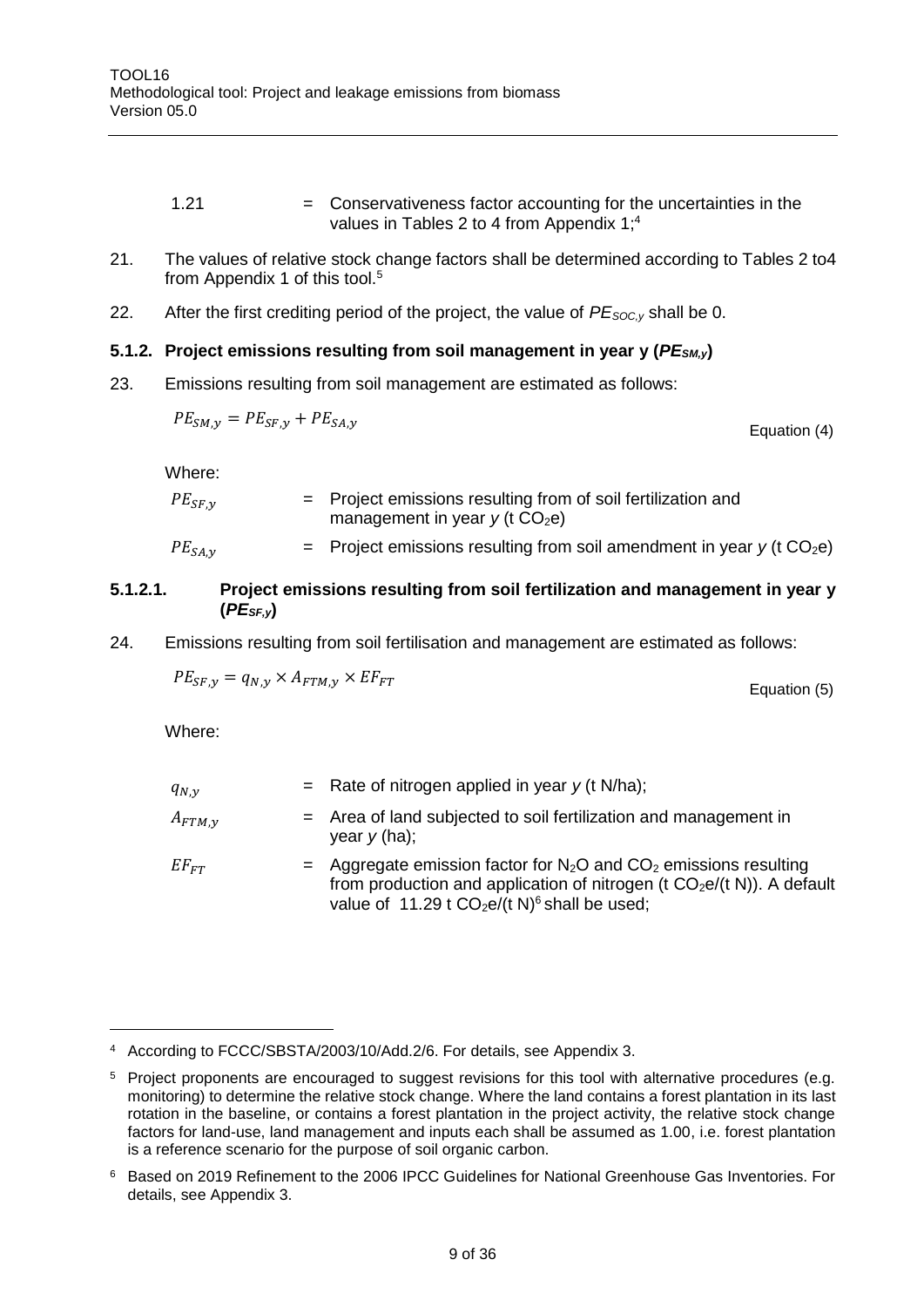#### **5.1.2.2. Project emissions resulting from soil amendment in year y (***PESA,y***)**

25. Emissions resulting from soil amendment (liming) are estimated as follows:

$$
PE_{SA,y} = \sum_{i} q_{SA,i,y} \times A_{SA,i,y} \times EF_{SA,i,y}
$$
 Equation (6)

Where:

| $q_{SA,i,y}$   | = Rate of application of soil amendment agent type $i$ in year $y$ (t/ha);                                                                                                                                                                                                                                               |
|----------------|--------------------------------------------------------------------------------------------------------------------------------------------------------------------------------------------------------------------------------------------------------------------------------------------------------------------------|
| $A_{SA,i,\nu}$ | $=$ Area of land in which soil amendment agent type <i>i</i> is applied in<br>year $y$ (ha);                                                                                                                                                                                                                             |
| $EF_{SA,i}$    | $=$ Emission factor for $CO2$ emissions from application of soil<br>amendment agent type $i$ (t CO <sub>2</sub> e/t). Default values for limestone<br>$(0.12 \text{ t } CO_2$ e/t) <sup>7</sup> , dolomite $(0.13 \text{ t } CO_2$ e/t) <sup>8</sup> and urea $(0.20 \text{ t } CO_2$ e/t) <sup>9</sup><br>shall be used |

#### **5.1.3. Project emissions resulting from energy consumption (electricity and fuel) for biomass seeding and harvesting in year** *y* **(PE**<sub>BSH,EC,y)</sub>

26. Emissions resulting from fuel and electricity consumption for biomass seeding and harvesting (e.g. fuel consumed by tractors and harvesters, and electricity consumed for irrigation water pumping) are estimated, unless otherwise required in the relevant methodology, by the equation below:

$$
PE_{BSH,EC,y} = PE_{BSH,electricity,y} + PE_{BSH,fuel,y}
$$

Where:

| $PE_{BSH,electricity,y}$ | Project emissions from the consumption of electricity for biomass<br>seeding and harvesting in year $y$ (tCO <sub>2</sub> e) |
|--------------------------|------------------------------------------------------------------------------------------------------------------------------|
| $PE_{BSH, fuel, y}$      | Project emissions from the consumption of fossil fuels for biomass<br>seeding and harvesting in year y (tCO <sub>2</sub> e)  |

- 27. PE<sub>BSH,electricity,y</sub> and  $PE_{BSH, fuel, y}$  are determined based on the provisions of the TOOL05 and TOOL03, respectively, where:
	- (a) The parameter  $PE_{BSH, electricity, y}$  corresponds to the parameter  $PE_{EC, y}$  from the TOOL05;
	- (b) The parameter  $PE_{BSH, fuel, y}$  corresponds to the parameter  $PE_{FC, j, y}$  from the TOOL03.
- 28. Small scale project activities may, unless otherwise required by the methodology, neglect emissions from energy consumption associated with seeding and harvesting of biomass.

<sup>&</sup>lt;sup>7</sup> 2006 IPCC Guidelines for National Greenhouse Gas Inventories, Vol 4, Ch 11, Eq 11.12.

<sup>8</sup> Ibid.

<sup>9 2006</sup> IPCC Guidelines for National Greenhouse Gas Inventories, Vol 4, Ch 11, Eq 11.13.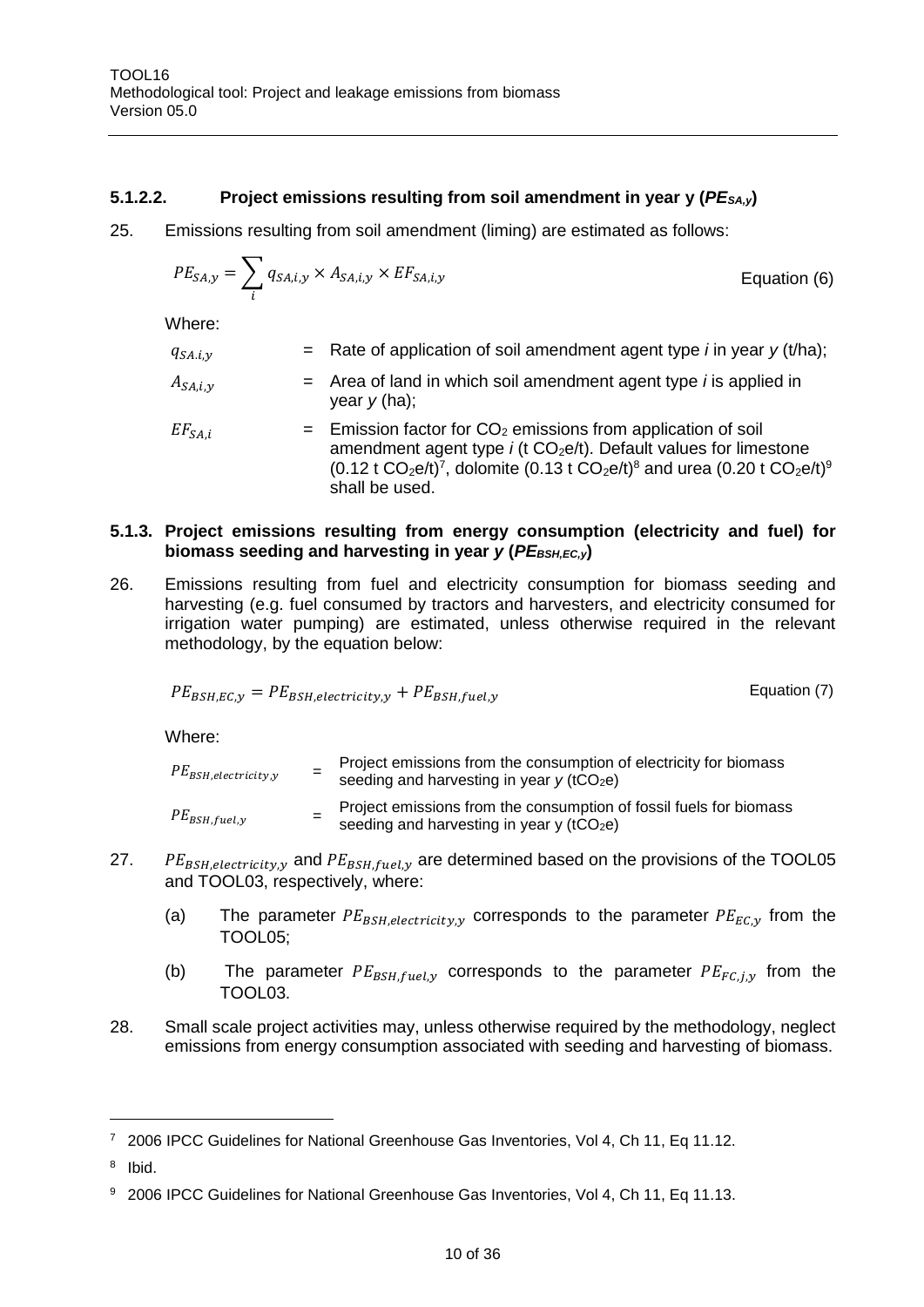#### **5.1.4. Project emissions resulting from clearance or burning of biomass in year** *y* **(***PEBB,y***)**

29. Emissions resulting from clearance or burning of biomass are estimated as follows:

$$
PE_{BB,y} = \frac{44}{12} \times 0.47 \times \sum_{i} A_{FR,i,z} \times b_i \times (1.06 + R_i)
$$
 Equation (8)

Where:

| 44<br>$\overline{12}$ | $=$ Factor for converting units from t C to t CO <sub>2</sub> e; dimensionless                                                                                                                           |
|-----------------------|----------------------------------------------------------------------------------------------------------------------------------------------------------------------------------------------------------|
| 0.47                  | Default value of carbon fraction of biomass burnt; <sup>10</sup> dimensionless<br>$=$                                                                                                                    |
| 1.06                  | $=$ Factor to account for non-CO <sub>2</sub> emissions from biomass clearance<br>or burning <sup>11</sup> . If biomass is cleared without using open fire, then this<br>factor is set equal to 1 (one); |
| $A_{FR,i,y}$          | $=$ Area of stratum <i>i</i> of land subjected to clearance or fire in year y<br>$(ha)$ ;                                                                                                                |
| $b_i$                 | $=$ Fuel biomass consumption per hectare in stratum <i>i</i> of land<br>subjected to clearance or fire (t dry matter/ha);                                                                                |
| $R_i$                 | = Root-shoot ratio (i.e. ratio of below-ground biomass to above-<br>ground biomass) for stratum <i>i</i> of land subjected to clearance or<br>fire;                                                      |
|                       | Strata of areas of land.                                                                                                                                                                                 |

#### <span id="page-10-0"></span>**5.2. Project emissions resulting from transportation of biomass in year** *y* **(***PEBT,y***) and Project emissions resulting from transportation of biomass residues in year** *y* **(***PEBRT,y***)**

- 30. Unless otherwise required in the applied methodology, project emissions resulting from transport of biomass and biomass residues are determined separately by following the provisions from the TOOL12, taking into account the following transport routes:
	- (a) For biomass:
		- (i) If the biomass produced is utilized without further processing, the route shall include only the transport of the biomass between the biomass production site and the biomass utilization facility;
		- (ii) If the biomass is processed before being utilized, the routes shall include the transport between (i) the biomass production site and the biomass processing facility, and (ii) the biomass processing facility and the biomass utilization facility;
	- (b) For biomass residues:

(i) If the biomass residues are consumed without further processing, the route shall include only the transport of the biomass residues between the biomass

<sup>10</sup> 2006 IPCC Guidelines for National Greenhouse Gas Inventories, Vol 4, Ch 4 Table 4.3.

<sup>11</sup> Based on the 2019 Refinement to the 2006 IPCC Guidelines for National Greenhouse Gas Inventories. For details, see Appendix 3.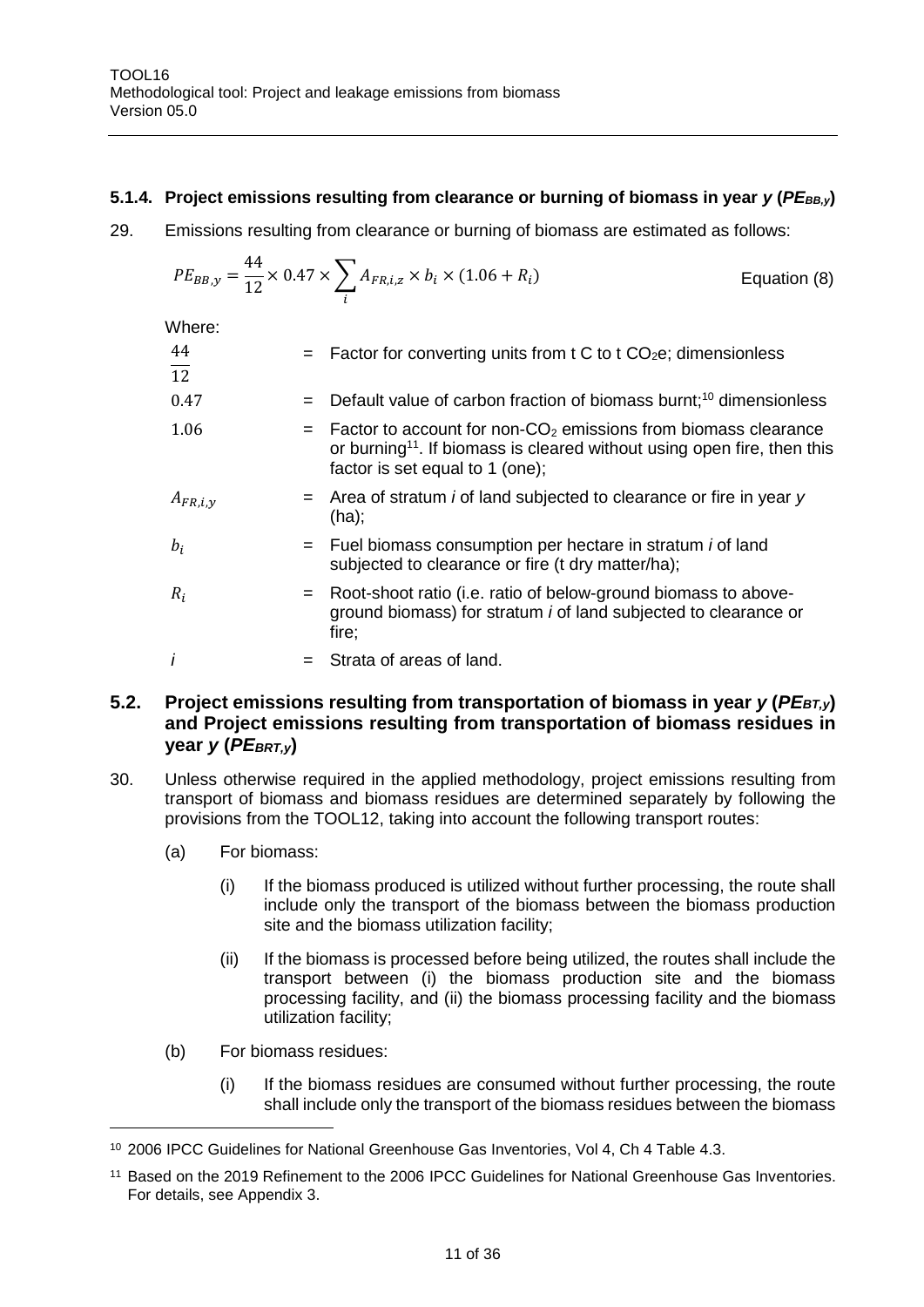$\overline{a}$ 

processing facility or the biomass generation site and the biomass residues utilization facility;

- (ii) If the biomass residues are processed before being utilized, the routes shall include the transport between (i) the biomass processing facility or the biomass generation site and the biomass residues processing facility, and (ii) the biomass residues processing facility and the biomass residues utilization facility.
- <span id="page-11-0"></span>31. As an alternative to the monitoring of the parameters needed to calculate the emissions from the transportation, project proponents may apply the following options:
	- (a) For microscale and small-scale project activities, apply a default emission factor of 0.0142  $tCO$  $/$ tonne of biomass<sup>12</sup>:
	- (b) For large-scale project activities, apply a net-to-gross adjustment of 10%<sup>13</sup>, i.e. multiply the emission reductions determined based on the applied methodology by 0.9 to determine the final amount of emission reductions that can be claimed.

- <sup>13</sup> Determined as the ratio between (i) the emissions to transport 1 tonne of biomass and (ii) the emission reductions from the electricity generated by 1 tonne of biomass, based on the following assumptions of a hypothetical project:
	- (a) The biomass is sourced from a distance of 200 km and the transport is made using heavy duty vehicles. These assumptions are conservative since:
		- (i) 110 km is observed in monitoring reports of registered CDM project activities as a typical distance of transport;
		- (ii) The transport of biomass is made using heavy duty vehicles, which is the vehicle type with the higher specific emission factor of the Data/Parameter table 1 from the TOOL12 (129 gCO<sub>2</sub>/tkm);
	- (b) The type of biomass consumed is black liquor, the electricity is generated by a technology with 35% efficiency and is exported to a grid with an emission factor of  $0.5 \text{ tCO}_2/\text{MWh}$ . These assumptions are also conservative since:
		- (i) Black liquor is the type of biomass that has the lowest value of NCV among the types included in Table 1.2 of the 2006 IPCC Guidelines for National Greenhouse Gas Inventories (5.9 TJ/Gg);
		- (ii) The technology with a 35% efficiency is the one with the lowest value between the biomass technologies listed in Table 2 from the Appendix of the TOOL08 (35%);
		- (iii) The the grid emission factors in non-Annex I countries currently reported is typically above 0.69 tCO2/MWh (e.g.as observed from the IGES Database);

The emissions to transport 1 tonne of biomass are determined by multiplying the distance travelled (200 km) by the emission factor of the heavy duty vehicles to transport 1 tonne of biomass (129 gCO<sub>2</sub>/tkm, or 129 x 10 $-6$  tCO<sub>2</sub>/tkm), which is equal to 0.0258 tCO<sub>2</sub>/tbiomass.

The emission reductions from the electricity generated by 1 tonne of biomass is determined as the product between the energy released when burning one tonne of black liquor (5.9 TJ/Gg, or 1.64 MWh/tonne), the efficiency of the technology consuming biomass (35%) and the grid emission factor (0.5 tCO<sub>2</sub>/MWh), resulting in 0.287 tCO2/tbiomass. This is further discounted by the emissions due to transport 1 tonne of biomass determined above (0.0258 tCO<sub>2</sub>/t<sub>biomass</sub>) and the final result is equal to 0.261 tCO<sub>2</sub>/t<sub>biomass</sub>.

The ratio is, therefore, equals to 0.0258 / 0.261, which is approximately 10%.

<sup>&</sup>lt;sup>12</sup> Determined assuming that 1 tonne of biomass is transported using heavy duty vehicles (with an associated specific emission factor of 129 gCO<sub>2</sub>/tkm according to the Data/Parameter table 1 from the TOOL12) through a round-trip distance of 110 km (average round-trip distance observed for a sample of registered CDM projects).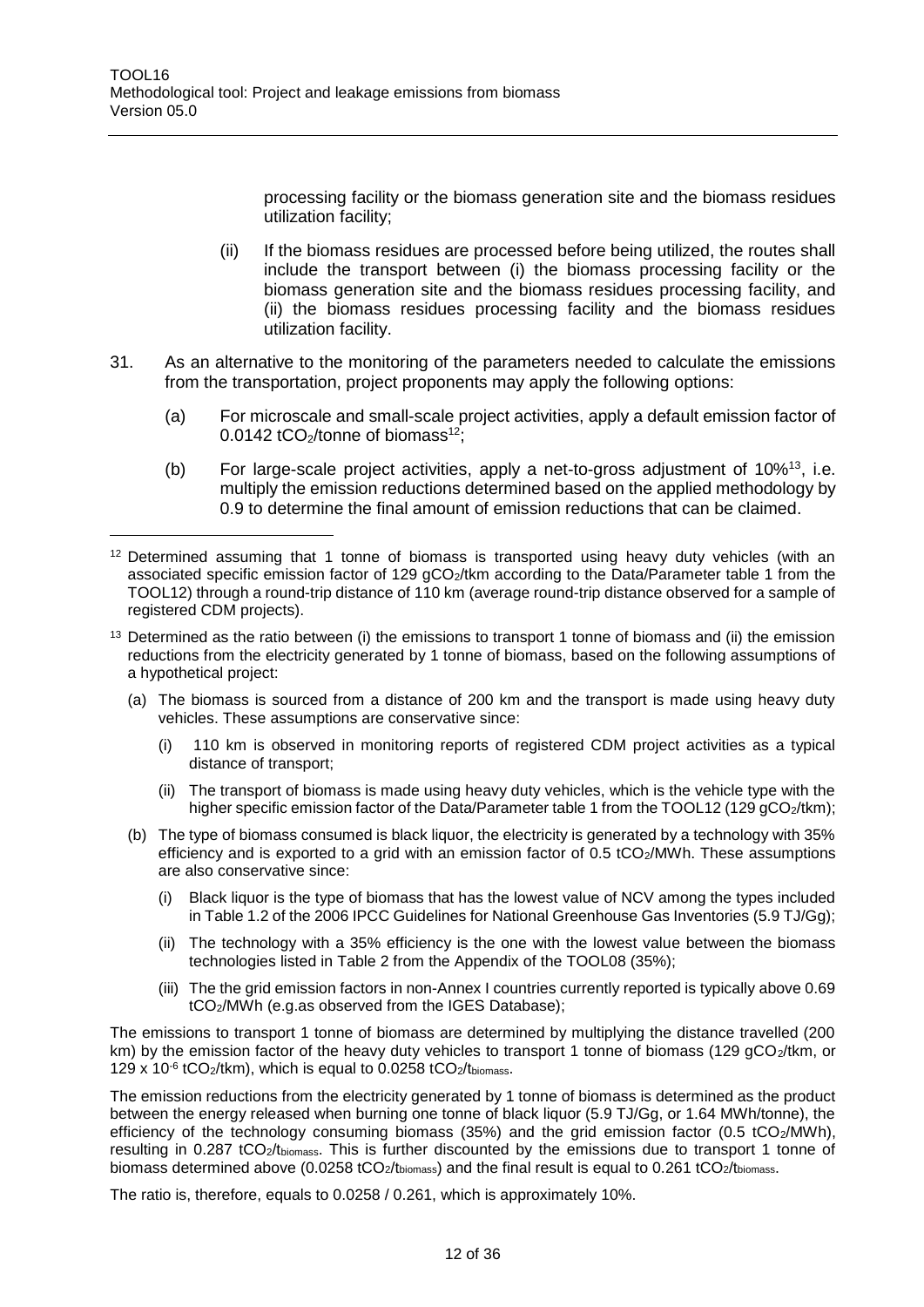#### <span id="page-12-0"></span>**5.3. Project emissions resulting from processing of biomass in year** *y* **(***PEBP,y***) and Project emissions resulting from processing of biomass residues in year**  *y* **(***PEBRP,y***)**

32. Emissions resulting from processing of biomass and biomass residues are determined as based on the equations below:

$$
PE_{BP,y} = PE_{BP,electricity,y} + PE_{BP,fuel,y} + PE_{BP,CH4,y} + PE_{BP,COMP,y}
$$
 Equation (9)  
+ 
$$
PE_{BP,AD,y} + PE_{BP,ww,y} + PE_{BP,additives,y}
$$

 $PE_{BRP,y} = PE_{BRP, electricity,y} + PE_{BRP, fuel,y} + PE_{BRP, CH4,y} + PE_{BRP, COMP,y}$ +  $PE_{BRP, AD,y}$  +  $PE_{BRP,WW,y}$  +  $PE_{BP,additives,y}$ Equation (10)

#### Where:

| $PE_{BP, electricity,y}$  | $=$ | Project emissions resulting from the consumption of electricity due to<br>thermo-chemical, biological and mechanical processing of the biomass in<br>year $y$ (tCO <sub>2</sub> e)                   |
|---------------------------|-----|------------------------------------------------------------------------------------------------------------------------------------------------------------------------------------------------------|
| $PE_{BP, fuel, y}$        | $=$ | Project emissions resulting from the consumption of fossil fuels for<br>thermo-chemical, biological and mechanical processing of the biomass in<br>year y (tCO <sub>2</sub> e)                       |
| $PE_{BP,CH4,y}$           | $=$ | Project methane emissions resulting from the decay of biomass under<br>anaerobic conditions as a result of thermo-chemical, biological and<br>mechanical processing in year $y$ (tCO <sub>2</sub> e) |
| $PE_{BP,COMP,y}$          | $=$ | Project emissions resulting from composting due to thermo-chemical,<br>biological and mechanical processing of the biomass in year $y$ (tCO <sub>2</sub> e)                                          |
| $PE_{BP,AD,y}$            | $=$ | Project emissions resulting from the anaerobic digester due to thermo-<br>chemical, biological and mechanical processing of the biomass in year y<br>(tCO <sub>2</sub> e)                            |
| $PE_{BP,ww,y}$            | $=$ | Project emissions resulting from wastewater treatment due to thermo-<br>chemical, biological and mechanical processing of the biomass in year y<br>(tCO <sub>2</sub> e)                              |
| $PE_{BP,additives,y}$     | $=$ | Project emissions resulting from the use of additives to process the<br>biomass in year $y$ (tCO <sub>2</sub> e)                                                                                     |
| $PE_{BRP, electricity,y}$ | $=$ | Project emissions resulting from the consumption of electricity due to<br>thermo-chemical, biological and mechanical processing of the biomass<br>residues in year $y$ (tCO <sub>2</sub> e)          |
| $PE_{BRP, fuel, y}$       | $=$ | Project emissions resulting from the consumption of fossil fuels due to<br>thermo-chemical, biological and mechanical processing of the biomass<br>residues in year $y$ (tCO <sub>2</sub> e)         |
| $PE_{BRP,CH4,y}$          | $=$ | Project methane missions resulting from the decay of biomass residues<br>under anaerobic conditions due to thermo-chemical, biological and<br>mechanical processing in year $y$ (tCO <sub>2</sub> e) |
| $PE_{BRP,COMP,y}$         | $=$ | Project emissions associated resulting from composting due to thermo-<br>chemical, biological and mechanical processing of the biomass residues<br>in year $y$ (tCO <sub>2</sub> e)                  |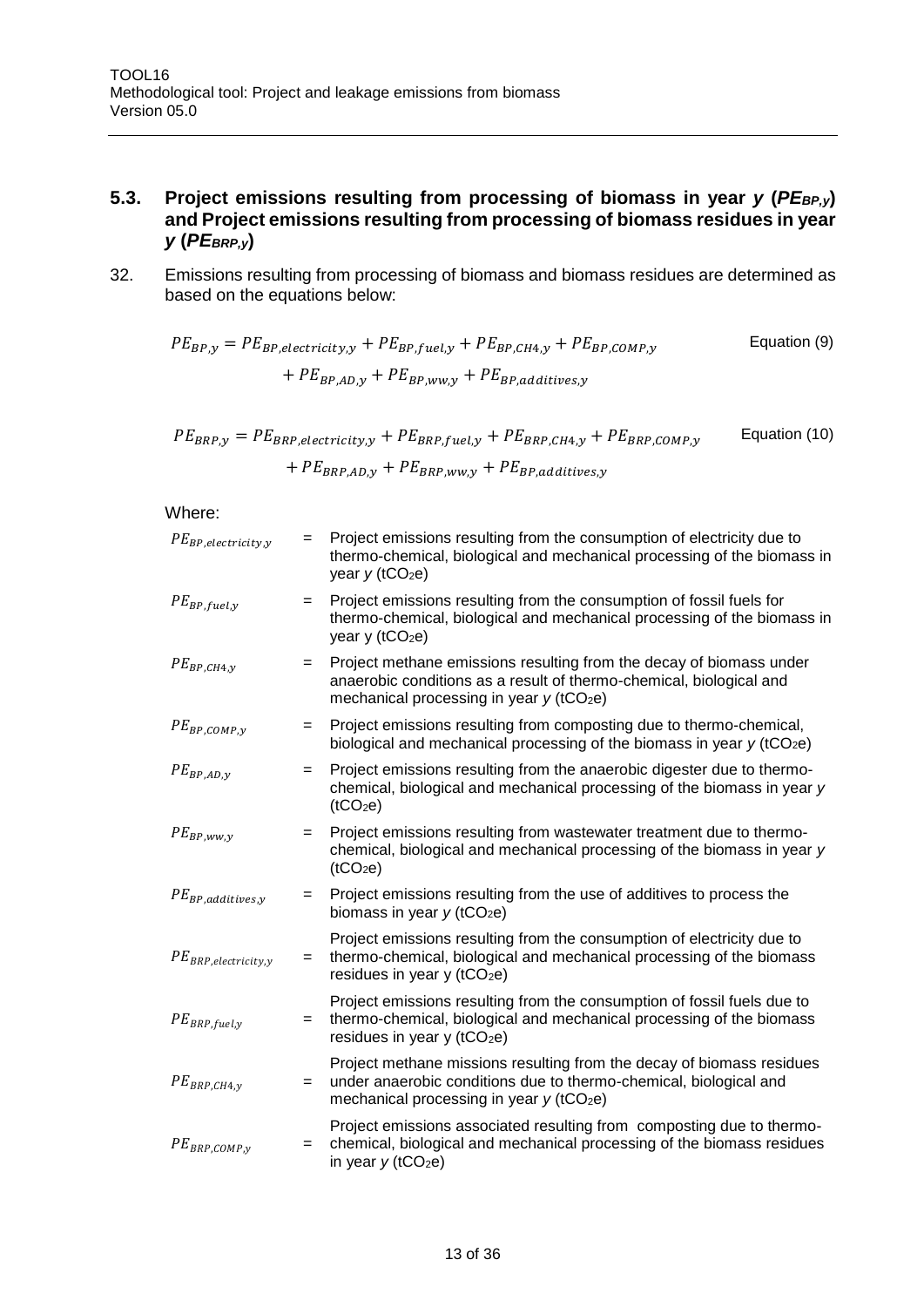| $PE_{BRP,AD,y}$        | $=$ $-$ | Project emissions resulting from the anaerobic digester due to thermo-<br>chemical, biological and mechanical processing of the biomass residues<br>in year $v$ (tCO <sub>2</sub> e) |
|------------------------|---------|--------------------------------------------------------------------------------------------------------------------------------------------------------------------------------------|
| $PE_{BRP,ww,y}$        | $=$     | Project emissions resulting from wastewater treatment due to thermo-<br>chemical, biological and mechanical processing of the biomass residues<br>in year $v$ (tCO <sub>2</sub> e)   |
| $PE_{BRP,additives,y}$ | $=$ $-$ | Project emissions resulting from the use of additives to process the<br>biomass residues in year $y$ (tCO <sub>2</sub> e)                                                            |

#### **5.3.1. Project emissions resulting from the electricity consumed due to thermo-chemical, biological and mechanical processing of biomass in year** *y* **(***PEBP,electricity,y***) and Project emissions resulting from the electricity consumed due to thermo-chemical, biological and mechanical processing biomass residues in year** *y* **(***PEBRP,electricity,y***)**

33. Emissions resulting from the electricity consumed due to thermo-chemical, biological and mechanical processing of the biomass and biomass residues are determined based on the provisions of the TOOL05, where the parameters  $PE_{BP, electricity, y}$  and  $PE_{BRP, electricity,y}$  corresponds to  $PE_{EC,y}$  from the tool.

#### **5.3.2. Project emissions resulting from the fuel consumed due to thermo-chemical, biological and mechanical processing of biomass in year** *y* **(***PEBP,fuel,y***) and Project emissions resulting from the fuel consumed due to thermo-chemical, biological and mechanical processing of biomass residues in year** *y* **(***PEBRP,fuel,y***)**

- 34. Emissions resulting from the fuel consumed due to thermo-chemical, biological and mechanical processing of the biomass and biomass residues are determined based on the provisions of the TOOL03, where the parameters  $PE_{BP, fuel, v}$  and  $PE_{BRP, fuel, v}$ correspond to  $PE_{FC,i,v}$  from the tool.
- **5.3.3. Project methane emissions resulting from the decay of biomass under anaerobic conditions as a result of thermo-chemical, biological and mechanical processing in year** *y* **(***PEBP,CH4,y***) and Project methane emissions resulting from the decay of biomass residues under anaerobic conditions as a result of thermo-chemical, biological and mechanical processing in year** *y* **(***PE<sub>BRP,CH4,v***)</sub>**
- 35. Emissions of methane from the decay of biomass under anaerobic conditions as a result of thermo-chemical, biological and mechanical processing of the biomass and biomass residues are determined based on the provisions of the TOOL04, where the parameters  $PE_{BP,CH4,y}$  and  $PE_{BRP,CH4,y}$  correspond to  $PE_{CH4,SWDS,y}$  from the tool.

#### **5.3.4. Project emissions resulting from composting due to thermo-chemical, biological and mechanical processing of biomass in year** *y* **(***PEBP,COMP,y***) and Project emissions resulting from composting due to thermo-chemical, biological and mechanical processing of biomass residues year** *y* **(***PEBRP,COMP,y***)**

36. Emissions of methane from the composting as a result of thermo-chemical, biological and mechanical processing of the biomass and biomass residues are determined based on the provisions of the TOOL13, where the parameters  $PE_{BP,COMP,y}$  and  $PE_{BRP,COMP,y}$ correspond to  $PE_{COMP,y}$  from the tool.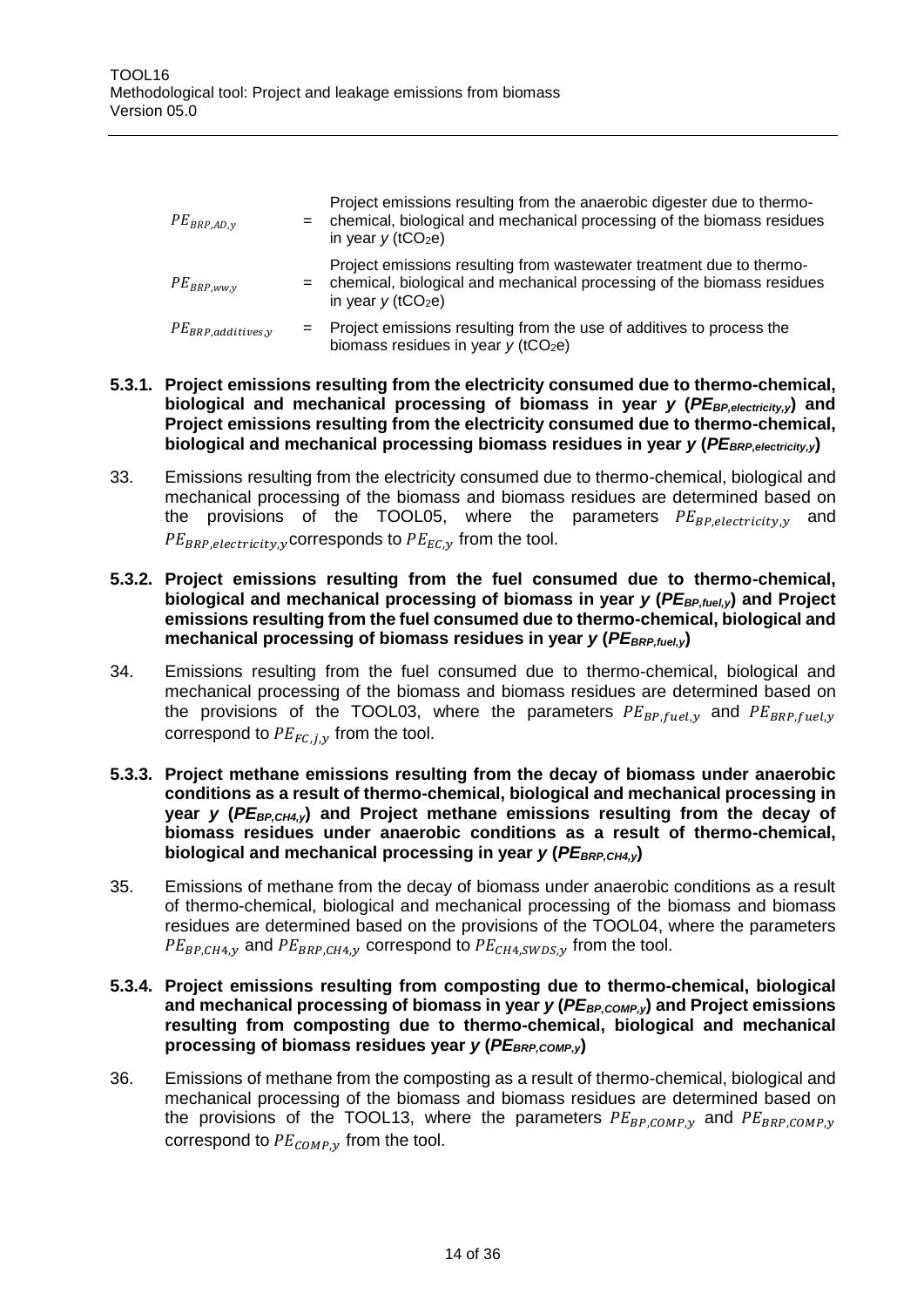#### **5.3.5. Project emissions resulting from the anaerobic digester due to thermo-chemical, biological and mechanical processing of biomass in year** *y* **(***PEBP,AD,y***) and Project emissions resulting from the anaerobic digester due to thermo-chemical, biological**  and mechanical processing of biomass residues in year  $y$  (PE<sub>BRP,AD,v)</sub>

- 37. Emissions from the anaerobic digester due to thermo-chemical, biological and mechanical processing of the biomass and biomass residues are determined based on the provisions of the TOOL14, where the parameters  $PE_{BP,AD,V}$  and  $PE_{BRP,AD,V}$  correspond to  $PE_{AD,V}$  from the tool.
- **5.3.6. Project emissions from the wastewater treatment anaerobic digester due to thermo**chemical, biological and mechanical processing of biomass in year *y* (*PE*<sub>BP,ww,v</sub>) and **Project emissions from the wastewater treatment anaerobic digester due to thermochemical, biological and mechanical processing of biomass residues in year** *y* **(***PEBRP,ww,y***)**
- 38. This emission source shall be estimated in cases where wastewater originating from the processing of the biomass and biomass residues is (partly) treated under anaerobic conditions and where methane from the wastewater is not captured and flared or combusted. Project emissions from wastewater are estimated as follows:

$$
PE_{BP,ww,y} = GWP_{CH4} \times V_{BP,ww,y} \times COD_{BP,ww,y} \times B_{o,WW} \times MCF_{BP,ww}
$$
 Equation (11)

$$
PE_{BRP,ww,y} = GWP_{CH4} \times V_{BRP,ww,y} \times COD_{BRP,ww,y} \times B_{o,WW} \times MCF_{BRP,ww}
$$
 Equation (12)

Where:

| $GWP_{CH4}$                | $=$ | Global warming potential for methane valid for the relevant<br>commitment period ( $tCO2/tCH4$ )                                                      |
|----------------------------|-----|-------------------------------------------------------------------------------------------------------------------------------------------------------|
| $V_{BP,ww,y}$              | $=$ | Quantity of wastewater generated from the processing of biomass<br>in year $y(m^3)$                                                                   |
| $\mathcal{COD}_{BP,ww,y}$  | $=$ | Average chemical oxygen demand of the wastewater generated<br>from the processing of biomass in year $y$ (t <sub>cop</sub> /m <sup>3</sup> )          |
| $B_{o,WW}$                 | $=$ | Methane generation potential of the wastewater (t $CH_4/t_{\text{COD}}$ )                                                                             |
| $MCF_{BP,WW}$              | $=$ | Methane correction factor for the treatment of wastewater<br>generated from the processing of biomass in year $y$ (ratio)                             |
| $GWP_{CH4}$                | $=$ | Global warming potential for methane valid for the relevant<br>commitment period ( $tCO2/tCH4$ )                                                      |
| $V_{BRP,WW,y}$             | $=$ | Quantity of wastewater generated from the processing of biomass<br>residues in year $y$ (m <sup>3</sup> )                                             |
| $\mathcal{C}OD_{BRP.WW.v}$ | $=$ | Average chemical oxygen demand of the wastewater generated<br>from the processing of biomass residues in year $y$ (t <sub>cop</sub> /m <sup>3</sup> ) |
| $B_{o,WW}$                 | $=$ | Methane generation potential of the wastewater (t $CH_4/t_{\text{COD}}$ )                                                                             |
| $MCF_{BRP,WW}$             | $=$ | Methane conversion factor for the treatment of wastewater<br>generated from the processing of biomass residues in year y<br>(ratio)                   |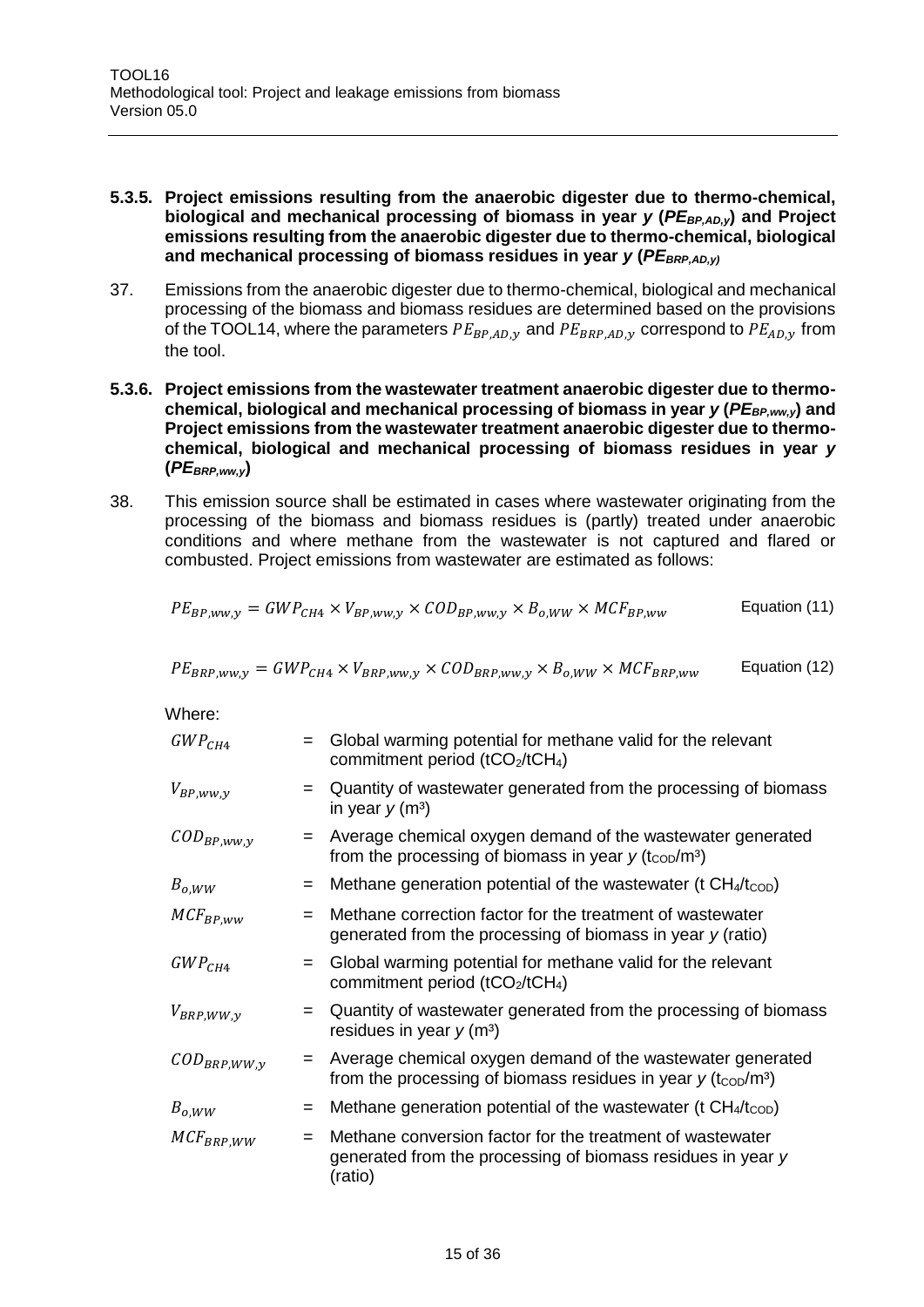#### **5.3.7. Project emissions from the use of additives to process the biomass in year** *y* **(***PEBP,additives,y***) and Project emissions from the use of additives to process the biomass residues in year** *y* **(***PEBRP,additives,y***)**

 $PE_{BP,additives,y} = PE_{BP,additives, transport,y} + PE_{BP,additives, electricity,y}$ Equation (13)

 $+$   $PE_{BP,additives.FF,v}$ 

 $PE_{BRP.additives.v}$ 

Equation (14)

 $= PE_{BRP,additives, transport, y} + PE_{BRP,additives, electricity, y}$ 

 $+$   $PE_{BRP,additives, FF,y}$ 

Where:

| $PE_{BP,additives, transport}$      | $=$ | Project emissions from the transportation of the additives<br>from the production site to the biomass processing facility<br>(tCO <sub>2</sub> )   |
|-------------------------------------|-----|----------------------------------------------------------------------------------------------------------------------------------------------------|
| $PE_{BP,additives, electricity,y}$  | $=$ | Project emissions from the consumption of electricitry to<br>produce the additives used by the biomass processing<br>facility ( $tCO2$ )           |
| $PE_{BP,additives, FF,y}$           | $=$ | Project emissions from the consumption of fossil fuels to<br>produce the additives used by the biomass processing<br>facility $(tCO2)$             |
| $PE_{BRP,additives, transport}$     |     | $=$ Project emissions from the transportation of the additives<br>from the production site to the biomass residues processing<br>facility $(tCO2)$ |
| $PE_{BRP,additives, electricity,y}$ | $=$ | Project emissions from the consumption of electricitry to<br>produce the additives used by the biomass residues<br>processing facility $(tCO2)$    |
| $PE_{BRP,additives, FF,y}$          | $=$ | Project emissions from the consumption of fossil fuels to<br>produce the additives used by the biomass residues<br>processing facility $(tCO2)$    |

- 39.  $PE_{BP, additive, transport, y}$  and  $PE_{BRP, additive, transport, y}$  are determined following the provisions from the TOOL12. The simplifications contained in paragraph [31](#page-11-0) also apply.
- 40. Project emissions resulting from the electricity consumed to produce the additives are determined based on the provisions of the TOOL05, where the parameters  $PE_{BP,additives, electricity, y}$  and  $PE_{BRP,additives, electricity, y}$  corresponds to  $PE_{EC, y}$  from the tool.
- 41. Project emissions resulting from the fuel consumed due to produce the additives are determined are determined based on the provisions of the TOOL03, where the parameters  $PE_{BP, additives, fuel, y}$  and  $PE_{BRP, additives, fuel, y}$  corresponds to  $PE_{FC,i,y}$  from the tool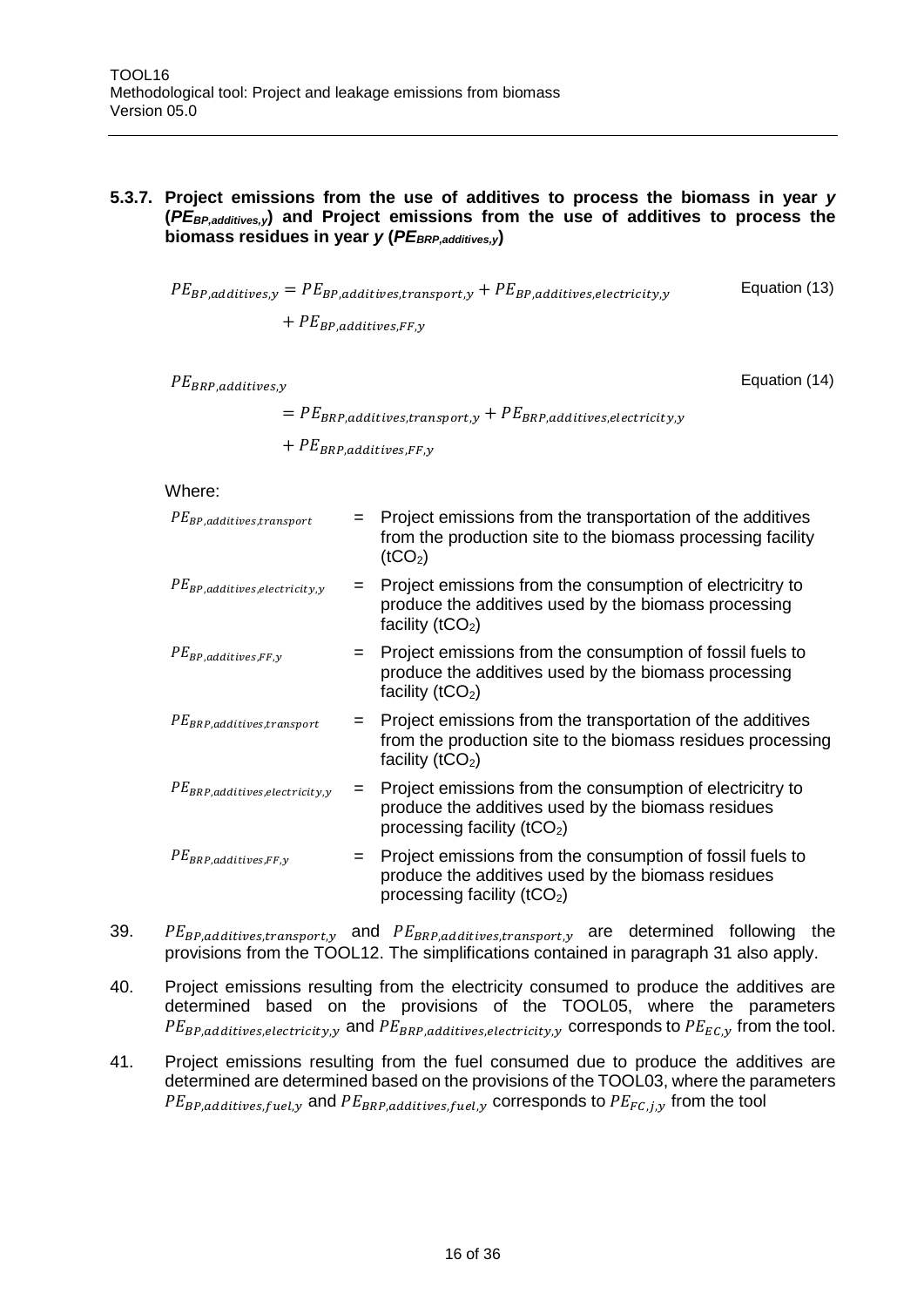- 42. As an alternative to the monitoring of the parameters needed to calculate  $PE_{BP,additives,y}$ and  $PE_{BRP,additives,y}$ , project proponents may apply the following options:
	- (a) If the ratio between the additive consumed and the biomass or biomass residue processed (mass or volume basis) is below or equal to 2%, these emission sources may be neglected;
	- (b) If the ratio between the additive consumed and the biomass or biomass residue processed ( mass or volume basis) is above 2% and below or equal to 10%, only the emissions from the consumption of electricity and fuel to produce the additives may be accounted. Project proponents may determine these emission sources based on literature such as peer reviewed studies.
	- (c) If the ratio between the additive consumed and the biomass or biomass residue processed (mass or volume basis) is above 10%, emissions from both the consumption of electricity and fuel to produce the additives and to transport the additives shall be accounted. Project proponents may determine these emission sources based on literature such as peer reviewed studies.

### <span id="page-16-0"></span>**6. Leakage**

43. Leakage may occur outside of the project boundary and may involve emissions due to shift of pre-project activities, diversion of biomass residues from other applications and due to processing and transportation of biomass residues outside of the project boundary.

#### <span id="page-16-1"></span>**6.1. Leakage due to shift of pre-project activities resulting from cultivation of biomass in a dedicated plantation in year** *y* **(***LE<sub>BC,y</sub>***)**

- 44. This section is applicable only if the project activity utilizes biomass cultivated in a dedicated plantation. Project proponents are advised to avoid pre-project activities from being shifted outside the project boundary, to avoid indirect land use changes as a result of the project activity. Rather, project proponents are encouraged to include in the project boundary the land in which the pre-project activities will take place after the project implementation.
- 45. No leakage due to shift of pre-project activities occurs if one of the following two conditions applies:
	- (a) The plantation area was or would have been abandoned land prior to the implementation of the project activity;
	- (b) The plantation area was used prior to the implementation of the project area but the pre-project land use of the plantation area will be accommodated for, providing at least the same level of service during the project activity, within the land area included in the project boundary. The project area may be expanded to accommodate for this condition. This could be achieved, inter alia, in the following ways:
		- (i) At least the same number of cattle as prior to the implementation of the project activity will continue being grazed during the project activity within the land area included in project boundary;
		- (ii) Due to more efficient farming practice, the pre-project crops can be grown on a smaller area, which is included in the land area included in the project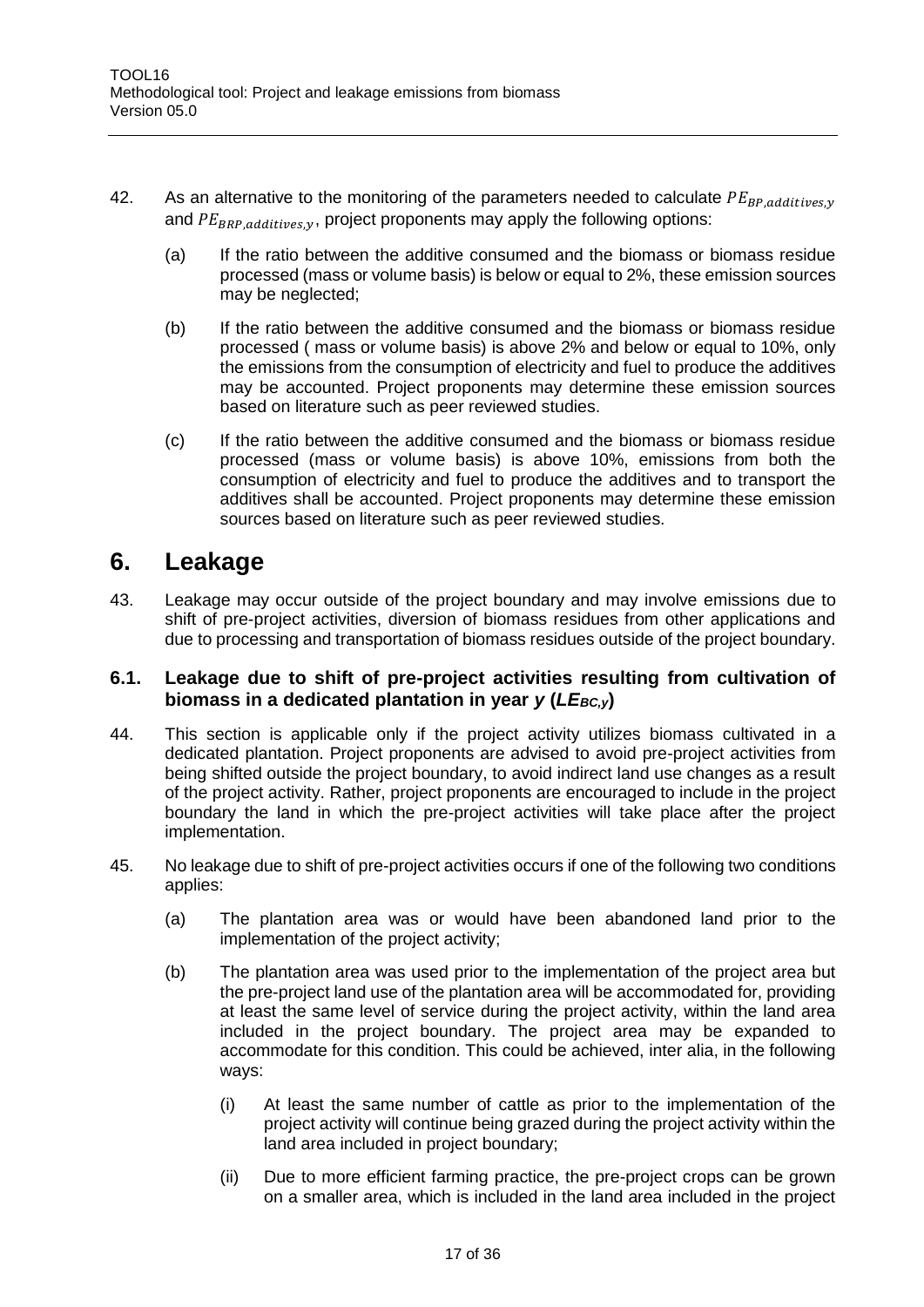boundary, to achieve the same level of annual production of crops, freeing land for the dedicated plantation;

- (iii) Settlements are not removed from the land area included in the project boundary.
- 46. Project participants should assess the possibility of leakage from the displacement of activities or people by monitoring the following indicators:
	- (a) Percentage of families/households of the community involved in or affected by the project activity displaced (from within to outside of the project boundary) due to the project activity;
	- (b) Percentage of total production of the main product (e.g. meat, corn) within the project boundary displaced due to the cultivation of biomass.
- 47. For project activities which fall above the small-scale threshold, no shift of pre-project activities is allowed.
- 48. For project activities which fall below the small-scale threshold:
	- (a) If the value of both indicators is lower than 10 per cent, then leakage from this source is assumed to be zero;
	- (b) If the value of any of the two indicators is higher than 10 per cent and less than or equal to 50 per cent, then leakage shall be equal to 15 per cent of the difference between baseline emissions and project emissions;
	- (c) If the value of either of these two indicators is larger than 50 per cent, then this tool is not applicable and a new procedure must be submitted for the approval of the Board.

#### <span id="page-17-0"></span>**6.2. Leakage due to diversion of biomass residues from other applications in year** *y* **(***LEBR,Div,y***)**

49. This section is applicable for project activities which utilise biomass residues. It quantifies leakage due to diversion of biomass residues to the project to be used as either fuel or feedstock. These biomass residues could have been used outside the project boundary in competing applications, and due to the implementation of the project activity these competing application might be forced to use inputs which are not carbon neutral.

#### **6.2.1. Determination of the alternative scenario of the biomass residues in absence of the project activity**

- <span id="page-17-1"></span>50. The alternative scenario for the "use", in absence of the project activity, of biomass residues that will be used in the underlying CDM project activity shall include:
	- (a) B1: The biomass residues are dumped or left to decay mainly under aerobic conditions. This applies, for example, to dumping and decay of biomass residues on fields;
	- (b) B2: The biomass residues are dumped or left to decay under clearly anaerobic conditions. This applies, for example, to landfills which are deeper than five meters. This does not apply to biomass residues that are stock-piled or left to decay on fields;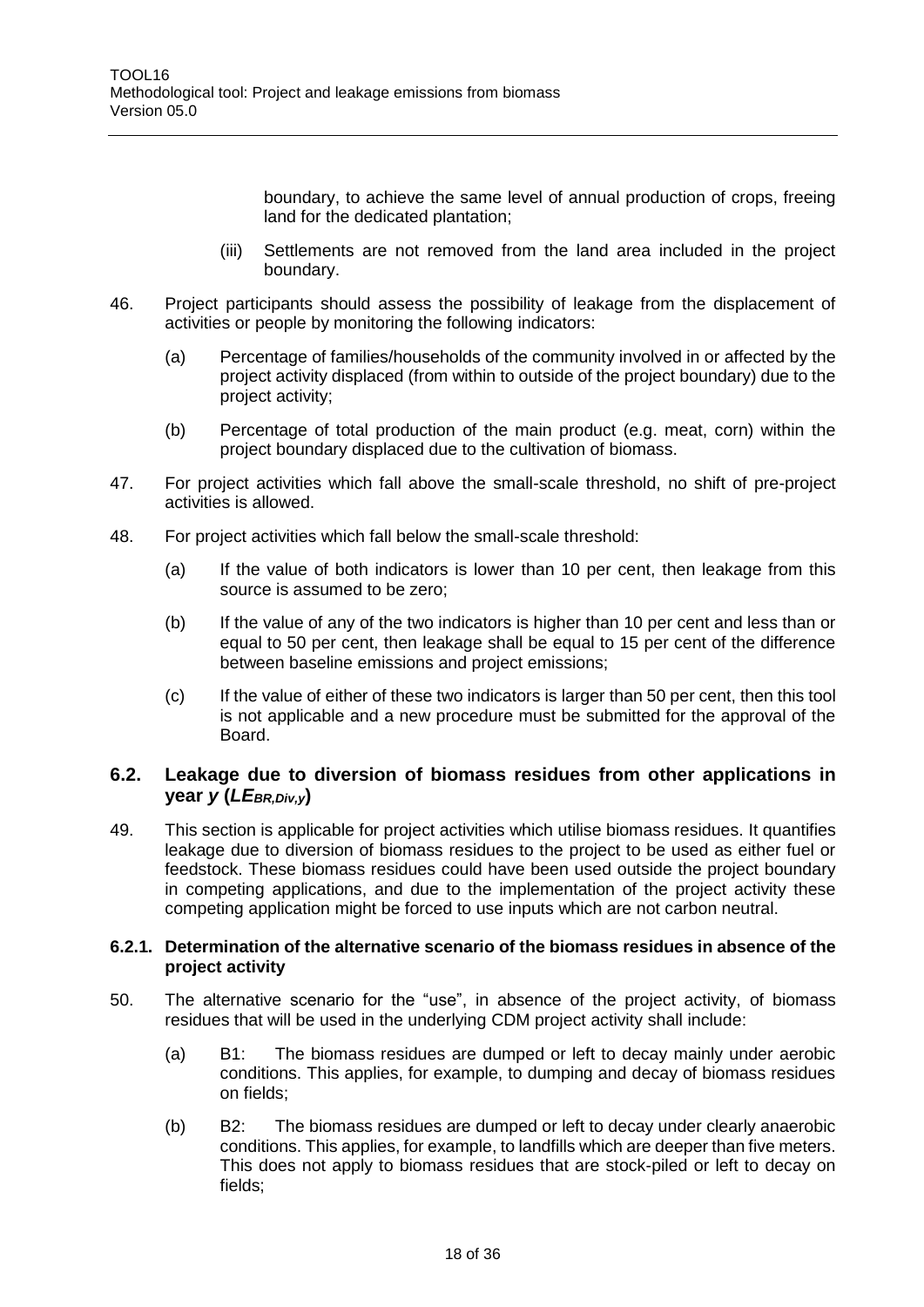- (c) B3: The biomass residues are burnt in an uncontrolled manner without utilizing it for energy purposes;
- (d) B4: The biomass residues are used for energy or non-energy applications, or the primary source of the biomass residues and/or their fate cannot be clearly identified.<sup>14</sup>
- <span id="page-18-0"></span>51. Project proponents may choose to combine some or all relevant biomass types into one category when determining the fate of biomass residues, and treat the combined types as one, for instance in the biomass availability determination. These combinations shall be documented transparently in the CDM-PDD and remain consistent throughout the crediting period.
- 52. When defining plausible and credible alternative scenarios for the use of biomass residues, the guidance below shall be followed:
	- (a) If the biomass residues processing (drying, pelletization, shredding, briquetting, etc.) is not included in the project boundary, the processed biomass obtained from that plant should be considered as B4 above;
	- (b) The alternative scenario for the categories of biomass residues identified according to paragraphs [50](#page-17-1) an[d 51](#page-18-0) above should be separately identified, covering the whole amount of biomass residues supposed to be used in the project activity along the crediting period;
	- (c) A category of biomass residues is defined by three attributes: (1) its type or types (i.e. bagasse, rice husks, empty fruit bunches, etc.); (2) its source (e.g. produced on-site, obtained from an identified biomass residues producer, obtained from a biomass residues market, etc.); and (3) its alternative scenario in the absence of the project activity (scenarios B1 to B4 as in paragraph [50](#page-17-1) above);
	- (d) Explain and document transparently in the CDM-PDD, using a table similar to Table 1 from Appendix 2, what quantities of which biomass residues categories are used in which installation(s) under the project activity and what is their alternative scenario;
	- (e) For biomass residues categories for which scenarios B1, B2 or B3 are deemed a plausible alternative scenario, the following procedures should be applied for the combined amount of biomass identified:
		- (i) Demonstrate that there is an abundant surplus of the biomass residue in the project region which is not utilized. For this purpose, demonstrate that the total quantity of that type of biomass residues annually available in the project region is at least 25 per cent larger than the quantity of biomass residues which is utilized annually in the project region (e.g. for energy generation or as feedstock), including the project facility;
		- (ii) Demonstrate for the sites from where biomass residues are sourced that the biomass residues have not been collected or utilized (e.g. as fuel, fertilizer or

 $\overline{a}$ 

<sup>14</sup> For example, this scenario can be used if biomass residues are purchased from a market, or biomass residues retailers, or if processed biomass is purchased from biomass processing plants which are not included in the project boundary.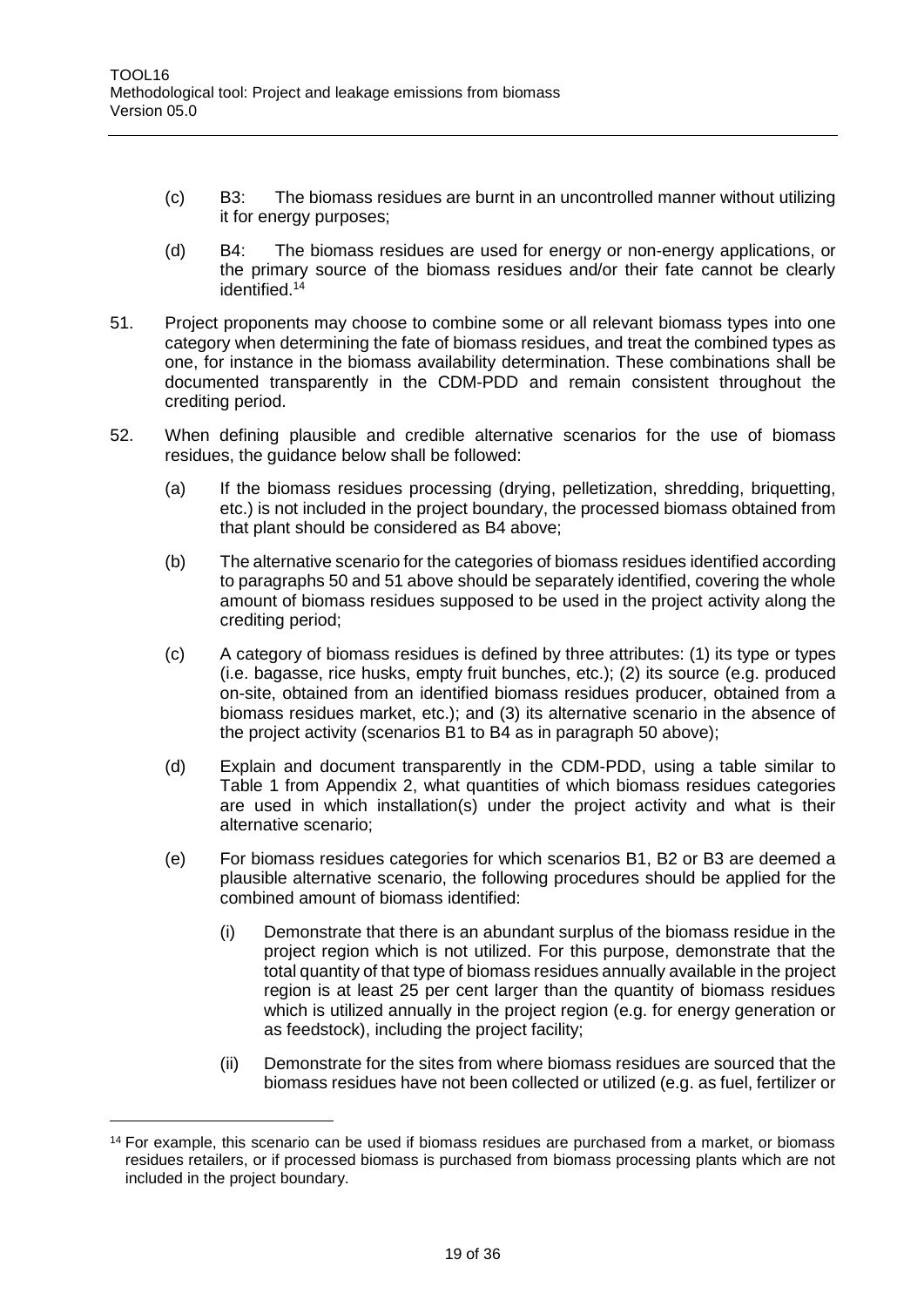feedstock) but have been dumped and left to decay, land-filled, left in the field to decay after harvest,<sup>15</sup> or burnt without energy generation (e.g. field burning). This approach is only applicable to biomass residues categories for which project participants can clearly identify the site from where the biomass residues are sourced;

- (iii) In case surplus of biomass residues in the project region cannot be demonstrated, the alternative use of the biomass shall be considered unknown (B4) and result in leakage emissions.
- 53. If during the crediting period, new categories of biomass residues of the type B1, B2 or B3 are used in the project activity which were not listed at the validation stage, for example due to new sources of biomass residues, the alternative scenario for those types of biomass residues should be assessed using the procedures outlined in this tool for each new category of biomass residues.

#### **6.2.2. Calculation of leakage due to diversion of biomass residues**

- 54. The main potential source of leakage due to biomass residues is an increase in emissions from fossil fuel combustion or other sources due to diversion of biomass residues from other uses to the project plant as a result of the project activity. The alternative scenario for biomass residues for which this potential leakage is relevant is B4.
- 55. The actual leakage emissions in each of these cases may differ significantly and depend on the specific situation of each project activity. For that reason, a simplified approach is used in this tool: it is assumed that an equivalent amount of fossil fuels, on energy basis, would be used if biomass residues are diverted from other users, no matter what the use of biomass residues would be in the alternative scenario.
- 56. Therefore, for the categories of biomass residues whose alternative scenario has been identified as B4, project participants shall calculate leakage emissions as follows:

$$
LE_{BR,Div,y} = EF_{CO2,LE} \times \sum_{n} BR_{PJ,n,y} \times NCV_{n,y}
$$
 Equation (15)

Where:

| $LE_{BR,Div,y}$ | = Leakage emissions due to the diversion of biomass residues from<br>other applications in year $y$ (t CO <sub>2</sub> e)                                                              |
|-----------------|----------------------------------------------------------------------------------------------------------------------------------------------------------------------------------------|
| $EF_{CO2,LE}$   | $=$ $CO2$ emission factor of the most carbon intensive fossil fuel used<br>in the country (t $CO2/GJ$ )                                                                                |
| $BR_{PI,n,y}$   | $=$ Quantity of biomass residues of category $n$ used in facilities which<br>are located at the project site and included in the project boundary<br>in year $y$ (tonnes on dry-basis) |
| $NCV_{n,v}$     | $=$ Net calorific value of the biomass residues of category n in year y<br>(GJ/tonne of dry matter)                                                                                    |

<sup>&</sup>lt;sup>15</sup> Project proponents shall demonstrate the fraction of biomass which exceeds the function of refertilising the soil, as only this part of the biomass may be considered unutilised.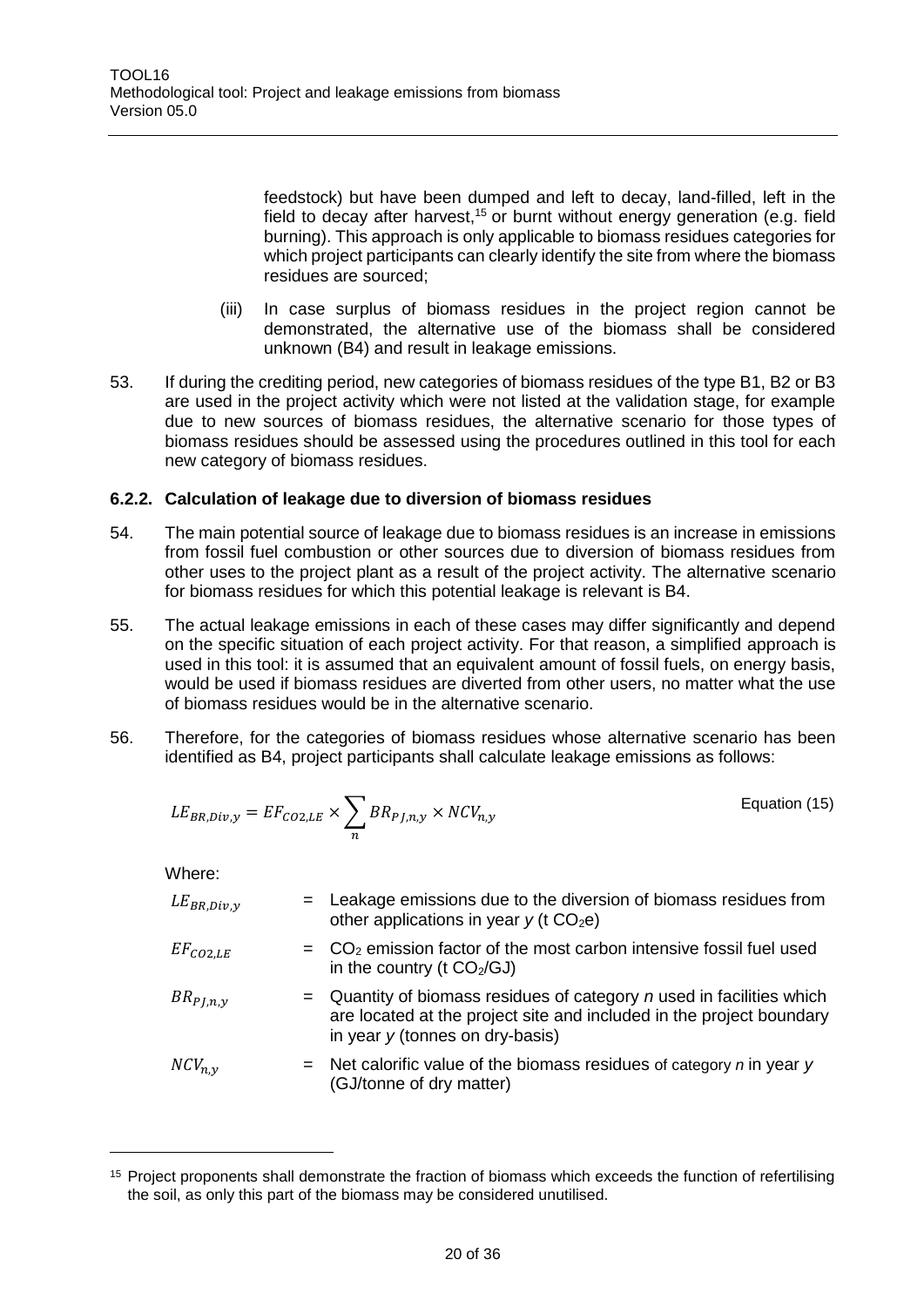- *n*  $=$  Categories of biomass residues for which B4 has been identified as the alternative scenario
- 57. The determination of *BRPJ,n,y* shall be based on the monitored amounts of biomass residues used in facilities included in the project boundary.

#### <span id="page-20-0"></span>**6.3. Leakage due to the transportation of biomass residues outside of the project**  *boundary in year y (LE<sub>BRT,v</sub>)*

58. If transportation of biomass residues occur outside the project boundary, the requirements and equations in Section 5.2 shall be followed for estimation of leakage emissions, where the parameter  $LE_{BRT,v}$  corresponds to  $LE_{TR,m}$  from the TOOL12.

#### <span id="page-20-1"></span>**6.4. Leakage due to processing of biomass residues outside the project boundary in year** *y* **(***LEBRP,y***)**

- 59. If processing of biomass residues occur outside the project boundary, the requirements and equations in Section 5.3 shall be followed for estimation of leakage emissions, where:
	- (a) The parameter  $PE_{BRP, electricity, y}$  corresponds to  $LE_{EC, y}$  from the TOOL05;
	- (b) The parameter  $PE_{BRP, fuel,v}$  corresponds to  $PE_{FC,i,v}$  from the TOOL03;
	- (c) The parameter  $PE_{BRP,CH4,y}$  corresponds to  $LE_{CH4.SWDS,y}$  from the TOOL06;
	- (d) The parameter  $PE_{BRP, COMPN}$  corresponds to  $LE_{COMP,V}$  from the TOOL13;
	- (e) The parameter  $PE_{BRP,AD,y}$ , corresponds to  $LE_{AD,y}$  from the TOOL14;

### <span id="page-20-2"></span>**7. Monitoring methodology**

#### <span id="page-20-3"></span>**7.1. Data and parameters not monitored**

60. Data and parameters not monitored have been provided along with the relevant equation in the preceding section of the tool. Furthermore, for projects including biomass cultivation, the following parameter shall be known.

| Data / Parameter:                   | Pre-project land use                                                                               |
|-------------------------------------|----------------------------------------------------------------------------------------------------|
| Data unit:                          | Variable                                                                                           |
| Description:                        | Service level of the pre-project land use                                                          |
| Source of data:                     | Land management records, records of the relevant local authority,<br>stakeholders' interviews etc. |
| Measurement<br>procedures (if any): |                                                                                                    |
| Any comment:                        |                                                                                                    |

#### **Data / Parameter table 1.**

61. For projects including biomass residues, the following parameter shall be known.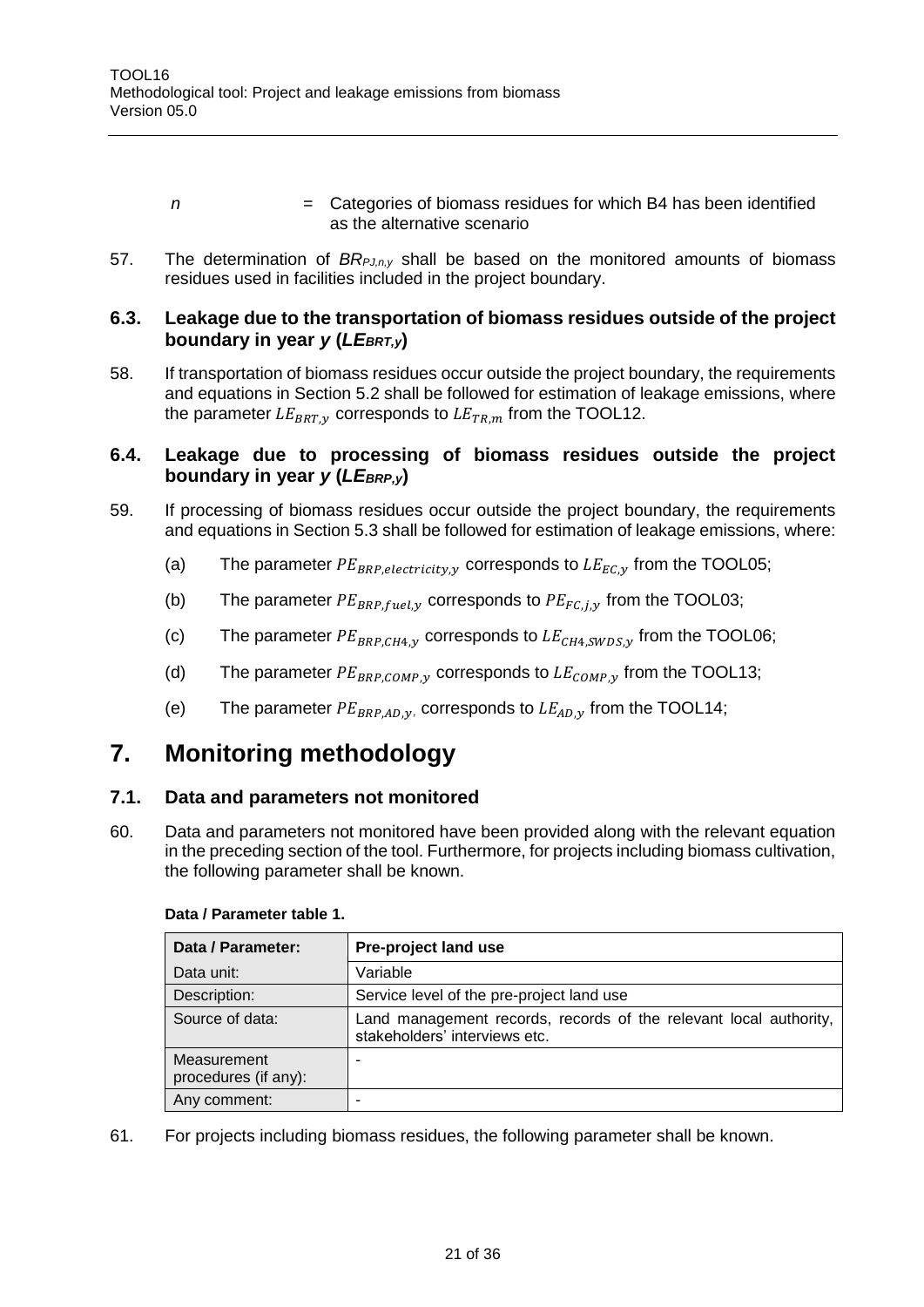#### **Data / Parameter table 2.**

| Data / Parameter:                   | Biomass residues categories and quantities used in the project<br>activity                                                                                                                                                                                                                                                                                                                                                                                                                                                                                                                                                                                                                                                                                                                                                                                                                                                                                                                                                                                                                                                                                                                                                  |
|-------------------------------------|-----------------------------------------------------------------------------------------------------------------------------------------------------------------------------------------------------------------------------------------------------------------------------------------------------------------------------------------------------------------------------------------------------------------------------------------------------------------------------------------------------------------------------------------------------------------------------------------------------------------------------------------------------------------------------------------------------------------------------------------------------------------------------------------------------------------------------------------------------------------------------------------------------------------------------------------------------------------------------------------------------------------------------------------------------------------------------------------------------------------------------------------------------------------------------------------------------------------------------|
| Data unit:                          | Type (i.e. bagasse, rice husks, empty fruit bunches, etc.);<br>(a)<br>Source (e.g. produced on-site, obtained from an identified<br>(b)<br>biomass residues producer, obtained from a biomass residues<br>market, etc.);<br>Fate in the absence of the project activity (Scenario B);<br>(c)<br>Use in the project scenario<br>(d)                                                                                                                                                                                                                                                                                                                                                                                                                                                                                                                                                                                                                                                                                                                                                                                                                                                                                          |
| Description:                        | Explain and document transparently in the CDM-PDD, using a table<br>similar to table 1 from Appendix 2 which quantities of which biomass<br>residues categories are used in which installation(s) under the project<br>activity and what is their alternative scenario.<br>The last column of table 1 from Appendix 2 corresponds to the quantity<br>of each category of biomass residues (tonnes on dry-basis). These<br>quantities should be updated every year of the crediting period so as<br>to reflect the actual use of biomass residues in the project scenario.<br>These updated values should be used for leakage calculations, if the<br>determined alternative fate indicates associated leakage emissions.<br>Along the crediting period, new categories of biomass residues (i.e.<br>new types, new sources, with different fate) can be used in the<br>project activity. In this case, a new line should be added to the table.<br>If those new categories are of the type B1, B2 or B3, the alternative<br>scenario for those types of biomass residues should be assessed<br>using the procedures outlined in the guidance provided in the<br>procedure for the determination of the alternative scenario |
| Measurement<br>procedures (if any): |                                                                                                                                                                                                                                                                                                                                                                                                                                                                                                                                                                                                                                                                                                                                                                                                                                                                                                                                                                                                                                                                                                                                                                                                                             |
| Any comment:                        | Ĭ.                                                                                                                                                                                                                                                                                                                                                                                                                                                                                                                                                                                                                                                                                                                                                                                                                                                                                                                                                                                                                                                                                                                                                                                                                          |

#### **Data / Parameter table 3.**

| Data / Parameter:                   | GWP <sub>CH4</sub>                                                                                         |
|-------------------------------------|------------------------------------------------------------------------------------------------------------|
| Data unit:                          | tCO <sub>2</sub> e/tCH <sub>4we</sub>                                                                      |
| Description:                        | $GWPCH4 = Global warning potential of methane valid for the$<br>commitment period (tCO2/tCH <sub>4</sub> ) |
| Source of data:                     | IPCC                                                                                                       |
| Measurement<br>procedures (if any): | Updated according to COP/MOP decisions.                                                                    |
| Any comment:                        | -                                                                                                          |

#### **Data / Parameter table 4.**

| Data / Parameter: | $B_{0,ww}$                                                                                                                                                            |
|-------------------|-----------------------------------------------------------------------------------------------------------------------------------------------------------------------|
| Data unit:        | t <sub>CH4</sub> /t <sub>COD</sub>                                                                                                                                    |
| Description:      | Maximum methane producing capacity, expressing the maximum<br>amount of CH <sub>4</sub> that can be produced from a given quantity of<br>chemical oxygen demand (COD) |
| Source of data:   | Table 6.8 from the 2019 Refinement to the 2006 IPCC Guidelines for<br>National Greenhouse Gas Inventories                                                             |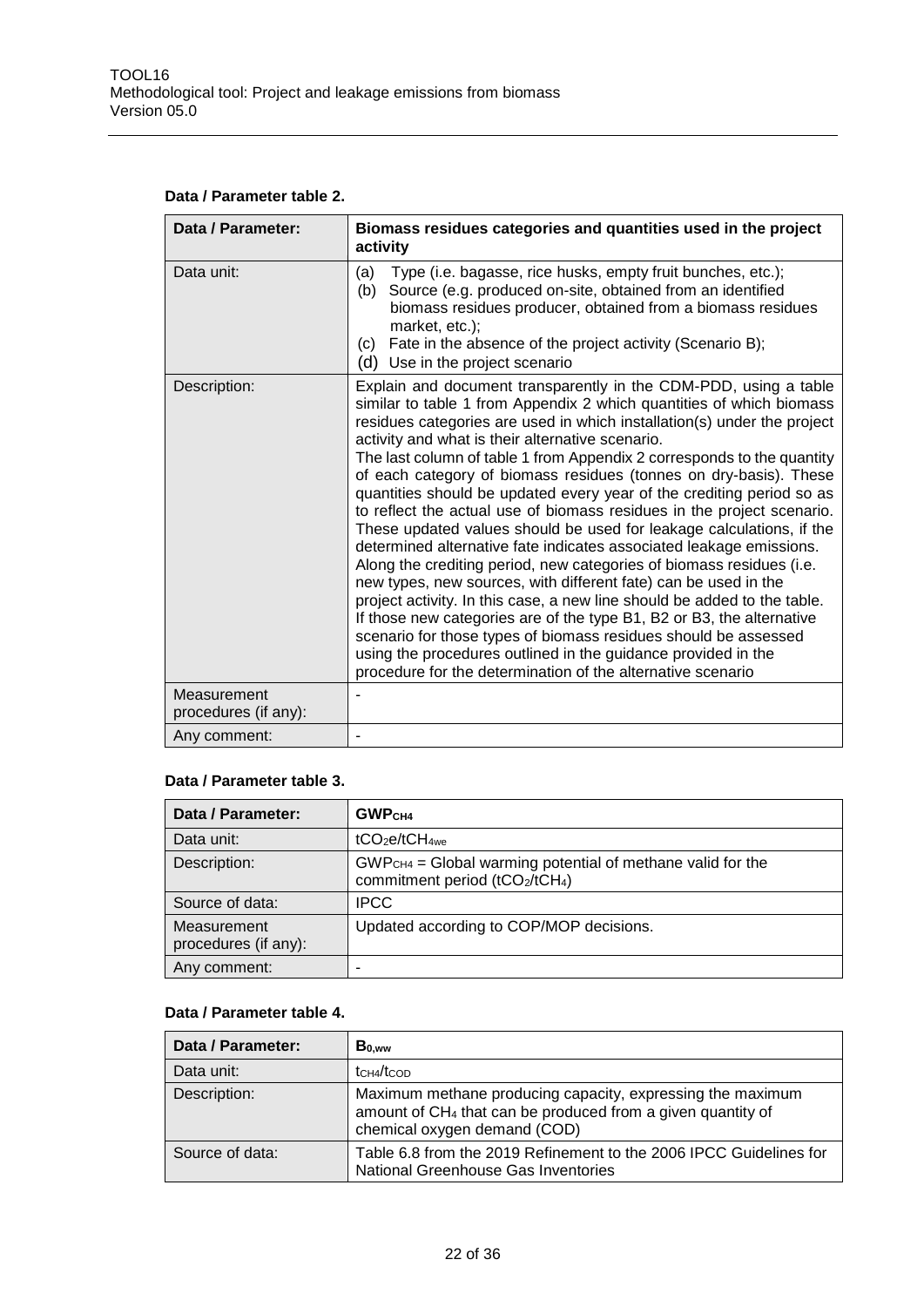| Measurement<br>procedures (if any): | No measurement procedures. The default IPCC values for B <sub>0</sub> from<br>the 2019 Refinement to the 2006 IPCC Guidelines for National<br>Greenhouse Gas Inventories shall be properly justified. |
|-------------------------------------|-------------------------------------------------------------------------------------------------------------------------------------------------------------------------------------------------------|
| Any comment:                        | -                                                                                                                                                                                                     |

#### <span id="page-22-0"></span>**7.2. Data and parameters monitored**

62. Data and parameters relevant to projects including biomass cultivation are monitored as described in the following parameter tables.

#### **Data / Parameter table 5.**

| Data / Parameter:                   | $A_{SOC,i}$                                                                                        |
|-------------------------------------|----------------------------------------------------------------------------------------------------|
| Data unit:                          | ha                                                                                                 |
| Description:                        | Area of land stratum i                                                                             |
| Source of data:                     | Measurement by project participants                                                                |
| Measurement<br>procedures (if any): | Standard land area measurement methods applicable in the host party                                |
| Monitoring frequency:               | Annual                                                                                             |
| QA/QC procedures:                   | Check that standard land area measurement methods applicable in the<br>host party country are used |
| Any comment:                        |                                                                                                    |

#### **Data / Parameter table 6.**

| Data / Parameter:                   | $\mathbf{q}_{N,\mathbf{v}}$                                                                                                                                                                                                                  |
|-------------------------------------|----------------------------------------------------------------------------------------------------------------------------------------------------------------------------------------------------------------------------------------------|
| Data unit:                          | t N/ha                                                                                                                                                                                                                                       |
| Description:                        | Rate of nitrogen applied in year y                                                                                                                                                                                                           |
| Source of data:                     | Land management records maintained by project participants and<br>fertiliser composition information from supplier, study or independent<br>laboratory. Alternatively, the default conservative value of 0.20 t N/ha<br>per year may be used |
| Measurement<br>procedures (if any): |                                                                                                                                                                                                                                              |
| Monitoring frequency:               | Annual                                                                                                                                                                                                                                       |
| QA/QC procedures:                   | Cross-check records of applied quantities with purchase receipts and<br>inventory                                                                                                                                                            |
| Any comment:                        | Nitrogen applied through the following methods shall be added up to<br>arrive at this value: (i) synthetic fertilisers; (ii) organic manure; (iii)<br>return of the residues or cover crops                                                  |

#### **Data / Parameter table 7.**

| Data / Parameter:                   | $A_{\text{FTM.v}}$                                                    |
|-------------------------------------|-----------------------------------------------------------------------|
| Data unit:                          | ha                                                                    |
| Description:                        | Area of land subjected to soil fertilization and management in year y |
| Source of data:                     | Measurement by project participants                                   |
| Measurement<br>procedures (if any): | Standard land area measurement methods applicable in the host party   |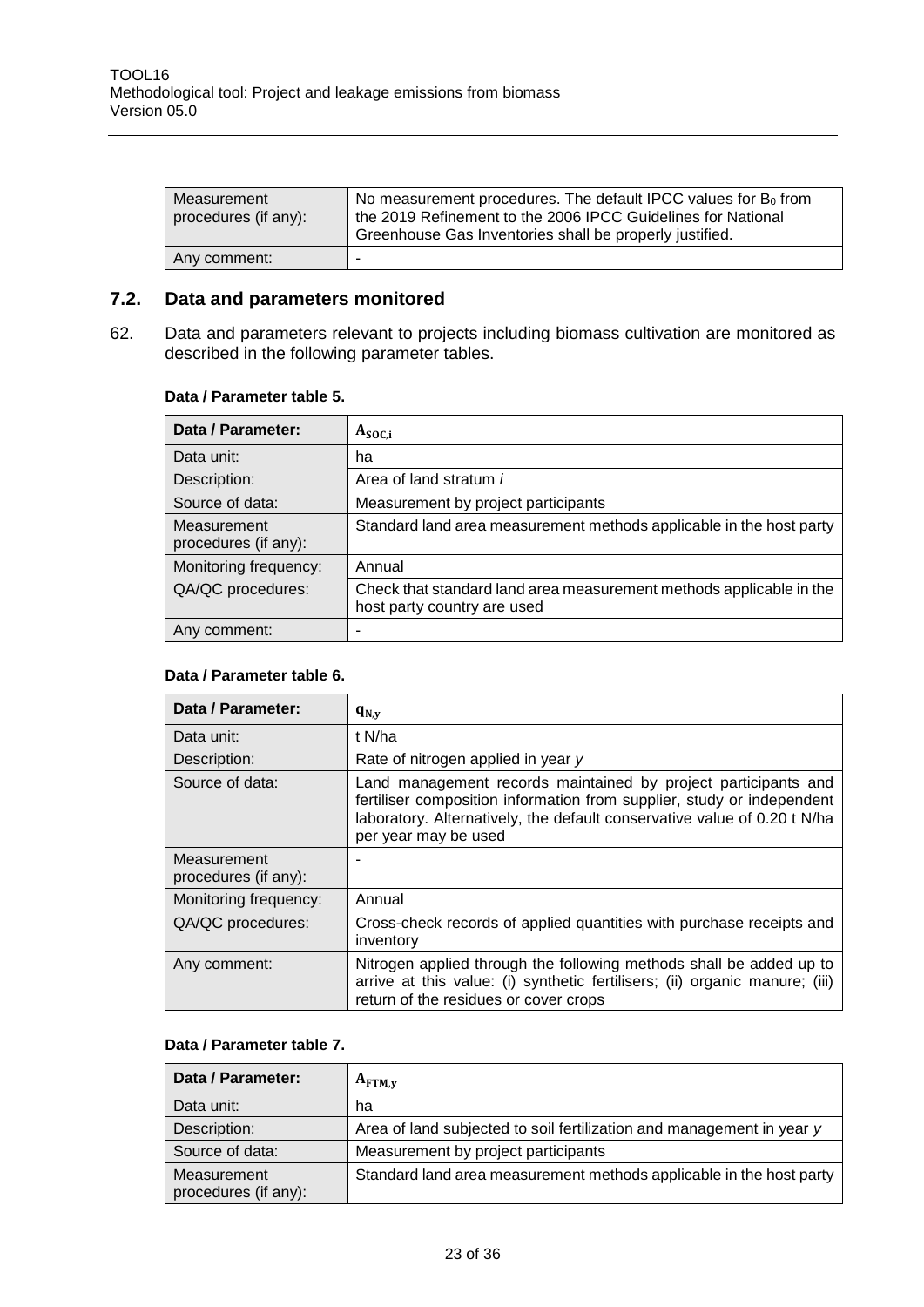| Monitoring frequency: | Annual                                                                                                                                                                                           |
|-----------------------|--------------------------------------------------------------------------------------------------------------------------------------------------------------------------------------------------|
| QA/QC procedures:     | Check that standard land area measurement methods applicable in the<br>host party are used                                                                                                       |
| Any comment:          | Areas receiving one or more of the following inputs shall be added up<br>to arrive at this value: (i) synthetic fertilisers; (ii) organic manure; (iii)<br>return of the residues or cover crops |

#### **Data / Parameter table 8.**

| Data / Parameter:                   | $q_{SA,i,y}$                                                                      |
|-------------------------------------|-----------------------------------------------------------------------------------|
| Data unit:                          | t/ha                                                                              |
| Description:                        | Rate of application of soil amendment agent type <i>i</i> in year y               |
| Description:                        |                                                                                   |
| Source of data:                     | Land management records maintained by project participants                        |
| Measurement<br>procedures (if any): |                                                                                   |
| Monitoring frequency:               | Annual                                                                            |
| QA/QC procedures:                   | Cross-check records of applied quantities with purchase receipts and<br>inventory |
| Any comment:                        |                                                                                   |

#### **Data / Parameter table 9.**

| Data / Parameter:                   | $A_{SA,i,y}$                                                                               |
|-------------------------------------|--------------------------------------------------------------------------------------------|
| Data unit:                          | ha                                                                                         |
| Description:                        | Area of land in which soil amendment agent type <i>i</i> is applied in year y              |
| Source of data:                     | Measurement by project participants                                                        |
| Measurement<br>procedures (if any): | Standard land area measurement methods applicable in the host party                        |
| Monitoring frequency:               | Annual                                                                                     |
| QA/QC procedures:                   | Check that standard land area measurement methods applicable in the<br>host party are used |
| Any comment:                        | -                                                                                          |

#### **Data / Parameter table 10.**

| Data / Parameter:                   | $A_{FR,i,y}$                                                                               |
|-------------------------------------|--------------------------------------------------------------------------------------------|
| Data unit:                          | ha                                                                                         |
| Description:                        | Area of stratum <i>i</i> of land subjected to fire in year y                               |
| Source of data:                     | Measurement by project participants                                                        |
| Measurement<br>procedures (if any): | Standard land area measurement methods applicable in the host party                        |
| Monitoring frequency:               | Annual                                                                                     |
| QA/QC procedures:                   | Check that standard land area measurement methods applicable in the<br>host party are used |
| Any comment:                        |                                                                                            |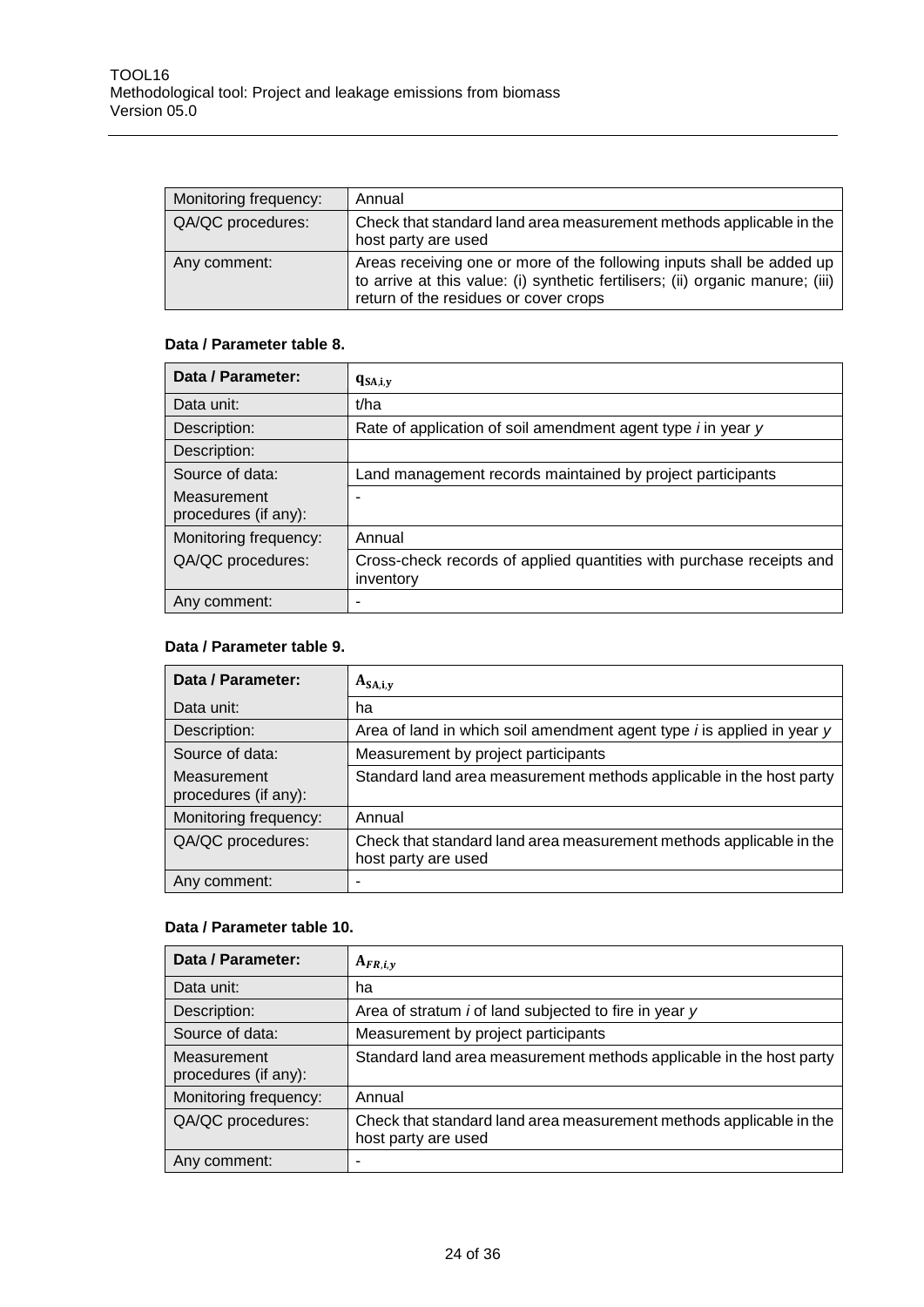#### **Data / Parameter table 11.**

| Data / Parameter:                   | $\mathbf{b}_i$                                                                                                                                                                                                                                     |
|-------------------------------------|----------------------------------------------------------------------------------------------------------------------------------------------------------------------------------------------------------------------------------------------------|
| Data unit:                          | t dry matter/ha                                                                                                                                                                                                                                    |
| Description:                        | Fuel biomass consumption per hectare in stratum <i>i</i> of land subjected<br>to fire                                                                                                                                                              |
| Source of data:                     | Measurement by project participants. Alternatively, the default<br>'average above-ground biomass content in forest' values from Table<br>3A.1.4 of the Good Practice Guidance for Land Use, Land-Use Change<br>and Forestry (IPCC-GPG-LULUCF 2003) |
| Measurement<br>procedures (if any): | Measurement may be carried out through sample plots                                                                                                                                                                                                |
| Monitoring frequency:               | Annual                                                                                                                                                                                                                                             |
| QA/QC procedures:                   | If sample plots are used, the estimated mean value should not have<br>an uncertainty of greater than 10 per cent at 90 per cent confidence<br>level                                                                                                |
| Any comment:                        |                                                                                                                                                                                                                                                    |

#### **Data / Parameter table 12.**

| Data / Parameter:                   | $\mathbf{R}_{i}$                                                                                                                                                                        |
|-------------------------------------|-----------------------------------------------------------------------------------------------------------------------------------------------------------------------------------------|
| Data unit:                          | <b>Dimensionless</b>                                                                                                                                                                    |
| Description:                        | Root-shoot ratio (i.e. ratio of below-ground biomass to above-ground<br>biomass) for stratum <i>i</i> of land subjected to clearance or fire                                            |
| Source of data:                     | Measurement by project participants. Alternatively, the default values<br>from Table 4.4 of the 2019 Refinement to the 2006 IPCC Guidelines<br>for National GHG Inventories may be used |
| Measurement<br>procedures (if any): | Measurement may be carried out through sample plots                                                                                                                                     |
| Monitoring frequency:               | Annual                                                                                                                                                                                  |
| QA/QC procedures:                   | If sample plots are used, the estimated mean value should not have<br>an uncertainty of greater than 10% at 90% confidence level                                                        |
| Any comment:                        |                                                                                                                                                                                         |

#### **Data / Parameter table 13.**

| Data / Parameter:                   | $V_{BP,ww,y}$ / $V_{BRP,ww,y}$                                                                                                                                                                   |
|-------------------------------------|--------------------------------------------------------------------------------------------------------------------------------------------------------------------------------------------------|
| Data unit:                          | m <sup>3</sup>                                                                                                                                                                                   |
| Description:                        | VBP,ww,y: Quantity of wastewater generated from the processing of<br>biomass in year y<br>$V_{BRP,ww,v}$ : Quantity of wastewater generated from the processing of<br>biomass residues in year y |
| Source of data:                     | On-site measurements                                                                                                                                                                             |
| Measurement<br>procedures (if any): |                                                                                                                                                                                                  |
| Monitoring frequency:               | Data monitored continuously and aggregated as appropriate, to<br>calculate emissions reductions                                                                                                  |
| QA/QC procedures:                   | -                                                                                                                                                                                                |
| Any comment:                        |                                                                                                                                                                                                  |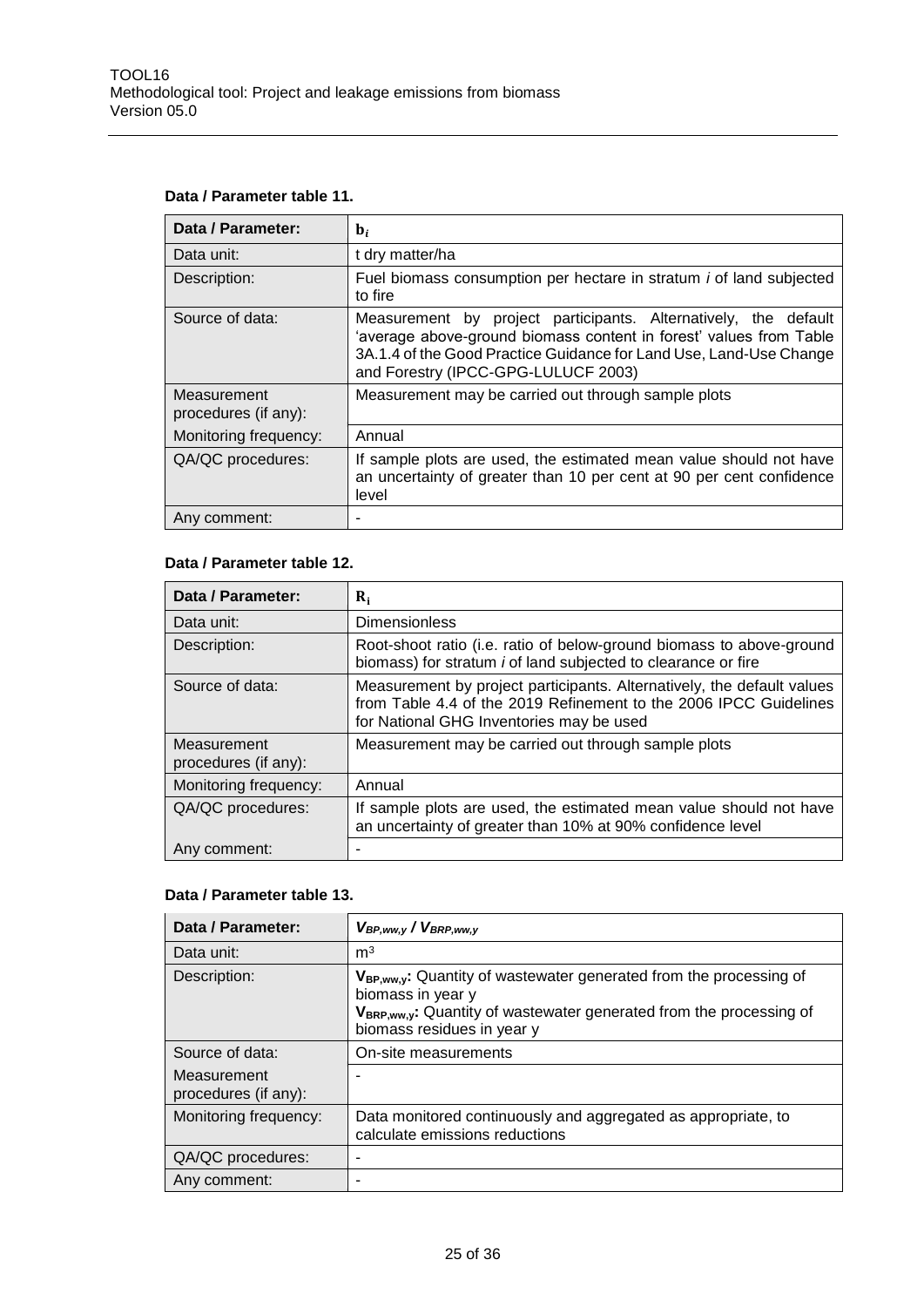#### **Data / Parameter table 14.**

| Data / Parameter:                   | CODBP, ww, y / CODBRP, ww, y                                                                                                                                                                                                                                    |
|-------------------------------------|-----------------------------------------------------------------------------------------------------------------------------------------------------------------------------------------------------------------------------------------------------------------|
| Data unit:                          | $t_{\rm{COD}}/m^3$                                                                                                                                                                                                                                              |
| Description:                        | COD <sub>BP,ww,y</sub> : Average chemical oxygen demand of the wastewater<br>generated from the processing of biomass in year y<br>CODBRP,ww.y: Average chemical oxygen demand of the wastewater<br>generated from the processing of biomass residues in year y |
| Source of data:                     | On-site measurements                                                                                                                                                                                                                                            |
| Measurement<br>procedures (if any): |                                                                                                                                                                                                                                                                 |
| Monitoring frequency:               | At least every six months, taking at least three samples for each<br>measurement                                                                                                                                                                                |
| QA/QC procedures:                   |                                                                                                                                                                                                                                                                 |
| Any comment:                        |                                                                                                                                                                                                                                                                 |

#### **Data / Parameter table 15.**

| Data / Parameter:                   | MCFBP, ww, y / MCFBRP, ww, y                                                                                                                                                                                                                                                               |
|-------------------------------------|--------------------------------------------------------------------------------------------------------------------------------------------------------------------------------------------------------------------------------------------------------------------------------------------|
| Data unit:                          |                                                                                                                                                                                                                                                                                            |
| Description:                        | $MCF_{BP,ww,y}$ : Methane conversion factor for the treatment of<br>wastewater generated from the processing of biomass in year y<br>MCF <sub>BRP,ww,y</sub> : Methane conversion factor for the treatment of<br>wastewater generated from the processing of biomass residues in<br>year y |
| Source of data:                     | Table 6.8 from the 2019 Refinement to the 2006 IPCC Guidelines for<br>National Greenhouse Gas Inventories                                                                                                                                                                                  |
| Measurement<br>procedures (if any): | No measurement procedures. The default IPCC values for $B_0$ from<br>the 2019 Refinement to the 2006 IPCC Guidelines for National<br>Greenhouse Gas Inventories shall be properly justified.                                                                                               |
| Any comment:                        |                                                                                                                                                                                                                                                                                            |

#### **Data / Parameter table 16.**

| Data / Parameter:                   | Land use                                                                                                                                     |
|-------------------------------------|----------------------------------------------------------------------------------------------------------------------------------------------|
| Data unit:                          | variable                                                                                                                                     |
| Description:                        | Service level of the project land use                                                                                                        |
| Source of data:                     |                                                                                                                                              |
| Measurement<br>procedures (if any): |                                                                                                                                              |
| Monitoring frequency:               | Annually                                                                                                                                     |
| QA/QC procedures:                   |                                                                                                                                              |
| Any comment:                        | The service level of the project land use shall at least provide the pre-<br>project service level, otherwise leakage shall be accounted for |

63. For projects utilising biomass residues, in the absence of relevant data/parameter tables in the methodology, the following parameter tables shall be used.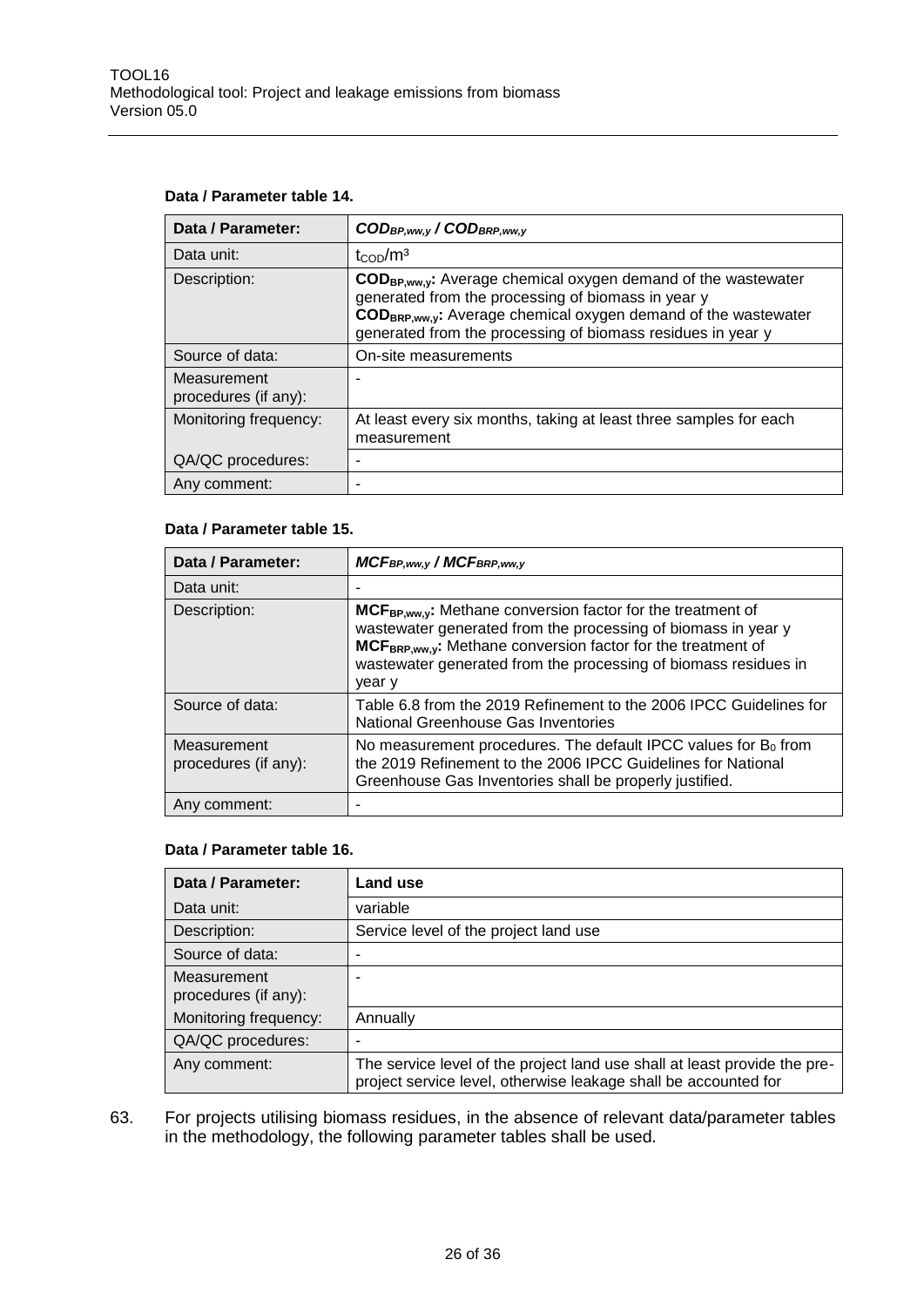| Data / Parameter table 17. |  |
|----------------------------|--|
|----------------------------|--|

| Data / Parameter:                   | $BR_{PJ,n,y}$                                                                                                                                                                                                                                                                                                                                                                                                                                                                                                                                                                                                                                                                                                                                                                                                                                                                                                                                                                                                                      |
|-------------------------------------|------------------------------------------------------------------------------------------------------------------------------------------------------------------------------------------------------------------------------------------------------------------------------------------------------------------------------------------------------------------------------------------------------------------------------------------------------------------------------------------------------------------------------------------------------------------------------------------------------------------------------------------------------------------------------------------------------------------------------------------------------------------------------------------------------------------------------------------------------------------------------------------------------------------------------------------------------------------------------------------------------------------------------------|
| Data unit:                          | tonnes on dry-basis                                                                                                                                                                                                                                                                                                                                                                                                                                                                                                                                                                                                                                                                                                                                                                                                                                                                                                                                                                                                                |
| Description:                        | Quantity of biomass residues of category n used in facilities which are<br>located at the project site and included in the project boundary in<br>year y                                                                                                                                                                                                                                                                                                                                                                                                                                                                                                                                                                                                                                                                                                                                                                                                                                                                           |
| Source of data:                     | On-site measurements                                                                                                                                                                                                                                                                                                                                                                                                                                                                                                                                                                                                                                                                                                                                                                                                                                                                                                                                                                                                               |
| Measurement<br>procedures (if any): | Use weight meters. Adjust by the moisture content in order to<br>determine the quantity of dry biomass                                                                                                                                                                                                                                                                                                                                                                                                                                                                                                                                                                                                                                                                                                                                                                                                                                                                                                                             |
| Monitoring frequency:               | Data monitored continuously and aggregated as appropriate, to<br>calculate emissions reductions                                                                                                                                                                                                                                                                                                                                                                                                                                                                                                                                                                                                                                                                                                                                                                                                                                                                                                                                    |
| QA/QC procedures:                   | Cross-check the measurements with an annual energy balance that<br>is based on purchased quantities and stock changes                                                                                                                                                                                                                                                                                                                                                                                                                                                                                                                                                                                                                                                                                                                                                                                                                                                                                                              |
| Any comment:                        | The biomass residue quantities used should be monitored separately<br>for (a) each type of biomass residue (e.g.) and each source (e.g.<br>produced on-site, obtained from biomass residues suppliers,<br>obtained from a biomass residues market, obtained from an identified<br>biomass residues producer, etc.).<br>In case of missing data of up to 30 consecutive days within six<br>consecutive months one of the following options may be used to<br>estimate the quantity of biomass:<br>1. an annual mass balance that is based on purchased or<br>collected quantities and stock changes;<br>calculated based on the carrying capacity of each truck<br>2.<br>delivering biomass (moisture content and density shall be<br>known);<br>3.<br>The highest value of the parameter for the same calendar<br>period of the previous years.<br>These options are applicable for project activities or PoAs, where end<br>users of the subsystems or measures are<br>households/communities/small and medium enterprises (SMEs) |

#### **Data / Parameter table 18.**

| Data / Parameter:                   | $NCV_{n.v}$                                                                                                                                     |
|-------------------------------------|-------------------------------------------------------------------------------------------------------------------------------------------------|
| Data unit:                          | GJ/tonnes on dry-basis                                                                                                                          |
| Description:                        | Net calorific value of biomass residues of category n in year y                                                                                 |
| Source of data:                     | On-site measurements                                                                                                                            |
| Measurement<br>procedures (if any): | Measurements shall be carried out at reputed laboratories and<br>according to relevant international standards. Measure the NCV on<br>dry-basis |
| Monitoring frequency:               | At least every six months, taking at least three samples for each<br>measurement                                                                |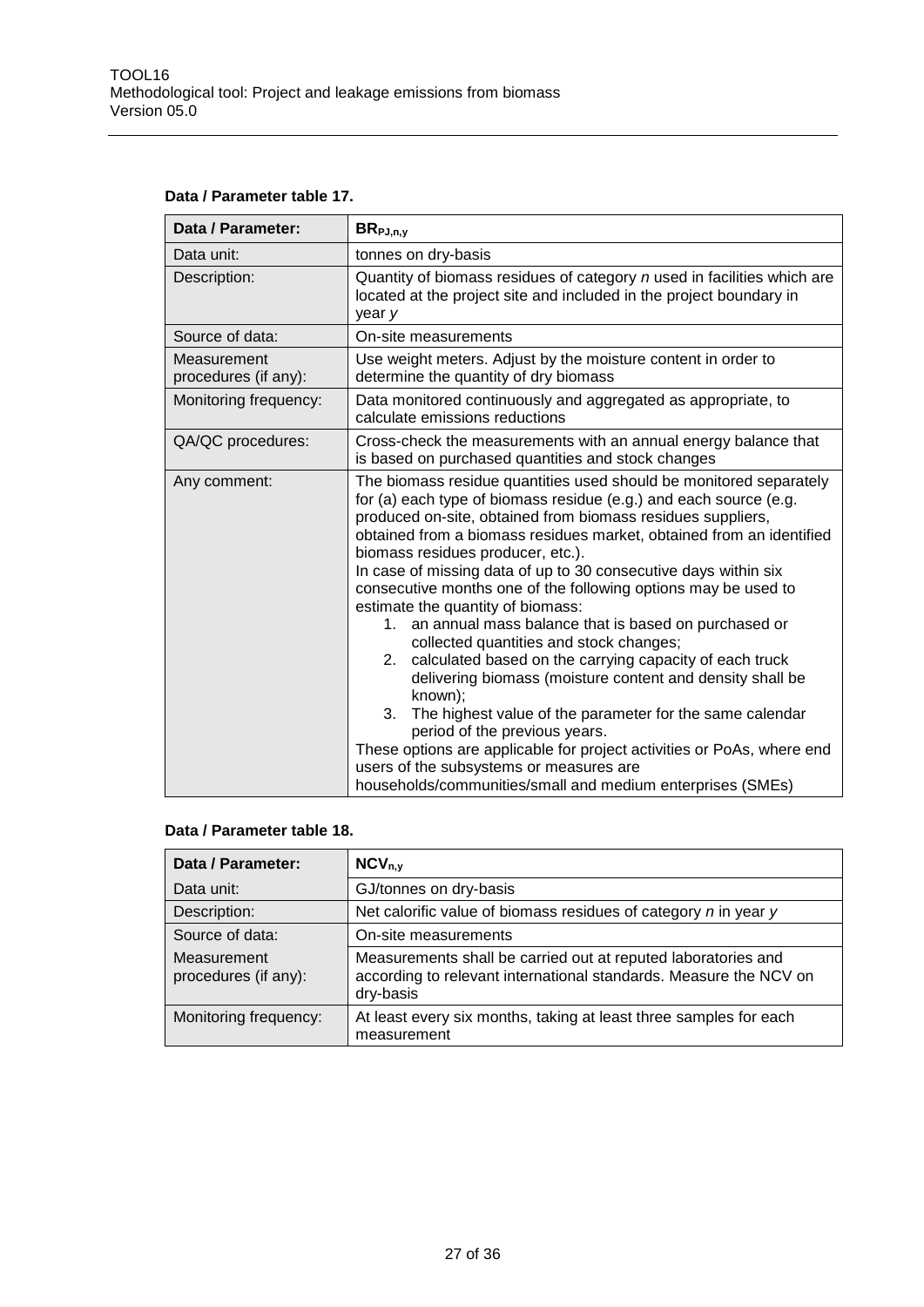| QA/QC procedures: | Check the consistency of the measurements by comparing the<br>measurement results with measurements from previous years,<br>relevant data sources (e.g. values in the literature, values used in the<br>national GHG inventory) and default values by the IPCC. If the<br>measurement results differ significantly from previous measurements<br>or other relevant data sources, conduct additional measurements.<br>Ensure that the NCV is determined on the basis of dry biomass                                                                                                                                                                                               |
|-------------------|----------------------------------------------------------------------------------------------------------------------------------------------------------------------------------------------------------------------------------------------------------------------------------------------------------------------------------------------------------------------------------------------------------------------------------------------------------------------------------------------------------------------------------------------------------------------------------------------------------------------------------------------------------------------------------|
| Any comment:      | The proposed sampling plan shall ensure that samples are randomly<br>selected and are representative of the population.<br>In case of missing data, the following can be used for project<br>activities or PoAs, where end users of the subsystems or measures<br>are households/communities/small and medium enterprises (SMEs):<br>IPCC default values at the upper limit of the uncertainty at a<br>$\bullet$<br>95 per cent confidence interval as provided in table 1.2 of<br>Chapter1 of Vol. 2 (Energy) of the 2006 IPCC Guidelines on<br>National GHG Inventories; or<br>The highest value from the previous monitoring periods of the<br>$\bullet$<br>same biomass type |

#### **Data / Parameter table 19.**

| Data / Parameter:                   | Moisture content of the biomass residues                                                                                                                                                           |
|-------------------------------------|----------------------------------------------------------------------------------------------------------------------------------------------------------------------------------------------------|
| Data unit:                          | Percentage of water content in mass basis in wet biomass residues                                                                                                                                  |
| Description:                        | Moisture content of each biomass residues type n                                                                                                                                                   |
| Source of data:                     | On-site measurements                                                                                                                                                                               |
| Measurement<br>procedures (if any): |                                                                                                                                                                                                    |
| Monitoring frequency:               | The moisture content should be monitored for each batch of biomass<br>of homogeneous quality. The weighted average should be calculated<br>for each monitoring period and used in the calculations |
| QA/QC procedures:                   |                                                                                                                                                                                                    |
| Any comment:                        |                                                                                                                                                                                                    |

#### **Data / Parameter table 20.**

| Data / Parameter:                   | EF <sub>co2,LE</sub>                                                                                                                                                                                                                                                                                                                                                |
|-------------------------------------|---------------------------------------------------------------------------------------------------------------------------------------------------------------------------------------------------------------------------------------------------------------------------------------------------------------------------------------------------------------------|
| Data unit:                          | t $CO2/GJ$                                                                                                                                                                                                                                                                                                                                                          |
| Description:                        | $CO2$ emission factor of the most carbon intensive fuel used in the<br>country                                                                                                                                                                                                                                                                                      |
| Source of data:                     | Identify the most carbon intensive fuel type from the national<br>communication, other literature sources (e.g. IEA). Possibly consult<br>with the national agency responsible for the national<br>communication/GHG inventory. If available, use national default<br>values for the CO <sub>2</sub> emission factor. Otherwise, IPCC default values<br>may be used |
| Measurement<br>procedures (if any): |                                                                                                                                                                                                                                                                                                                                                                     |
| Monitoring frequency:               | Annually                                                                                                                                                                                                                                                                                                                                                            |
| QA/QC procedures:                   |                                                                                                                                                                                                                                                                                                                                                                     |
| Any comment:                        |                                                                                                                                                                                                                                                                                                                                                                     |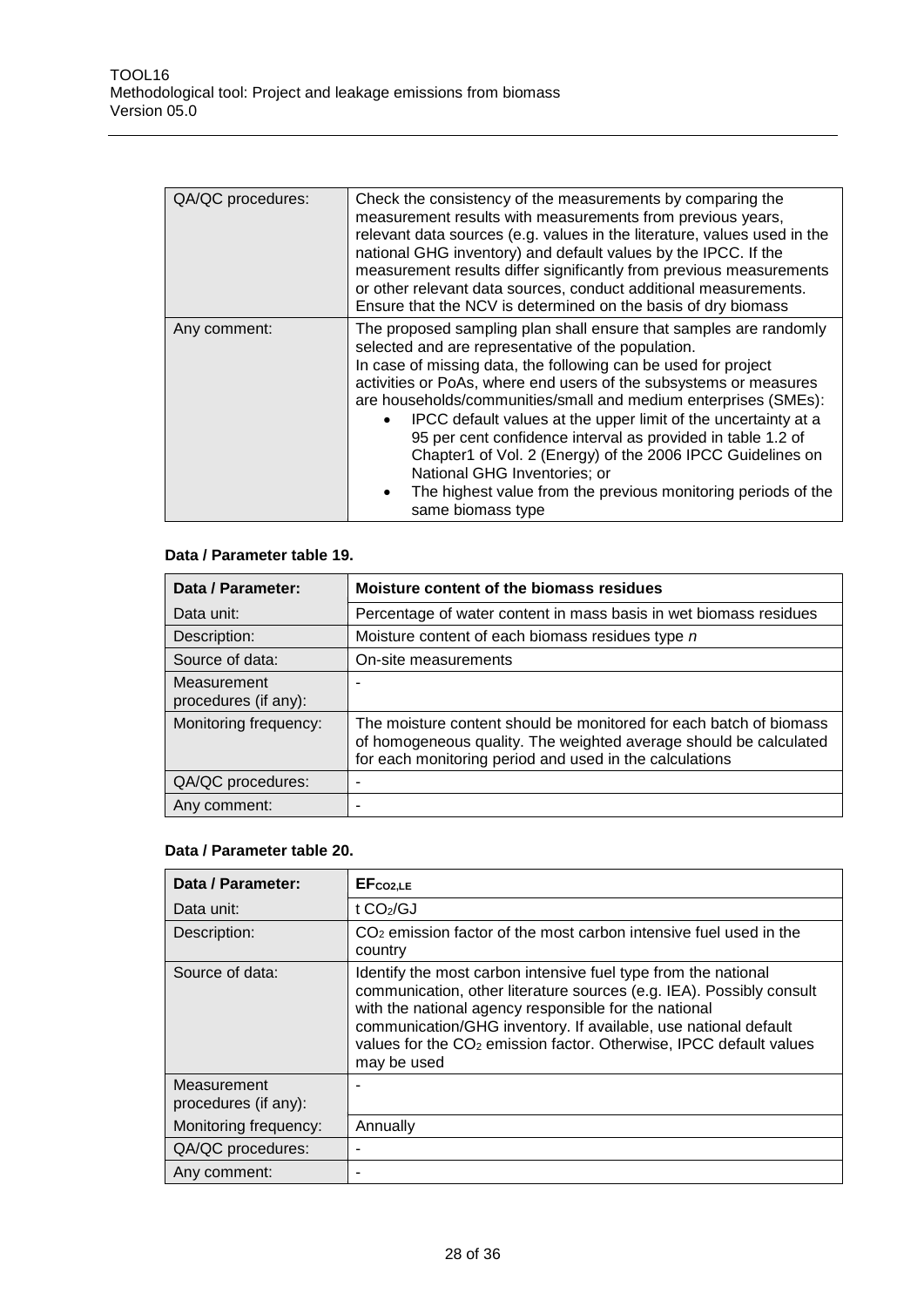$\overline{a}$ 

### <span id="page-28-0"></span>**Appendix 1. Default values for biomass cultivation**

| <b>Climate region</b>   | <b>HAC</b><br>$s$ oils <sup>2</sup> | <b>LAC</b><br>$s$ oils <sup>3</sup> | <b>Sandy</b><br>$s$ oils <sup>4</sup> | <b>Spodic</b><br>soils <sup>5</sup> | <b>Volcanic</b><br>soils <sup>6</sup> | Wetland<br>soils $7$ |
|-------------------------|-------------------------------------|-------------------------------------|---------------------------------------|-------------------------------------|---------------------------------------|----------------------|
| <b>Polar Moist/Dry</b>  | 59                                  | N/A                                 | 27                                    | <b>NA</b>                           | <b>NA</b>                             | <b>NA</b>            |
| <b>Boreal Moist/Dry</b> | 63                                  | <b>NA</b>                           | 10                                    | 117                                 | 20                                    | 116                  |
| Cold temperate, dry     | 43                                  | 33                                  | 13                                    | <b>NA</b>                           | 20                                    | 87                   |
| Cold temperate, moist   | 81                                  | 76                                  | 51                                    | 128                                 | 136                                   | 128                  |
| Warm temperate, dry     | 24                                  | 19                                  | 10                                    | <b>NA</b>                           | 84                                    | 74                   |
| Warm temperate, moist   | 64                                  | 55                                  | 36                                    | 143                                 | 138                                   | 135                  |
| Tropical, dry           | 21                                  | 19                                  | 9                                     | <b>NA</b>                           | 50                                    | 22                   |
| Tropical, moist         | 40                                  | 38                                  | 27                                    | <b>NA</b>                           | 70                                    | 68                   |
| Tropical, wet           | 60                                  | 52                                  | 46                                    | <b>NA</b>                           | 77                                    | 49                   |
| <b>Tropical montane</b> | 51                                  | 44                                  | 52                                    | <b>NA</b>                           | 96                                    | 82                   |

| Table 1. | Default reference SOC stocks (SOC $_{REF}$ ) for mineral soils (tC/ha in 0-30 cm depth) <sup>1</sup> |  |  |  |  |  |
|----------|------------------------------------------------------------------------------------------------------|--|--|--|--|--|
|----------|------------------------------------------------------------------------------------------------------|--|--|--|--|--|

- <sup>3</sup> Soils with low activity clay (LAC) minerals are highly weathered soils, dominated by 1:1 clay minerals and amorphous iron and aluminium oxides (in WRB classification includes Acrisols, Lixisols, Nitisols, Ferralsols, Durisols; in USDA classification includes Ultisols, Oxisols, acidic Alfisols).
- 4 Includes all soils (regardless of taxonomic classification) having >70 per cent sand and <8 per cent clay, based on standard textural analyses (in WRB classification includes Arenosols; in USDA classification includes Psamments).
- <sup>5</sup> Soils exhibiting strong podzolization (in WRB classification includes Podzols; in USDA classification Spodosols).
- <sup>6</sup> Soils derived from volcanic ash with allophanic mineralogy (in WRB classification Andosols; in USDA classification Andisols).
- <sup>7</sup> Soils with restricted drainage leading to periodic flooding and anaerobic conditions (in WRB classification Gleysols; in USDA classification Aquic suborders).

<sup>1</sup> 2019 Refinement to the 2006 IPCC Guidelines for National Greenhouse Gas Inventories, Table 2.3 (updated).

<sup>&</sup>lt;sup>2</sup> Soils with high activity clay (HAC) minerals are lightly to moderately weathered soils, which are dominated by 2:1 silicate clay minerals (in the World Reference Base for Soil Resources (WRB) classification these include Leptosols, Vertisols, Kastanozems, Chernozems, Phaeozems, Luvisols, Alisols, Albeluvisols, Solonetz, Calcisols, Gypsisols, Umbrisols, Cambisols, Regosols; in USDA classification includes Mollisols, Vertisols, high-base status Alfisols, Aridisols, Inceptisols).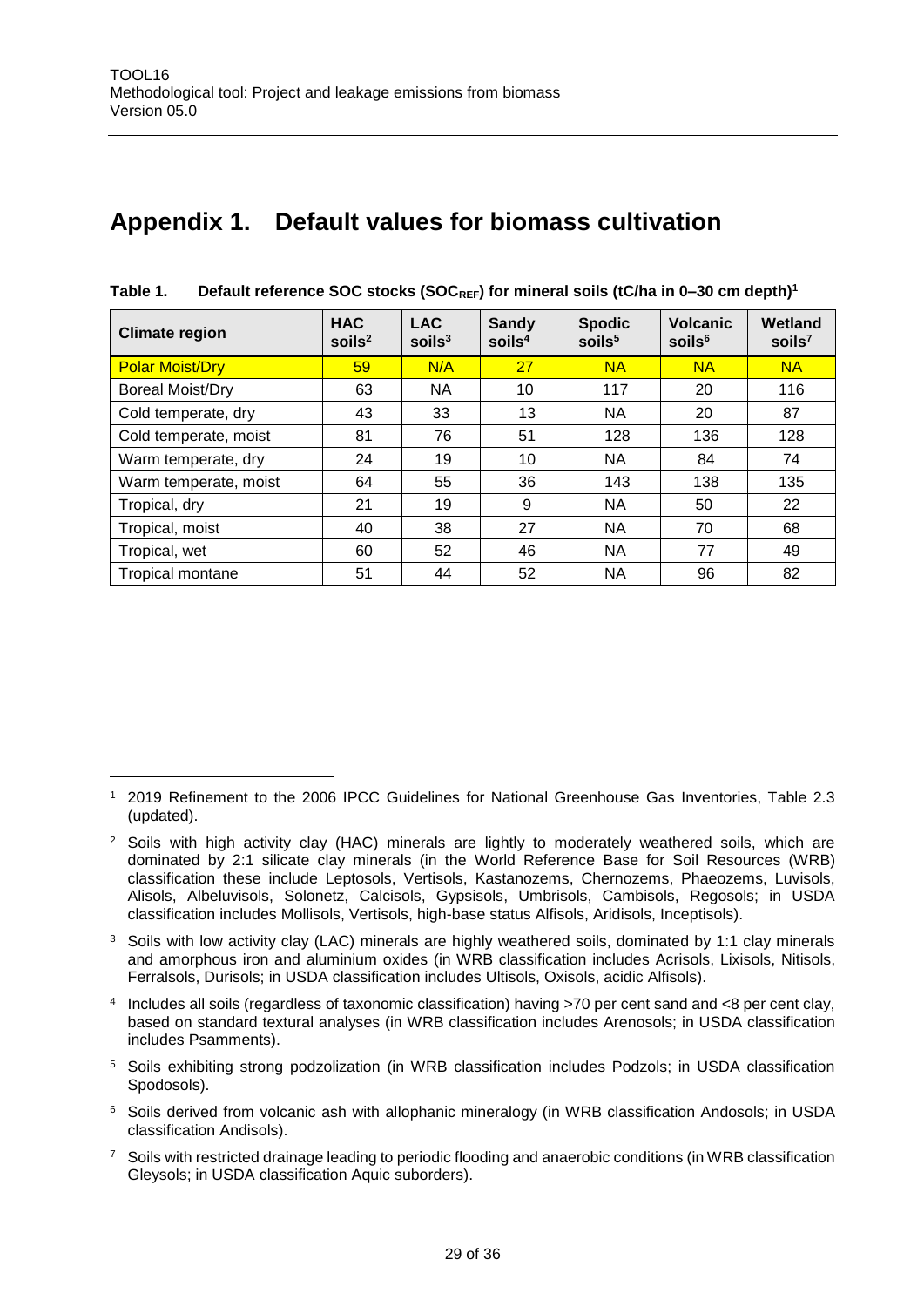| <b>Factor type</b>                                                       | Level        | <b>Temperature</b><br>regime | <b>Moisture</b><br>regime | <b>Factor</b><br>value | <b>Description and</b><br>criteria                                                                                                                                                                     |
|--------------------------------------------------------------------------|--------------|------------------------------|---------------------------|------------------------|--------------------------------------------------------------------------------------------------------------------------------------------------------------------------------------------------------|
|                                                                          |              | Cool                         | Dry                       | 0.77                   | Area has been                                                                                                                                                                                          |
|                                                                          |              | temperate/<br><b>Boreal</b>  | Moist                     | 0.70                   | continuously<br>managed for crops for                                                                                                                                                                  |
| Land use $(f_{LU})$                                                      | Long-term    | Warm                         | Dry                       | 0.76                   | more than 50 years                                                                                                                                                                                     |
|                                                                          | cultivated   | temperate                    | Moist                     | 0.69                   |                                                                                                                                                                                                        |
|                                                                          |              | Tropical                     | Dry                       | 0.92                   |                                                                                                                                                                                                        |
|                                                                          |              |                              | Moist/Wet                 | 0.83                   |                                                                                                                                                                                                        |
|                                                                          |              | Temperate/                   | Dry                       | 0.93                   | Represents                                                                                                                                                                                             |
|                                                                          |              | Boreal and<br>Tropical       | Moist/Wet                 | 0.82                   | temporary set aside<br>of annually cropland                                                                                                                                                            |
| Set aside $\left\langle \right\rangle$<br>Land use $(f_{LU})$<br>20 yrs) |              | Tropical<br>montane          | n/a                       | 0.88                   | (e.g., conservation<br>reserves) or other idle<br>cropland that has<br>been revegetated with<br>perennial grasses.                                                                                     |
| Management<br>$(f_{\text{MG}})$                                          | Full tillage | All                          | Dry and<br>Moist/Wet      | 1.00                   | Substantial soil<br>disturbance with full<br>inversion and/or<br>frequent (within year)<br>tillage operations. At<br>planting time, little<br>(e.g. < 30%) of the<br>surface is covered by<br>residues |
|                                                                          |              | Cool                         | Dry                       | 0.98                   | Primary and/or                                                                                                                                                                                         |
|                                                                          | Reduced      | Temperate/<br><b>Boreal</b>  | Moist                     | 1.04                   | secondary tillage but<br>with reduced soil                                                                                                                                                             |
|                                                                          |              | Tropical                     | Dry                       | 0.99                   | disturbance (usually<br>shallow and without                                                                                                                                                            |
| Management<br>$(f_{MG})$                                                 | tillage      |                              | Moist/Wet                 | 1.04                   | full soil inversion).                                                                                                                                                                                  |
|                                                                          |              |                              | Dry                       | 0.99                   | Normally leaves                                                                                                                                                                                        |
|                                                                          |              | Warm<br>Temperate            | Moist/Wet                 | 1.04                   | surface with >30%<br>coverage by residues<br>at planting                                                                                                                                               |
|                                                                          |              | Cool                         | Dry                       | 1.03                   | Direct seeding without                                                                                                                                                                                 |
|                                                                          |              | Temperate/<br><b>Boreal</b>  | Moist                     | 1.09                   | primary tillage, with<br>only minimal soil                                                                                                                                                             |
| Management                                                               | No-tillage   |                              | Dry                       | 1.04                   | disturbance in the                                                                                                                                                                                     |
| $(f_{MG})$                                                               |              | Tropical                     | Moist/Wet                 | 1.10                   | seeding zone.<br>Herbicides are                                                                                                                                                                        |
|                                                                          |              | Warm                         | Dry                       | 1.04                   | typically used for                                                                                                                                                                                     |
|                                                                          |              | temperate                    | Moist/Wet                 | 1.10                   | weed control                                                                                                                                                                                           |

#### **Table 2. Relative stock change factors for different management activities on cropland<sup>8</sup>**

 $\overline{a}$ 

<sup>8</sup> Adapted from 2019 Refinement to the 2006 IPCC Guidelines for National Greenhouse Gas Inventories, Volume 4, Table 5.5 (updated).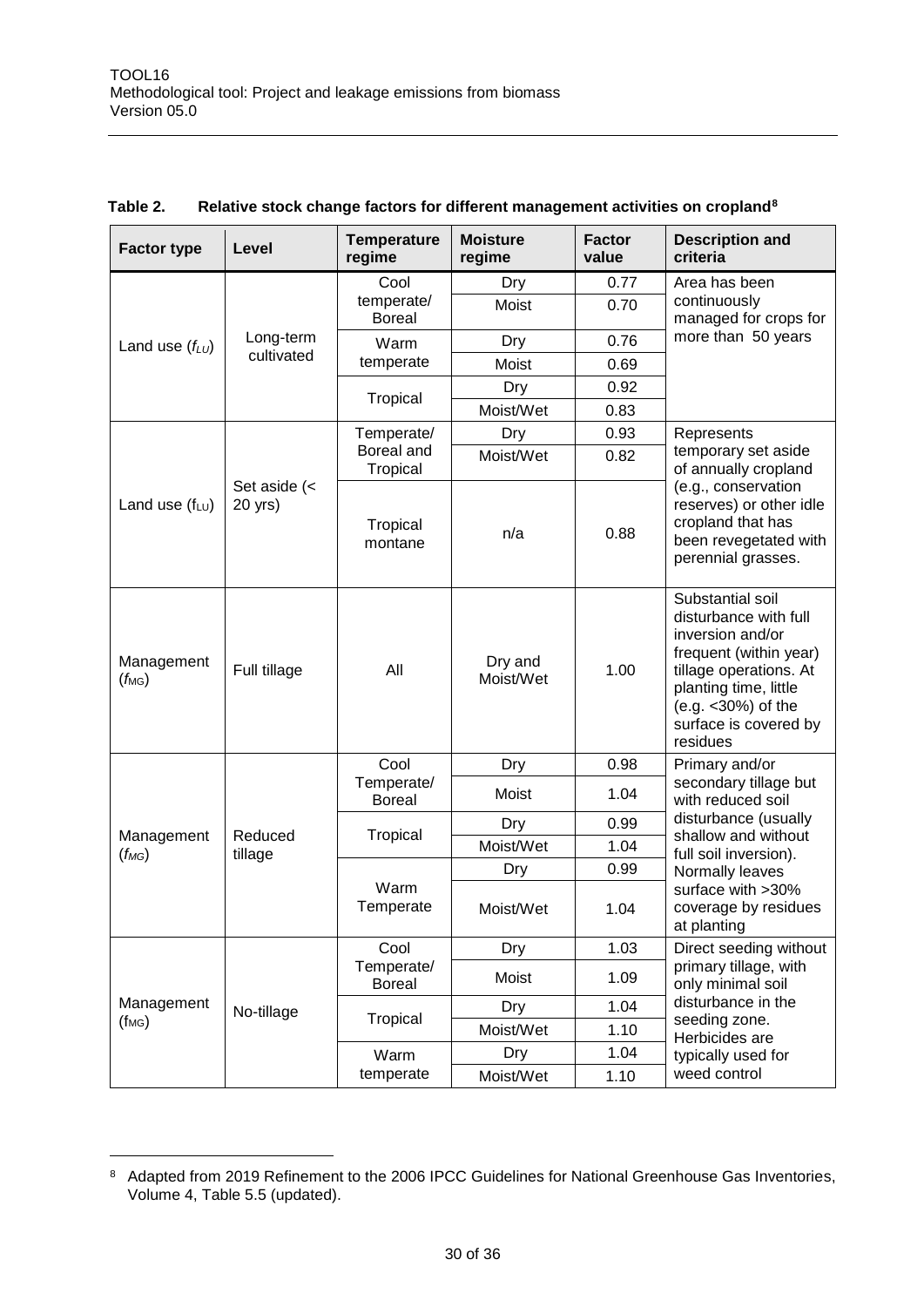| <b>Factor type</b> | Level                     | <b>Temperature</b><br>regime         | <b>Moisture</b><br>regime | <b>Factor</b><br>value                              | <b>Description and criteria</b>                                                                                                                                                                                                                                                   |
|--------------------|---------------------------|--------------------------------------|---------------------------|-----------------------------------------------------|-----------------------------------------------------------------------------------------------------------------------------------------------------------------------------------------------------------------------------------------------------------------------------------|
|                    |                           | Temperate/                           | Dry                       | 0.95                                                | There is removal of residues (via                                                                                                                                                                                                                                                 |
|                    |                           | <b>Boreal</b>                        | <b>Moist</b>              | 0.92                                                | collection or burning), or<br>frequent bare-fallowing, or                                                                                                                                                                                                                         |
| Input $(f_{IN})$   | Low                       | Tropical                             | Dry                       | 0.95                                                | production of crops yielding low                                                                                                                                                                                                                                                  |
|                    |                           |                                      | Moist/Wet                 | 0.92                                                | residues (e.g. vegetables,                                                                                                                                                                                                                                                        |
|                    |                           | Tropical<br>montane                  | n/a                       | 0.94                                                | tobacco, cotton), or no mineral<br>fertilization or N-fixing crops                                                                                                                                                                                                                |
| Input $(f_{IN})$   | Medium                    | All                                  | Dry and<br>Moist/Wet      | 1.00                                                | All crop residues are returned to<br>the field. If residues are removed<br>then supplemental organic<br>matter (e.g. manure) is added.<br>Additionally, mineral fertilization<br>or N-fixing crop rotation is<br>practised                                                        |
|                    |                           | Temperate/                           | Dry                       | 1.04                                                | Represents significantly greater                                                                                                                                                                                                                                                  |
|                    | Boreal and<br>Tropical    | Moist/Wet                            | 1.11                      | crop residue inputs over<br>medium C input cropping |                                                                                                                                                                                                                                                                                   |
| Input $(f_{IN})$   | High<br>without<br>manure | Tropical<br>Montane                  | n/a                       | 1.08                                                | systems due to additional<br>practices, such as production of<br>high residue yielding crops, use<br>of green manures, cover crops,<br>improved vegetated fallows,<br>irrigation, frequent use of<br>perennial grasses in annual<br>crop rotations, but without<br>manure applied |
|                    |                           | Temperate/<br>Boreal and<br>Tropical | Dry                       | 1.37                                                | Represents significantly higher<br>C input over medium C input<br>cropping systems due to an                                                                                                                                                                                      |
| Input $(f_{IN})$   | High with<br>manure       |                                      | Moist/<br>Wet             | 1.44                                                | additional practice of regular<br>addition of animal manure                                                                                                                                                                                                                       |
|                    |                           | Tropical<br>Montane                  | n/a                       | 1.41                                                |                                                                                                                                                                                                                                                                                   |

#### **Table 3. Relative stock change factors for different levels of nutrient input on cropland<sup>9</sup>**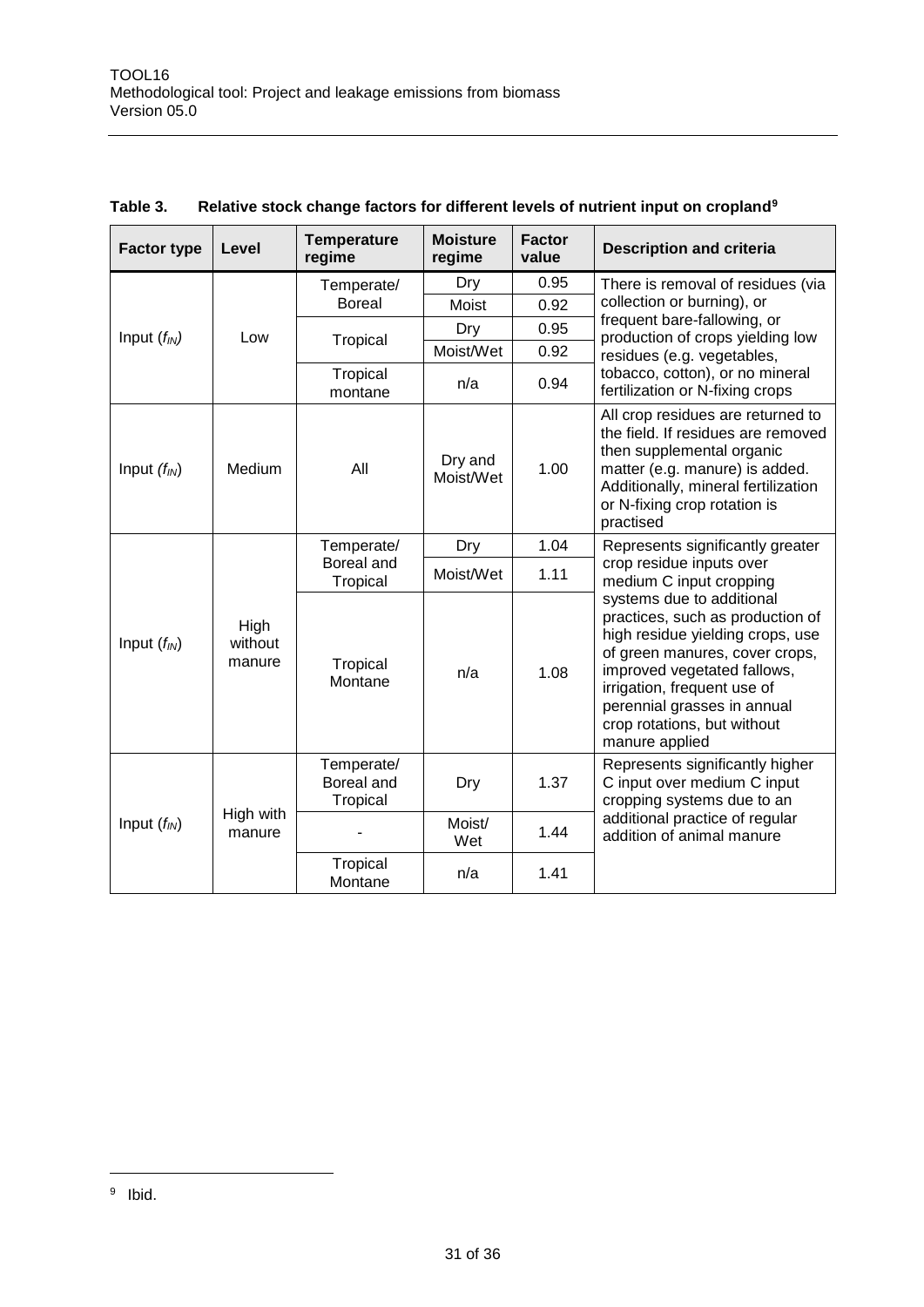| <b>Factor type</b>                                          | Level                     | <b>Climate</b><br>regime | <b>Factor</b><br>value | <b>Description</b>                                                                                                                                                                   |
|-------------------------------------------------------------|---------------------------|--------------------------|------------------------|--------------------------------------------------------------------------------------------------------------------------------------------------------------------------------------|
| Land use $(f_{LU})$                                         | All                       | All                      | 1.00                   | All permanent grassland is<br>assigned a land-use factor<br>of 1                                                                                                                     |
| Management $(f_{MG})$                                       | Non-degraded<br>grassland | All                      | 1.00                   | Non-degraded and<br>sustainably managed<br>grassland, but without<br>significant management<br>improvements                                                                          |
| Management (f <sub>MG</sub> )                               | High intensity<br>grazing | All                      | 0.90                   | High intensity grazing<br>systems (or cutting and<br>removal of vegetation) with<br>shifts in vegetation<br>composition and possibly<br>productivity but is not<br>severely degraded |
| Management (f <sub>MG</sub> )                               | Severely<br>degraded      | All                      | 0.70                   | Implies major long-term<br>loss of productivity and<br>vegetation cover, due to<br>severe mechanical<br>damage to the vegetation<br>and/or severe soil erosion                       |
|                                                             | Improved<br>grasslands    | Temperate/<br>Boreal     | 1.14                   | Represents grassland<br>which is sustainably                                                                                                                                         |
|                                                             |                           | Tropical                 | 1.17                   | managed with moderate<br>grazing pressure and that                                                                                                                                   |
| Management (f <sub>MG</sub> )                               |                           | Tropical<br>Montane      | 1.16                   | receive at least one<br>improvement (e.g.<br>fertilization, species<br>improvement, irrigation)                                                                                      |
|                                                             | Medium                    | All                      | 1.00                   | Improved grassland where<br>no additional management<br>inputs have been used.                                                                                                       |
| Input $(f_{IN})$<br>(applied only to improved<br>grassland) | High                      | All                      | 1.11                   | Improved grassland where<br>one or more additional<br>management<br>inputs/improvements have<br>been used (beyond that<br>required to be classified as<br>improved grassland)        |

#### **Table 4. Relative stock change factors (***fLU, fMG, and fIN***) for grassland management<sup>10</sup>**

 $\overline{a}$ 

<sup>10</sup> Adapted from 2019 Refinement to the 2006 IPCC Guidelines for National Greenhouse Gas Inventories, Volume 4, Table 6.2 (updated).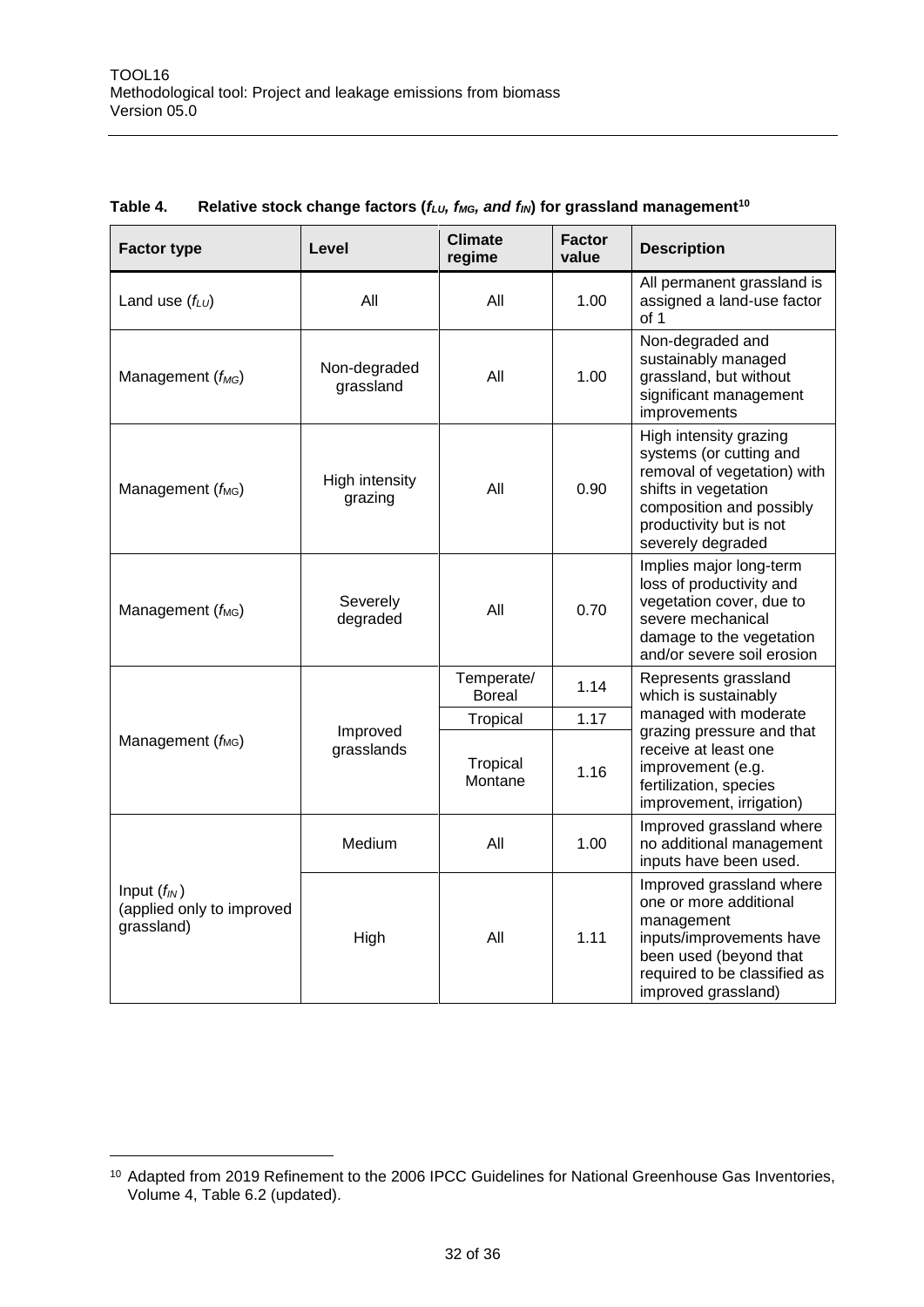### <span id="page-32-0"></span>**Appendix 2. Example identification of alternative uses**

- 1. Consider a project activity which includes the installation of a new biomass-only power plant, and the retrofit of an existing co-fired biomass-fossil-fuel power plant, which has historically used rice husks, produced on-site. Suppose that the project activity will use two types of biomass residues, rice husks (historical use plus an additional amount) and diverse agricultural residues (as additional biomass residues compared to the historical situation). Further consider that the rice husks used in the project would come from two different sources, on-site production and off-site supply from an identified rice mill. Presumably, the rice husks produced on-site would have been partly used on-site for electricity generation and partly be dumped in the determined alternative scenario. The rice husks procured off-site would have been dumped in the determined alternative scenario. The diverse agricultural residues are purchased from a biomass retailer. For this example, four categories of biomass residues should be considered in the subsequent analysis, as illustrated in Table 1.
- 2. The last column of Table 1 corresponds to the quantity of each category of biomass residues (tonnes). For the determination of the alternative scenario, at the validation stage, an ex ante estimation of these quantities should be provided. These quantities should be updated every year of the crediting period as part of the monitoring plan so as to reflect the actual use of biomass residues in the project scenario. These updated values should be used for emissions reductions calculations. Along the crediting period, new categories of biomass residues (i.e. new types, new sources, with different fate) can be used in the project activity. In this case, a new line should be added to the table.

| <b>Biomass</b><br>residues<br>category $(k)$ | <b>Biomass</b><br>residues<br>type | <b>Biomass</b><br>residues<br>source                      | <b>Biomass</b><br>residues fate in<br>the absence of<br>the project<br>activity | <b>Biomass</b><br>residues use<br>in project<br>scenario        | <b>Biomass</b><br>residues<br>quantity<br>(tonnes) |
|----------------------------------------------|------------------------------------|-----------------------------------------------------------|---------------------------------------------------------------------------------|-----------------------------------------------------------------|----------------------------------------------------|
| 1                                            | Rice husks                         | On-site<br>production                                     | Electricity<br>generation on-site<br>(B4)                                       | Electricity<br>generation on-<br>site (biomass-<br>only boiler) | See<br>comments<br>above                           |
| $\mathbf{2}$                                 | Rice husks                         | On-site<br>production                                     | Dumped (B1)                                                                     | Electricity<br>generation on-<br>site (biomass-<br>only boiler) | See<br>comments<br>above                           |
| 3                                            | Rice husks                         | Off-site from<br>an identified<br>rice mill               | Dumped (B1)                                                                     | Electricity<br>generation on-<br>site (biomass-<br>only boiler) | See<br>comments<br>above                           |
| $\overline{4}$                               | Agricultural<br>residues           | Off-site from a<br><b>biomass</b><br>residues<br>retailer | Unidentified (B4)                                                               | Electricity<br>generation on-<br>site (co-fired<br>boiler)      | See<br>comments<br>above                           |

**Table 1. Table for biomass residues categories**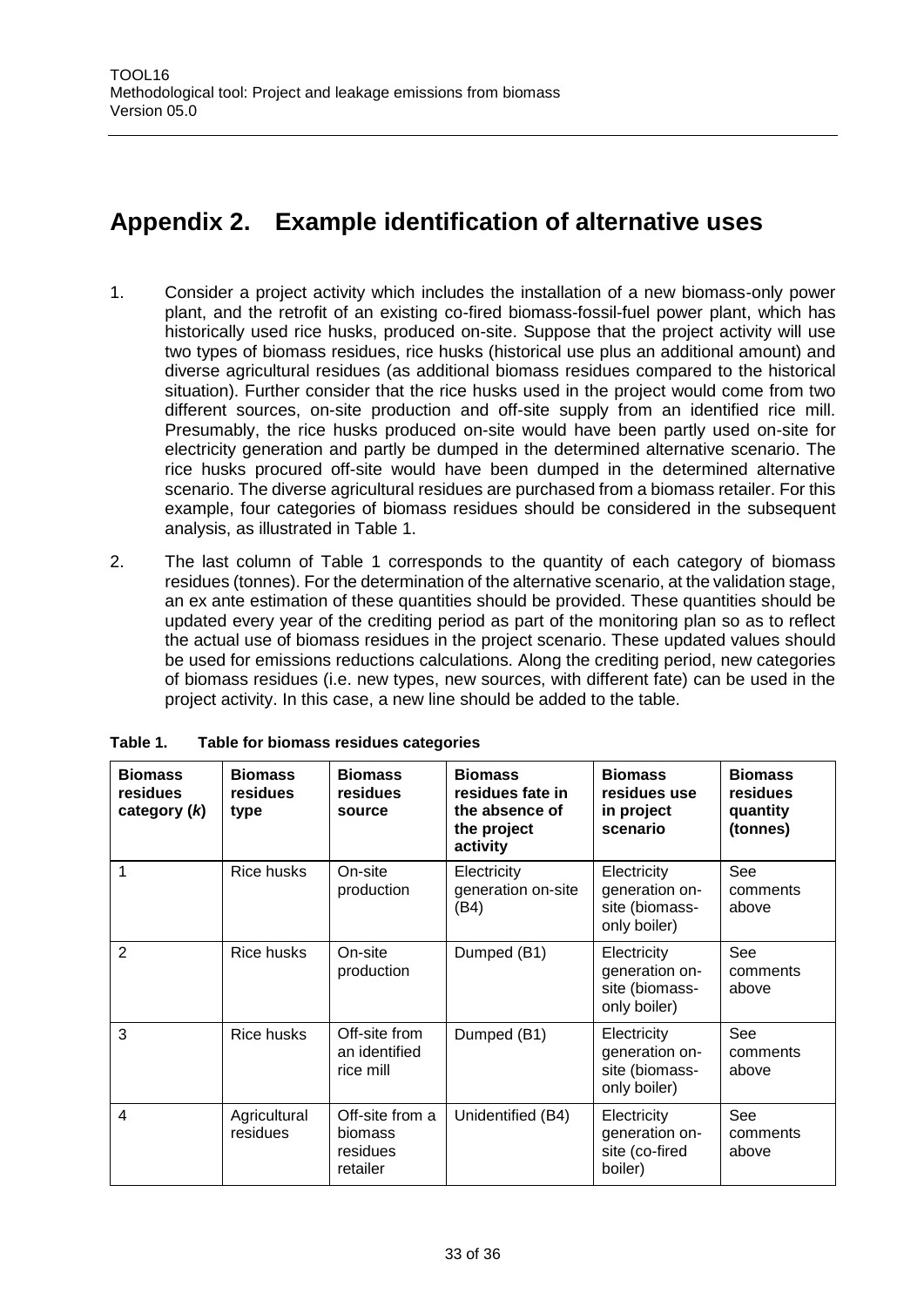## <span id="page-33-0"></span>**Appendix 3. Explanation of factors used**

- 1. In equation (2), the factor to account for soil  $N_2O$  emissions associated with loss of soil organic carbon is calculated following volume 4 chapters 3 and 11 of the 2019 IPCC Refinement to the 2006 Guidelines for National Greenhouse Gas Inventories. Loss of SOC leads to associated mineralisation of N in the soil, leading to  $N_2O$  emissions:
	- (a) The mineralised *N* can be calculated using equation (11.1) and (11.10), with *EF1=* 0.01,  $EF_5 = 0.011$  and  $Frac_{LEACH} = 0.24$ , results in total 0.01264 tN-N<sub>2</sub>O/tN<sup>1</sup>;
	- (b) Using equation (11.8) of the IPCC guidelines, in which *R* is set to 8 tSOC/tN, results in 0.00158 tN-N<sub>2</sub>O/tSOC;
	- (c) Converting to t CO<sub>2</sub>e/tSOC by multiplying with 265 (GWP<sub>N2O</sub>) and dividing by 28/44 (Weight of  $N$  in  $N_2O$ ) results in  $0.658$  t  $CO_2e/tSOC$ ;
	- (d) Dividing by 44/12 (mass ratio of  $CO<sub>2</sub>$  and C) to convert to t  $CO<sub>2</sub>e/t CO<sub>2</sub>$ (dimensionless factor) results in  $0.179$  tCO<sub>2</sub>e released in N<sub>2</sub>O for each t CO<sub>2</sub> released from SOC.
- 2. In equation (3), the factor to account for the IPCC default factor was derived from evaluating worse-case scenario, i.e. worse uncertainties, in the used factors:
	- (a) Reviewing the IPCC data, *SOCREF* has error estimate of 90% (2019 IPCC refinement, table 2.3, table note), whereas the various *f* factors have error estimate of up to 50 per cent (IPCC tables 5.4 and 6.2). These are two sigma estimates, equivalent to 95 per cent confidence interval;
	- (b) Converting them to 90 per cent confidence interval (equivalent to 1.282 sigma), which is deemed appropriate for the tool, by multiplying with 1.282/2, results in SOCREF uncertainty of 58 per cent, and the various *f* factors in uncertainties of 32 per cent;
	- (c) Adding the root-mean-square of these error estimates result in total 70 per cent error (Note the *f* uncertainties have each half the weight of the *SOCREF* error estimate, due to the addition in the equation);
	- (d) As  $SOC_{REF}$  always has error estimate of 58 per cent, total error estimate has range of 58–70 per cent;
	- (e) The error estimates being in the uncertainty band of 50-100 per cent, result in a corrective factor of 1.21 according to FCCC/SBSTA/2003/10/Add.2/6.
- 3. In equation (5), the default value of the aggregate emission factor for  $N_2O$  and  $CO<sub>2</sub>$ emissions resulting from production and application of nitrogen, is calculated following volume 4 chapters 3 and 11 of 2006 IPCC Guidelines for National Greenhouse Gas

<sup>1</sup> (*EF<sup>5</sup> x FracLEACH)+ EF<sup>1</sup>*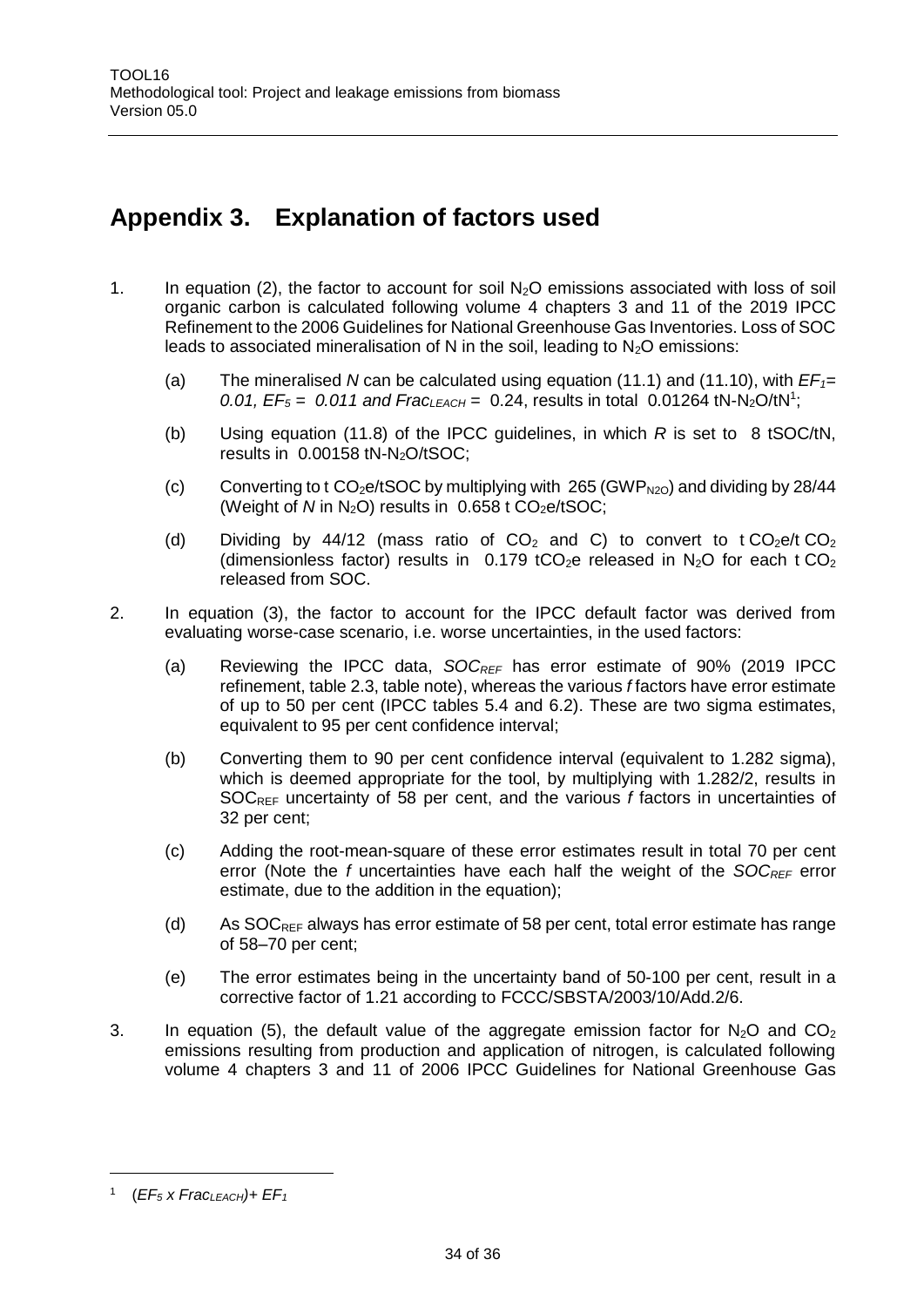Inventories, as well as based on Wood and Cowie (2004) and Swaminathan (2004). The calculation is for ammonium nitrate, which is considered conservative:

- (a) Direct and indirect  $N_2O$  emissions (emissions associated to the fertiliser application on the soil) calculated, using IPCC equations (11.1), (11.9) and (11.10), with *EF<sup>1</sup> = 0.01, EF<sup>4</sup> = 0.01 EF<sup>5</sup> = 0.011, FracGASF = 0.11* and *FracLEACH =* 0.24, results in total 0.01374 tN-N<sub>2</sub>O/tN. This is converted, by multiplying with 265 (GWP<sub>N2O</sub>) dividing by 28/44 (Weight of N in N<sub>2</sub>O), to  $4.19$  t CO<sub>2</sub>e/tN<sup>2</sup>;
- (b) Emissions from synthetic fertiliser production, including fuel, feedstocks and emissions during production, calculated based on Wood and Cowie (2004) and Swaminathan (2004), taken for ammonium nitrate, a conservative fertiliser, is 7.1 t  $CO<sub>2</sub>e/tN$ ;
- (c) Adding the above emissions results in 11.29 t  $CO<sub>2</sub>e/tN$ .
- 4. In equation (8) from the tool, the factor to account for non- $CO<sub>2</sub>$  emissions from biomass clearance or burning was calculated using the values in table 2.5, volume 4 chapter 2 of the 2019 Refinement to the 2006 IPCC Guidelines for National Greenhouse Gas Inventories:
	- (a) Taking the values for savannah and grassland, which are most conservative;
	- (b) (1613 g CO<sub>2</sub> + 2.3 g CH<sub>4</sub> x 21 (GWP<sub>CH4</sub>) + 0.21 g N<sub>2</sub>O x 265 (GWP<sub>N2O</sub>))/1613 g  $CO<sub>2</sub> = 1.06$ .

- - - - -

<sup>2</sup> [(EF<sup>4</sup> x FracGASF) + (EF<sup>5</sup> x FracLEACH) + EF1] x GWPN2O / (28/44)